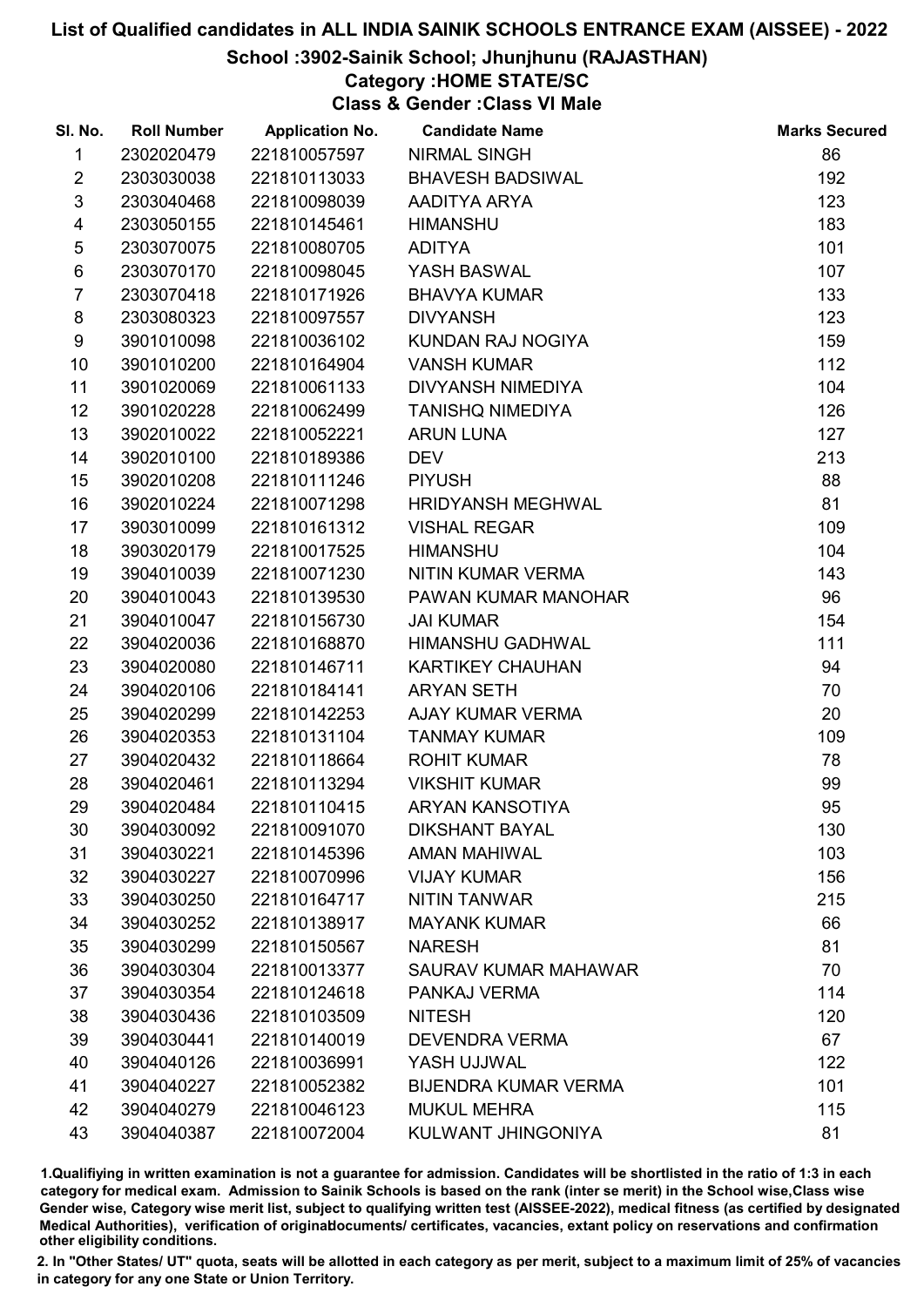### School :3902-Sainik School; Jhunjhunu (RAJASTHAN)

### Category :HOME STATE/SC

Class & Gender :Class VI Male

| SI. No. | <b>Roll Number</b> | <b>Application No.</b> | <b>Candidate Name</b>      |           | <b>Marks Secured</b> |
|---------|--------------------|------------------------|----------------------------|-----------|----------------------|
| 44      | 3904040675         | 221810188426           | <b>ROHAN KUMAR</b>         |           | 73                   |
| 45      | 3904040844         | 221810012157           | <b>VIJAY KUMAR</b>         |           | 131                  |
| 46      | 3904040886         | 221810196477           | <b>PIYUSH KUMAR</b>        | <b>AR</b> | 152                  |
| 47      | 3904040996         | 221810040068           | YASH KUMAR NAGVANSHI       |           | 141                  |
| 48      | 3905010005         | 221810104700           | <b>ANURAG</b>              |           | 264                  |
| 49      | 3905010067         | 221810131250           | KOSHAL CHAND BARWAR        |           | 173                  |
| 50      | 3905010130         | 221810005001           | LALIT KUMAR GADHAWAL       |           | 257                  |
| 51      | 3905010234         | 221810049871           | <b>MANOJ</b>               |           | 181                  |
| 52      | 3905010269         | 221810011202           | <b>ASHWIN</b>              |           | 83                   |
| 53      | 3905010271         | 221810070302           | <b>ARYAN</b>               |           | 139                  |
| 54      | 3905020028         | 221810107222           | AYUSH KATARIA              |           | 119                  |
| 55      | 3905020040         | 221810190032           | <b>YASH</b>                |           | 128                  |
| 56      | 3905020064         | 221810092642           | <b>JIGNESH SINGH GOTAR</b> |           | 190                  |
| 57      | 3905020065         | 221810174842           | DEEPAK KADWASARA           |           | 97                   |
| 58      | 3905020159         | 221810075513           | ARYAN KATARIA              |           | 162                  |
| 59      | 3905020224         | 221810049863           | <b>MAYANK</b>              |           | 93                   |
| 60      | 3905020244         | 221810120183           | <b>KRISH</b>               |           | 119                  |
| 61      | 3905020296         | 221810092314           | <b>RAVI SHANKAR</b>        |           | 238                  |
| 62      | 3905020314         | 221810086324           | <b>AYUSH ALARIA</b>        |           | 169                  |
| 63      | 3905020348         | 221810021164           | <b>HIMANSHU DEVAN</b>      |           | 66                   |
| 64      | 3905020349         | 221810127164           | <b>JAYENDRA KUMAR</b>      |           | 81                   |
| 65      | 3905020374         | 221810009684           | SAMEER KUMAR MUNDOTIA      |           | 52                   |
| 66      | 3905020423         | 221810156225           | <b>KARAN</b>               |           | 154                  |
| 67      | 3905020471         | 221810145365           | <b>ADITYA KUMAR</b>        |           | 124                  |
| 68      | 3905020487         | 221810120875           | LALIT KUMAR BOKOLIYA       |           | 166                  |
| 69      | 3905020489         | 221810062385           | <b>HARSHIT RATHI</b>       |           | 166                  |
| 70      | 3905020499         | 221810068395           | <b>JAI RAGHAV</b>          |           | 124                  |
| 71      | 3905020526         | 221810122616           | YOGESH ROLAN               |           | 217                  |
| 72      | 3905020537         | 221810115626           | <b>BHUPENDRA</b>           |           | 184                  |
| 73      | 3905020540         | 221810169926           | <b>DEEPANSHU</b>           |           | 239                  |
| 74      | 3905020570         | 221810119746           | <b>ASHWANI</b>             |           | 103                  |
| 75      | 3905030009         | 221810046176           | <b>SIKANDAR MARODIA</b>    |           | 130                  |
| 76      | 3905030175         | 221810072508           | <b>SACHIN</b>              |           | 148                  |
| 77      | 3905030223         | 221810187938           | <b>LUCKY</b>               |           | 67                   |
| 78      | 3905030328         | 221810155919           | <b>YOGESH</b>              |           | 92                   |
| 79      | 3905030384         | 221810028759           | <b>JATIN KUMAR NAYAK</b>   |           | 97                   |
| 80      | 3905040054         | 221810016060           | <b>ADITYA TANENIYA</b>     |           | 171                  |
| 81      | 3905040177         | 221810128281           | PIYUSH BHURIA              |           | 213                  |
| 82      | 3905040195         | 221810056691           | <b>TIVISHA JAGRIT</b>      |           | 154                  |
| 83      | 3905040219         | 221810089922           | <b>DIPANSHU</b>            |           | 126                  |
| 84      | 3905040304         | 221810093443           | NIKHIL KATARIA             |           | 181                  |
| 85      | 3905040310         | 221810068053           | <b>VINEET KUMAR</b>        |           | 100                  |
| 86      | 3905050026         | 221810080814           | <b>DEEPANSU</b>            |           | 211                  |

1.Qualifiying in written examination is not a guarantee for admission. Candidates will be shortlisted in the ratio of 1:3 in each category for medical exam. Admission to Sainik Schools is based on the rank (inter se merit) in the School wise,Class wise Gender wise, Category wise merit list, subject to qualifying written test (AISSEE-2022), medical fitness (as certified by designated Medical Authorities), verification of originablocuments/ certificates, vacancies, extant policy on reservations and confirmation other eligibility conditions.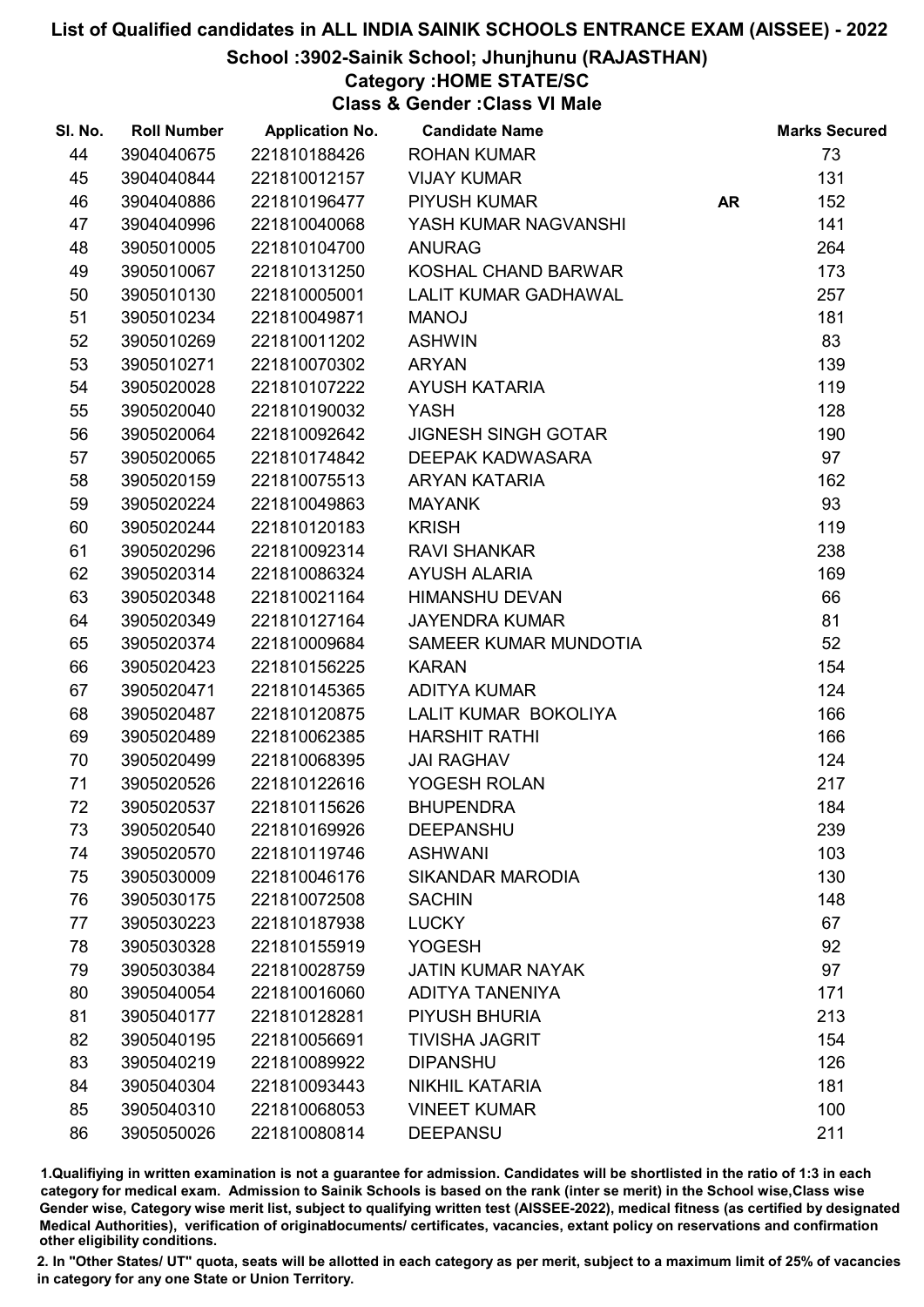### School :3902-Sainik School; Jhunjhunu (RAJASTHAN)

### Category :HOME STATE/SC

Class & Gender :Class VI Male

| SI. No. | <b>Roll Number</b> | <b>Application No.</b> | <b>Candidate Name</b>     | <b>Marks Secured</b> |
|---------|--------------------|------------------------|---------------------------|----------------------|
| 87      | 3905050038         | 221810153434           | <b>RANJAN CHOPRA</b>      | 177                  |
| 88      | 3905050113         | 221810032535           | <b>JITENDER NAYAK</b>     | 78                   |
| 89      | 3905050141         | 221810105275           | <b>YOGESH</b>             | 62                   |
| 90      | 3905050178         | 221810191626           | <b>GIRISH KUMAR VERMA</b> | 80                   |
| 91      | 3905050199         | 221810066846           | <b>NISHANT</b>            | 100                  |
| 92      | 3905050217         | 221810024966           | MEHUL SINGH               | 113                  |
| 93      | 3905050221         | 221810163176           | <b>KARTIK</b>             | 163                  |
| 94      | 3905050231         | 221810158976           | <b>SUSHRUT SINGH</b>      | 233                  |
| 95      | 3905050264         | 221810156817           | <b>PAWAN KUMAR</b>        | 154                  |
| 96      | 3905050267         | 221810124917           | <b>SIDHANT SINGH</b>      | 126                  |
| 97      | 3905050279         | 221810020837           | YATIN NIMAL               | 182                  |
| 98      | 3905050298         | 221810091957           | <b>ARYAN</b>              | 177                  |
| 99      | 3905060055         | 221810073138           | <b>MANIT KUMAR</b>        | 109                  |
| 100     | 3905060063         | 221810090248           | <b>ARYUSH KALYAN</b>      | 144                  |
| 101     | 3905060109         | 221810124009           | NISCHAY GAJRAJ            | 95                   |
| 102     | 3905060110         | 221810187209           | SIDHARTH TANWAR           | 83                   |
| 103     | 3906010120         | 221810028032           | <b>NILESH KASHYAP</b>     | 110                  |
| 104     | 3906010178         | 221810162343           | <b>ARYAM LODWAL</b>       | 128                  |
| 105     | 3906010361         | 221810065217           | MRITUNJAY SINGH BOYAL     | 97                   |
| 106     | 3906010540         | 221810190390           | <b>SAHIL SUKHADIYA</b>    | 89                   |
| 107     | 3906010601         | 221810171413           | <b>SURAJ DEV</b>          | 149                  |
| 108     | 3906010611         | 221810175573           | MOHIT KUMAR BANSHIWAL     | 150                  |
| 109     | 3906010752         | 221810099898           | <b>CHATURBHUJ</b>         | 93                   |
| 110     | 3907010244         | 221810150407           | <b>GAURAV CHOPRA</b>      | 149                  |
| 111     | 3907010270         | 221810142009           | <b>ARNAV SINGH</b>        | 90                   |
| 112     | 3908010081         | 221810139174           | <b>GAGANDEEP SINGH</b>    | 82                   |
| 113     | 3908010193         | 221810071273           | <b>HEMANT SINGH</b>       | 134                  |
| 114     | 4401020186         | 221810104763           | <b>CHETAN ANAD</b>        | 233                  |

<sup>1.</sup>Qualifiying in written examination is not a guarantee for admission. Candidates will be shortlisted in the ratio of 1:3 in each category for medical exam. Admission to Sainik Schools is based on the rank (inter se merit) in the School wise,Class wise Gender wise, Category wise merit list, subject to qualifying written test (AISSEE-2022), medical fitness (as certified by designated Medical Authorities), verification of originablocuments/ certificates, vacancies, extant policy on reservations and confirmation other eligibility conditions.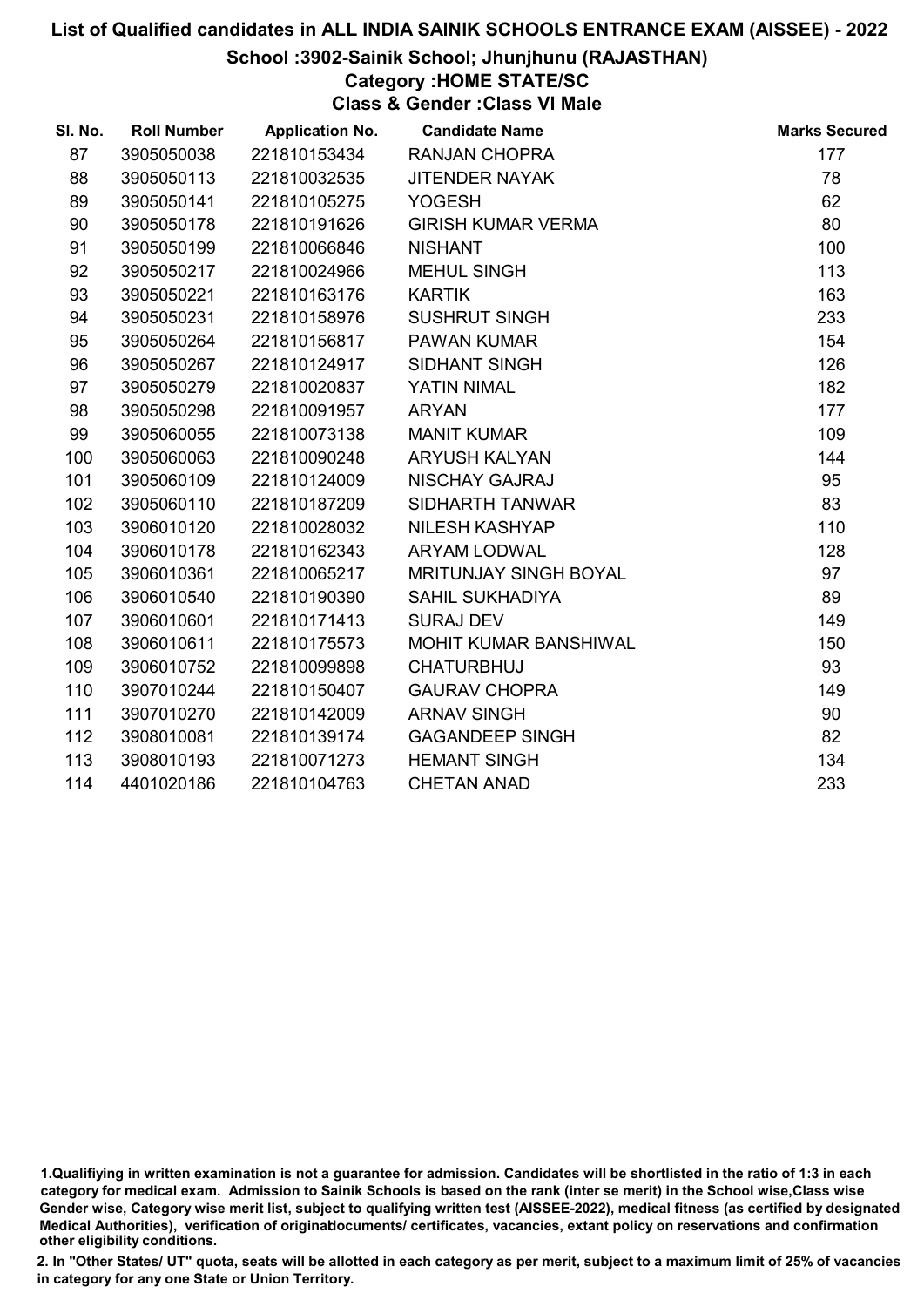### School :3902-Sainik School; Jhunjhunu (RAJASTHAN)

### Category :HOME STATE/ST

Class & Gender :Class VI Male

| SI. No. | <b>Roll Number</b> | <b>Application No.</b> | <b>Candidate Name</b>     | <b>Marks Secured</b> |
|---------|--------------------|------------------------|---------------------------|----------------------|
| 115     | 2402010050         | 221810015764           | <b>TANVEER MEENA</b>      | 95                   |
| 116     | 3003030035         | 221810126244           | <b>HARSHIT JEPH</b>       | 106                  |
| 117     | 3903020142         | 221810052314           | ARVIND KUMAR GARASIYA     | 95                   |
| 118     | 3903020269         | 221810052467           | PRATAP KUMAR GARASIYA     | 100                  |
| 119     | 3904010035         | 221810096720           | AAYUSH MEENA              | 110                  |
| 120     | 3904020016         | 221810127650           | <b>AKSHAY</b>             | 178                  |
| 121     | 3904020076         | 221810186011           | <b>BHASKAR MEENA</b>      | 110                  |
| 122     | 3904020127         | 221810118961           | <b>JATIN MEENA</b>        | 127                  |
| 123     | 3904020145         | 221810063291           | <b>KHEMRAJ MEENA</b>      | 67                   |
| 124     | 3904020180         | 221810095522           | RAJ MEENA                 | 162                  |
| 125     | 3904020194         | 221810165932           | <b>LOVEKUSH MEENA</b>     | 78                   |
| 126     | 3904020207         | 221810096952           | <b>DEV MEENA</b>          | 136                  |
| 127     | 3904020263         | 221810175513           | <b>HARIOM MEENA</b>       | 95                   |
| 128     | 3904020295         | 221810084843           | <b>MRITYUNJAY</b>         | 75                   |
| 129     | 3904020337         | 221810145883           | <b>VEDPRAKASH MEENA</b>   | 116                  |
| 130     | 3904020454         | 221810134884           | <b>DEEPAK</b>             | 133                  |
| 131     | 3904020501         | 221810039625           | <b>TINKU MEENA</b>        | 109                  |
| 132     | 3904020526         | 221810097645           | <b>RAVIKANT MEENA</b>     | 100                  |
| 133     | 3904020541         | 221810112065           | <b>HARKESH MEENA</b>      | 142                  |
| 134     | 3904020565         | 221810030385           | <b>ANKIT</b>              | 140                  |
| 135     | 3904020567         | 221810038385           | <b>ABHISHEK</b>           | 171                  |
| 136     | 3904020595         | 221810132506           | <b>ASHISH</b>             | 215                  |
| 137     | 3904020596         | 221810123606           | NEERAJ KUMAR MEENA        | 191                  |
| 138     | 3904030094         | 221810197070           | <b>SHUBHAM MEENA</b>      | 235                  |
| 139     | 3904030184         | 221810132966           | <b>HARSIT MEENA</b>       | 54                   |
| 140     | 3904030258         | 221810128727           | YOGESH MEENA              | 115                  |
| 141     | 3904030303         | 221810097967           | <b>ROHIT KUMAR MEENA</b>  | 173                  |
| 142     | 3904030395         | 221810126958           | <b>VIVEK MEENA</b>        | 89                   |
| 143     | 3904030446         | 221810094319           | <b>LOKESH MEENA</b>       | 140                  |
| 144     | 3904040012         | 221810035201           | <b>GIRISH MEENA</b>       | 76                   |
| 145     | 3904040065         | 221810014941           | <b>AJAY KUMAR MEENA</b>   | 198                  |
| 146     | 3904040149         | 221810033912           | <b>MANAN BAMNAWAT</b>     | 215                  |
| 147     | 3904040212         | 221810174372           | DIVYAM KUMAR MEENA        | 75                   |
| 148     | 3904040215         | 221810037372           | <b>LAKSH RAJ BUJAITYA</b> | 165                  |
| 149     | 3904040376         | 221810061093           | <b>REYAN JORWAL</b>       | 95                   |
| 150     | 3904040442         | 221810123544           | RAHUL KUMAR MEENA         | 95                   |
| 151     | 3904040537         | 221810166125           | PRIYANSHU KANYTA          | 78                   |
| 152     | 3904040654         | 221810197116           | PRIYANSHU MEENA           | 125                  |
| 153     | 3904040770         | 221810045696           | <b>RISHI RAJ BAGARI</b>   | 125                  |
| 154     | 3905010160         | 221810068421           | <b>UNIKE MEENA</b>        | 121                  |
| 155     | 3905010171         | 221810191331           | <b>PIYUSH</b>             | 103                  |
| 156     | 3905020147         | 221810005603           | <b>ADITYA</b>             | 113                  |
| 157     | 3905020228         | 221810108173           | <b>SAHIL</b>              | 132                  |

1.Qualifiying in written examination is not a guarantee for admission. Candidates will be shortlisted in the ratio of 1:3 in each category for medical exam. Admission to Sainik Schools is based on the rank (inter se merit) in the School wise,Class wise Gender wise, Category wise merit list, subject to qualifying written test (AISSEE-2022), medical fitness (as certified by designated Medical Authorities), verification of originablocuments/ certificates, vacancies, extant policy on reservations and confirmation other eligibility conditions.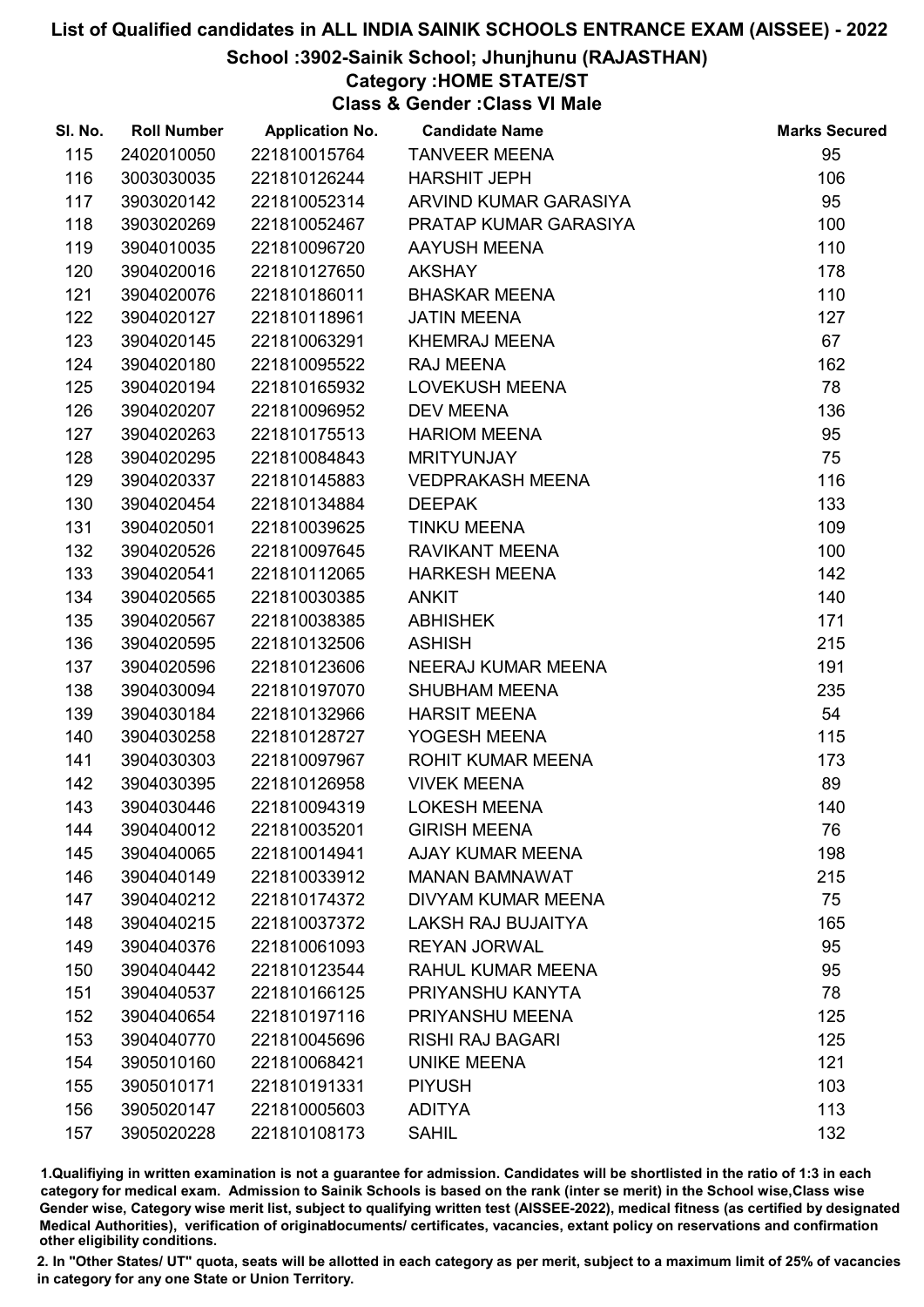### School :3902-Sainik School; Jhunjhunu (RAJASTHAN)

### Category :HOME STATE/ST

Class & Gender :Class VI Male

| SI. No. | <b>Roll Number</b> | <b>Application No.</b> | <b>Candidate Name</b>    | <b>Marks Secured</b> |
|---------|--------------------|------------------------|--------------------------|----------------------|
| 158     | 3905020254         | 221810132783           | <b>BHUPESH MEENA</b>     | 87                   |
| 159     | 3905020302         | 221810065614           | <b>DESHRAJ MEENA</b>     | 113                  |
| 160     | 3905020457         | 221810126255           | <b>SUMIT MEENA</b>       | 105                  |
| 161     | 3905020486         | 221810125775           | <b>GAGAN MEENA</b>       | 146                  |
| 162     | 3905020576         | 221810121156           | <b>MOHIT KUMAR MEENA</b> | 181                  |
| 163     | 3905030052         | 221810120017           | ANMOL MEENA              | 136                  |
| 164     | 3905030198         | 221810161328           | ARNAV KUMAR              | 94                   |
| 165     | 3905030286         | 221810150298           | AVINASH JHIRWAL          | 122                  |
| 166     | 3905040076         | 221810091180           | <b>JATIN MEENA</b>       | 118                  |
| 167     | 3905040108         | 221810111211           | PRIYANSHU MEENA          | 128                  |
| 168     | 3905040189         | 221810085391           | PIYUSH MEENA             | 142                  |
| 169     | 3905050168         | 221810052416           | LAKSH KUMAR MEENA        | 191                  |
| 170     | 3905050184         | 221810036236           | AYUSH KUMAR MEENA        | 157                  |
| 171     | 3906010747         | 221810187098           | <b>NARENDRA</b>          | 101                  |
| 172     | 3907010074         | 221810021294           | SAMEER MEENA             | 116                  |
| 173     | 4201050073         | 221810136445           | <b>NISHANT KUMAR</b>     | 96                   |
| 174     | 4401020674         | 221810058219           | <b>ABHISHEK MEENA</b>    | 71                   |

1.Qualifiying in written examination is not a guarantee for admission. Candidates will be shortlisted in the ratio of 1:3 in each category for medical exam. Admission to Sainik Schools is based on the rank (inter se merit) in the School wise,Class wise Gender wise, Category wise merit list, subject to qualifying written test (AISSEE-2022), medical fitness (as certified by designated Medical Authorities), verification of originablocuments/ certificates, vacancies, extant policy on reservations and confirmation other eligibility conditions.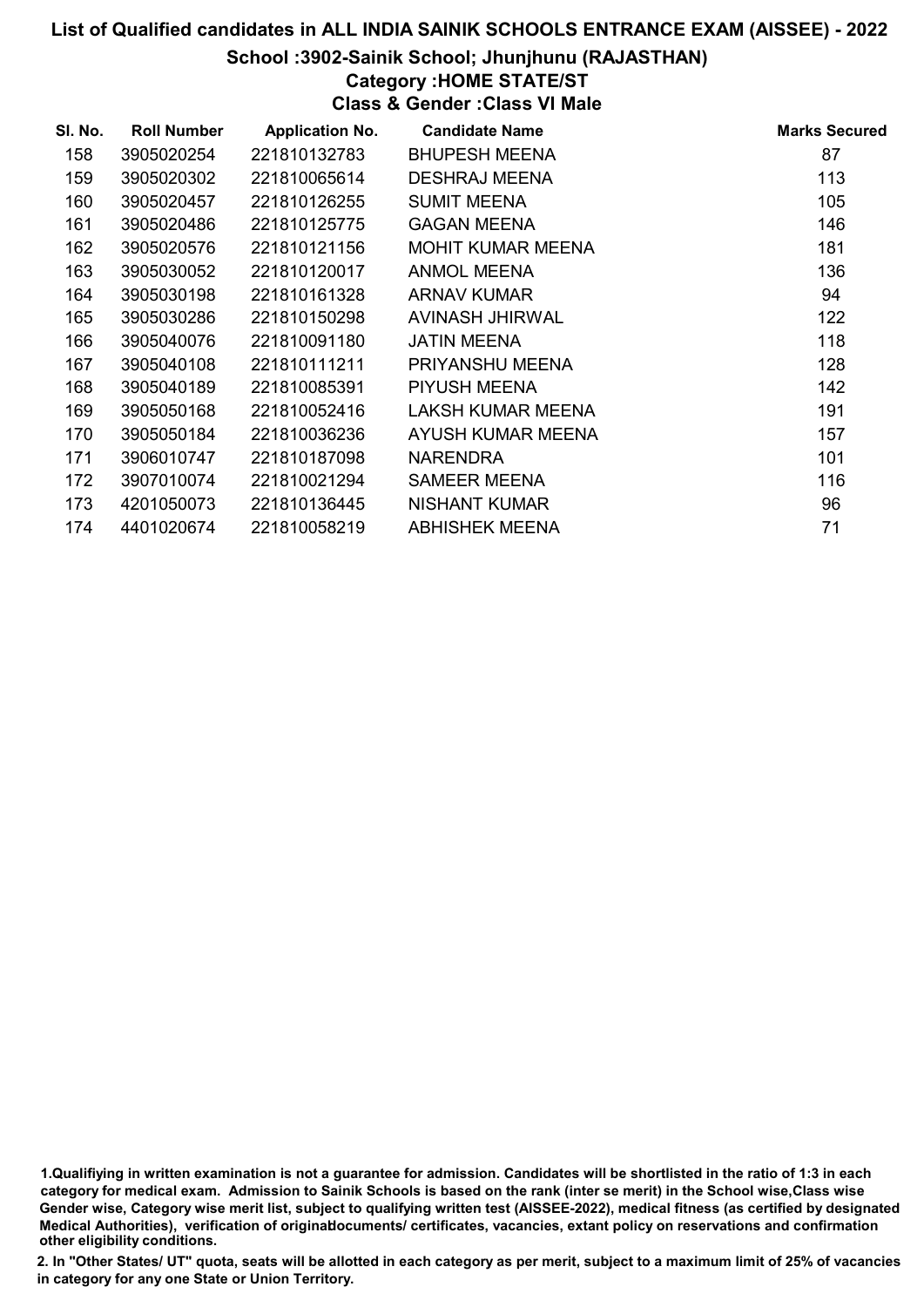### School :3902-Sainik School; Jhunjhunu (RAJASTHAN)

## Category :HOME STATE/OBC

Class & Gender :Class VI Male

| SI. No. | <b>Roll Number</b> | <b>Application No.</b> | <b>Candidate Name</b>    | <b>Marks Secured</b> |
|---------|--------------------|------------------------|--------------------------|----------------------|
| 175     | 2001030365         | 221810194421           | <b>AMIT GODARA</b>       | 139                  |
| 176     | 2001030368         | 221810025521           | <b>LOKESH</b>            | 139                  |
| 177     | 2001030416         | 221810025341           | <b>DEEPANSHU SWAMI</b>   | 123                  |
| 178     | 2001030612         | 221810118766           | <b>HARSH</b>             | 122                  |
| 179     | 2001050475         | 221810022574           | YUVRAJ SINGH GURJAR      | 180                  |
| 180     | 2001060211         | 221810116627           | <b>LAKHAN SINGH</b>      | 134                  |
| 181     | 2001060590         | 221810043758           | NIKHIL KUMAR YADAV       | 150                  |
| 182     | 2303020102         | 221810118480           | <b>DUSHYANT KUMAR</b>    | 126                  |
| 183     | 2303020113         | 221810087290           | LAV                      | 162                  |
| 184     | 2303020149         | 221810000421           | <b>RITESH TAILOR</b>     | 250                  |
| 185     | 2303030118         | 221810097993           | <b>HITEN</b>             | 158                  |
| 186     | 2303030123         | 221810113304           | <b>MAYANK KUMAR</b>      | 129                  |
| 187     | 2303030253         | 221810025425           | <b>YASH</b>              | 256                  |
| 188     | 2303030289         | 221810112255           | <b>MOHIT KUMAR</b>       | 177                  |
| 189     | 2303030318         | 221810041575           | <b>NISHANT</b>           | 239                  |
| 190     | 2303030330         | 221810080685           | <b>ABHISHEK</b>          | 169                  |
| 191     | 2303030378         | 221810045026           | <b>RISHI KUMAR</b>       | 238                  |
| 192     | 2303030404         | 221810037346           | <b>KARAN SINGH YADAV</b> | 197                  |
| 193     | 2303030421         | 221810107756           | <b>HARSH</b>             | 152                  |
| 194     | 2303030490         | 221810102327           | <b>VAIBHAV</b>           | 190                  |
| 195     | 2303030527         | 221810068257           | <b>KAMAL SINGH</b>       | 186                  |
| 196     | 2303040002         | 221810052200           | PUNEET YADAV             | 141                  |
| 197     | 2303040005         | 221810089200           | <b>KUNAL SINGH</b>       | 246                  |
| 198     | 2303040189         | 221810154170           | PARTH YADAV              | 120                  |
| 199     | 2303040206         | 221810110280           | <b>SANGAM YADAV</b>      | 146                  |
| 200     | 2303040212         | 221810100580           | <b>MOHIT SWAMI</b>       | 154                  |
| 201     | 2303040345         | 221810098028           | ADITYA YADAV             | 162                  |
| 202     | 2303040394         | 221810098068           | <b>KAPIL RAWAT</b>       | 194                  |
| 203     | 2303040447         | 221810112409           | <b>YUVRAJ</b>            | 152                  |
| 204     | 2303040461         | 221810176129           | <b>DAKSH</b>             | 143                  |
| 205     | 2303040491         | 221810110559           | <b>LAKKI YADAV</b>       | 145                  |
| 206     | 2303040521         | 221810106389           | <b>KRISH KUMAR</b>       | 163                  |
| 207     | 2303050025         | 221810099811           | <b>TANISHK YADAV</b>     | 137                  |
| 208     | 2303050239         | 221810118002           | <b>KARTIK YADAV</b>      | 188                  |
| 209     | 2303050255         | 221810108802           | <b>VIPUL YADAV</b>       | 229                  |
| 210     | 2303050256         | 221810098012           | NISHANT YADAV            | 157                  |
| 211     | 2303050462         | 221810098003           | <b>GARVIT YADAV</b>      | 172                  |
| 212     | 2303060050         | 221810084723           | <b>ANSH</b>              | 186                  |
| 213     | 2303060156         | 221810077463           | <b>SAMEER</b>            | 243                  |
| 214     | 2303060423         | 221810078954           | <b>SAHIL SAINI</b>       | 187                  |
| 215     | 2303060459         | 221810095074           | <b>PRATEEK</b>           | 130                  |
| 216     | 2303070108         | 221810057025           | <b>DAKSH</b>             | 140                  |
| 217     | 2303070317         | 221810097295           | YASH YADAV               | 135                  |

1.Qualifiying in written examination is not a guarantee for admission. Candidates will be shortlisted in the ratio of 1:3 in each category for medical exam. Admission to Sainik Schools is based on the rank (inter se merit) in the School wise,Class wise Gender wise, Category wise merit list, subject to qualifying written test (AISSEE-2022), medical fitness (as certified by designated Medical Authorities), verification of originablocuments/ certificates, vacancies, extant policy on reservations and confirmation other eligibility conditions.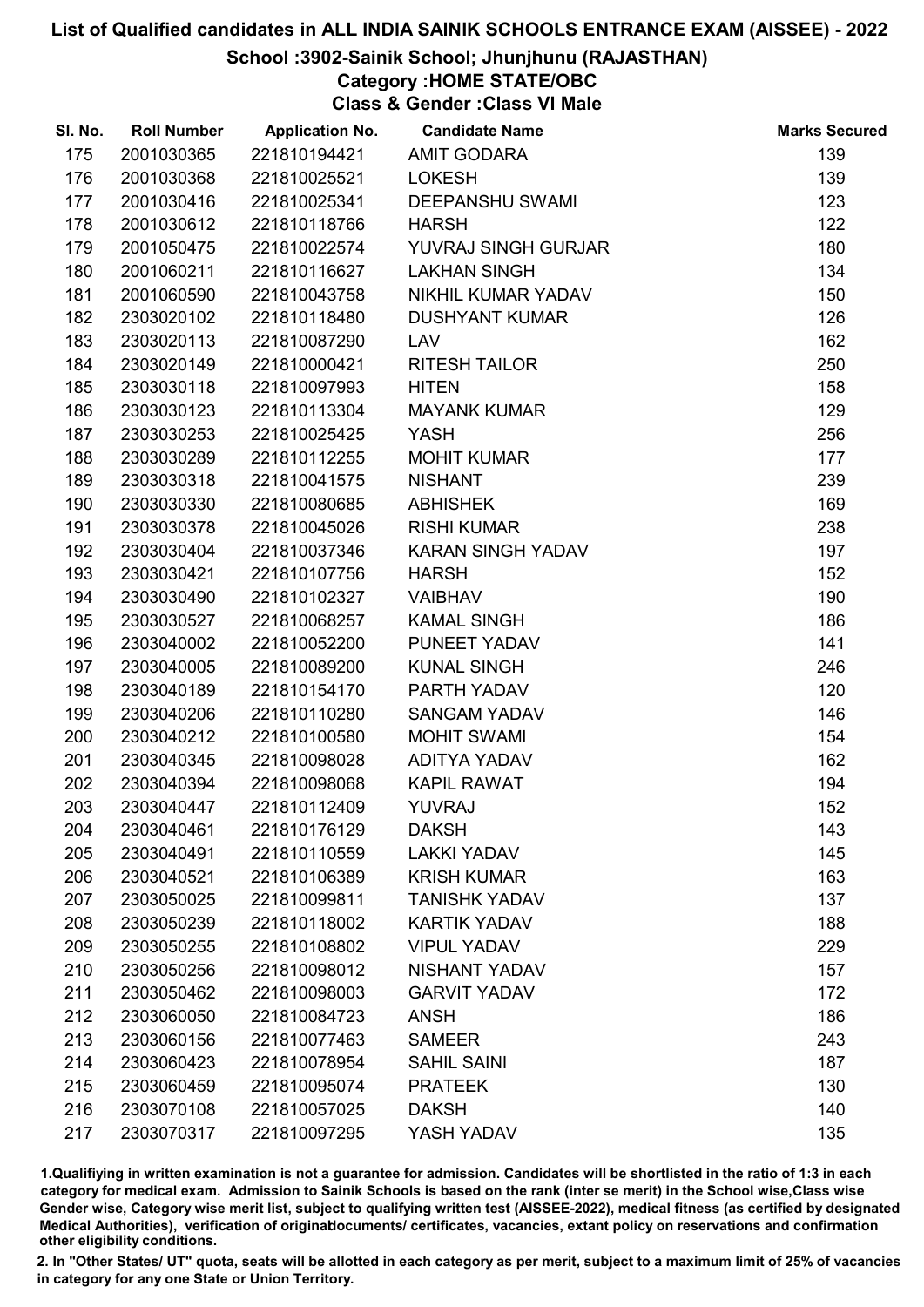### School :3902-Sainik School; Jhunjhunu (RAJASTHAN)

Category :HOME STATE/OBC

Class & Gender :Class VI Male

| SI. No. | <b>Roll Number</b> | <b>Application No.</b> | <b>Candidate Name</b>       | <b>Marks Secured</b> |
|---------|--------------------|------------------------|-----------------------------|----------------------|
| 218     | 2303070394         | 221810054226           | <b>JATAN</b>                | 166                  |
| 219     | 2303070397         | 221810126326           | <b>YUG KARHANA</b>          | 153                  |
| 220     | 2303080032         | 221810091346           | <b>HIMANSHU</b>             | 201                  |
| 221     | 2303080045         | 221810097946           | ADITYA YADAV                | 145                  |
| 222     | 2303080208         | 221810178017           | <b>SHIVAM</b>               | 238                  |
| 223     | 2303080271         | 221810054437           | <b>RUDRA PRATAP SINGH</b>   | 129                  |
| 224     | 2303090284         | 221810134488           | YASH YADAV                  | 173                  |
| 225     | 2303100015         | 221810084029           | <b>NAITIK YADAV</b>         | 189                  |
| 226     | 2303100036         | 221810101829           | <b>CHIRAG YADAV</b>         | 211                  |
| 227     | 2303100037         | 221810131829           | <b>NAITIK KUMAR</b>         | 157                  |
| 228     | 2304020543         | 221810105997           | <b>ANUJ</b>                 | 252                  |
| 229     | 3805010170         | 221810120476           | MILIT S. SINGHANIA          | 169                  |
| 230     | 3805010273         | 221810112399           | <b>NAITIK KUMAWAT</b>       | 120                  |
| 231     | 3901010008         | 221810061210           | <b>HARSHIT CHOUDHARY</b>    | 182                  |
| 232     | 3901010048         | 221810089390           | <b>RANVEER BHICHAR</b>      | 146                  |
| 233     | 3901010078         | 221810028841           | <b>YUVRAJ</b>               | 231                  |
| 234     | 3901010088         | 221810074561           | KIVANSHU SAMOTA             | 247                  |
| 235     | 3901010095         | 221810095291           | <b>SUMIT BAGRIYA</b>        | 128                  |
| 236     | 3901010158         | 221810064103           | <b>AJAY CHOUDHARY</b>       | 235                  |
| 237     | 3901010173         | 221810033733           | <b>NIRAJ KUMAR</b>          | 270                  |
| 238     | 3901010180         | 221810055553           | <b>LUCKY MANDIYA</b>        | 267                  |
| 239     | 3901010181         | 221810150063           | <b>NAVEEN GORA</b>          | 228                  |
| 240     | 3901010194         | 221810132883           | HIMANSHU CHOUDHARY          | 196                  |
| 241     | 3901010207         | 221810037314           | <b>MUKESH HARITWAL</b>      | 154                  |
| 242     | 3901010326         | 221810048446           | <b>AJAY MAVALIYA</b>        | 243                  |
| 243     | 3901020006         | 221810135150           | AARADHY CHOUDHARY           | 174                  |
| 244     | 3901020043         | 221810088642           | <b>MANTHAN BHUWAL</b>       | 232                  |
| 245     | 3901020044         | 221810060452           | <b>LAKSHAY PRATAP SINGH</b> | 187                  |
| 246     | 3901020059         | 221810090892           | <b>ANKUR CHOUDHARY</b>      | 154                  |
| 247     | 3901020071         | 221810070433           | <b>TANMAY SONI</b>          | 216                  |
| 248     | 3901020096         | 221810044664           | RAJDEEP CHOUDHARY           | 148                  |
| 249     | 3901020140         | 221810136336           | <b>AARAV VERMA</b>          | 171                  |
| 250     | 3901020198         | 221810131148           | <b>GOURAV GAHLOT</b>        | 230                  |
| 251     | 3901020259         | 221810033417           | <b>YOGRAJ</b>               | 262                  |
| 252     | 3901020280         | 221810034547           | <b>NITIN</b>                | 177                  |
| 253     | 3901020292         | 221810144667           | <b>JAGMOHAN</b>             | 248                  |
| 254     | 3901020337         | 221810041358           | <b>JIGNESH</b>              | 177                  |
| 255     | 3901020411         | 221810159679           | <b>BHAVESH MANDIWAL</b>     | 162                  |
| 256     | 3902010060         | 221810080233           | <b>BHAWANI SHANKAR</b>      | 244                  |
| 257     | 3902010067         | 221810172373           | <b>ANSHUL RANWA</b>         | 249                  |
| 258     | 3902010106         | 221810092927           | <b>MOHIT SINGH</b>          | 153                  |
| 259     | 3902010125         | 221810148638           | <b>MAULIK KUSHWAHA</b>      | 165                  |
| 260     | 3902010155         | 221810037260           | <b>JASVEER JYANI</b>        | 196                  |

1.Qualifiying in written examination is not a guarantee for admission. Candidates will be shortlisted in the ratio of 1:3 in each category for medical exam. Admission to Sainik Schools is based on the rank (inter se merit) in the School wise,Class wise Gender wise, Category wise merit list, subject to qualifying written test (AISSEE-2022), medical fitness (as certified by designated Medical Authorities), verification of originablocuments/ certificates, vacancies, extant policy on reservations and confirmation other eligibility conditions.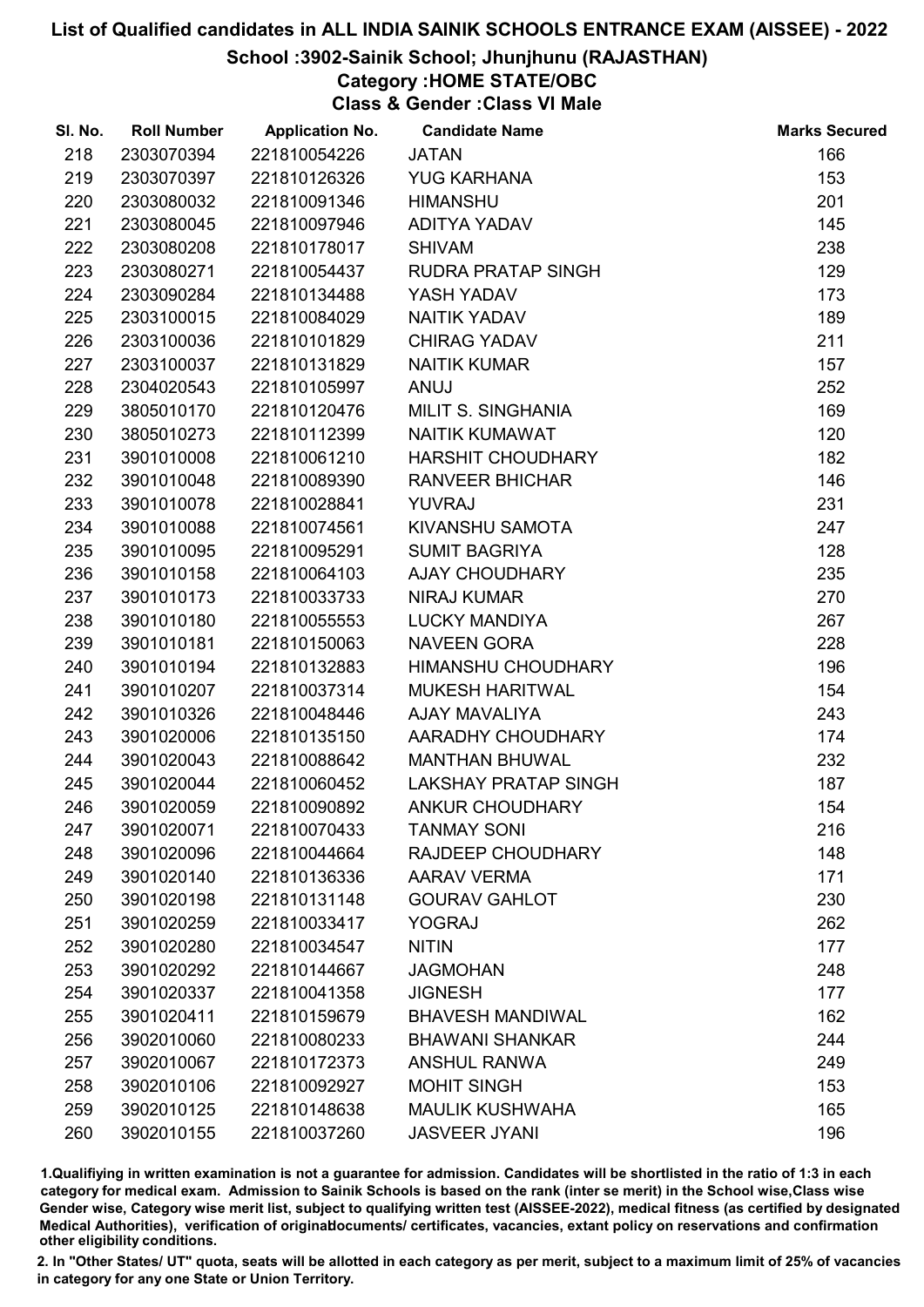### School :3902-Sainik School; Jhunjhunu (RAJASTHAN)

## Category :HOME STATE/OBC

Class & Gender :Class VI Male

| SI. No. | <b>Roll Number</b> | <b>Application No.</b> | <b>Candidate Name</b>     | <b>Marks Secured</b> |
|---------|--------------------|------------------------|---------------------------|----------------------|
| 261     | 3902010173         | 221810098982           | <b>RADHESHYAM</b>         | 152                  |
| 262     | 3902010192         | 221810108254           | <b>HARIOM GODARA</b>      | 157                  |
| 263     | 3902010203         | 221810117075           | <b>CHANDRA CHOUDHARY</b>  | 175                  |
| 264     | 3902010212         | 221810040137           | <b>MANJEET</b>            | 150                  |
| 265     | 3902010226         | 221810175829           | <b>SUMIT GODARA</b>       | 203                  |
| 266     | 3903030062         | 221810051104           | <b>PIYUSH</b>             | 154                  |
| 267     | 3904010003         | 221810057300           | <b>NEERAJ GURJAR</b>      | 179                  |
| 268     | 3904010016         | 221810043510           | <b>RIPON LOMOD</b>        | 154                  |
| 269     | 3904010031         | 221810147320           | AMIT KUMAR GURJAR         | 186                  |
| 270     | 3904020002         | 221810126240           | <b>RAHUL KUMAR</b>        | 187                  |
| 271     | 3904020005         | 221810097540           | <b>MAYANK CHOUDHARY</b>   | 167                  |
| 272     | 3904020008         | 221810047740           | <b>LOVE YADAV</b>         | 178                  |
| 273     | 3904020043         | 221810047680           | <b>SUMIT</b>              | 219                  |
| 274     | 3904020051         | 221810018390           | <b>PRATEEK</b>            | 132                  |
| 275     | 3904020057         | 221810145890           | <b>SUNIL SWAMI</b>        | 196                  |
| 276     | 3904020064         | 221810121101           | <b>HEMANT BDHALA</b>      | 158                  |
| 277     | 3904020066         | 221810113501           | <b>MOHIT SAKHUNIYA</b>    | 234                  |
| 278     | 3904020083         | 221810129121           | <b>NITESH GURJAR</b>      | 144                  |
| 279     | 3904020089         | 221810111821           | PREETAM SAINI             | 210                  |
| 280     | 3904020093         | 221810030131           | <b>KRISHNA LATHAR</b>     | 126                  |
| 281     | 3904020097         | 221810167331           | <b>DINESH CHOUDHARY</b>   | 161                  |
| 282     | 3904020098         | 221810177331           | <b>DEVANG CHOUDHARY</b>   | 144                  |
| 283     | 3904020126         | 221810060761           | <b>ROHIT BAINSLA</b>      | 135                  |
| 284     | 3904020148         | 221810136291           | YOGESH GURJAR             | 213                  |
| 285     | 3904020154         | 221810105002           | MOHIT YADAV               | 144                  |
| 286     | 3904020165         | 221810047802           | PRIYANSHU                 | 215                  |
| 287     | 3904020171         | 221810047512           | <b>DEV YADAV</b>          | 152                  |
| 288     | 3904020181         | 221810159522           | <b>AARIYAN</b>            | 219                  |
| 289     | 3904020188         | 221810151232           | <b>SUDARSHAN</b>          | 146                  |
| 290     | 3904020201         | 221810102152           | <b>ANKIT</b>              | 147                  |
| 291     | 3904020202         | 221810118252           | <b>RUPESH</b>             | 196                  |
| 292     | 3904020211         | 221810084362           | <b>HEMANT GURJAR</b>      | 129                  |
| 293     | 3904020213         | 221810112762           | <b>PIYUSH</b>             | 252                  |
| 294     | 3904020217         | 221810112272           | <b>VINAY KUMAR</b>        | 195                  |
| 295     | 3904020219         | 221810078372           | <b>ANSH</b>               | 137                  |
| 296     | 3904020221         | 221810196472           | <b>AMAN YADAV</b>         | 174                  |
| 297     | 3904020247         | 221810169403           | <b>HIRENDRA PRAJAPATI</b> | 214                  |
| 298     | 3904020260         | 221810121513           | <b>ABHISHEK BAJIYA</b>    | 164                  |
| 299     | 3904020261         | 221810144513           | <b>CHIRAG YADAV</b>       | 166                  |
| 300     | 3904020275         | 221810126723           | <b>MANJIT SINGH</b>       | 132                  |
| 301     | 3904020276         | 221810049723           | YASHWANT SWAMI            | 141                  |
| 302     | 3904020282         | 221810123433           | <b>AMIT KASANA</b>        | 148                  |
| 303     | 3904020297         | 221810111943           | <b>SHUBHAM YADAV</b>      | 214                  |

1.Qualifiying in written examination is not a guarantee for admission. Candidates will be shortlisted in the ratio of 1:3 in each category for medical exam. Admission to Sainik Schools is based on the rank (inter se merit) in the School wise,Class wise Gender wise, Category wise merit list, subject to qualifying written test (AISSEE-2022), medical fitness (as certified by designated Medical Authorities), verification of originablocuments/ certificates, vacancies, extant policy on reservations and confirmation other eligibility conditions.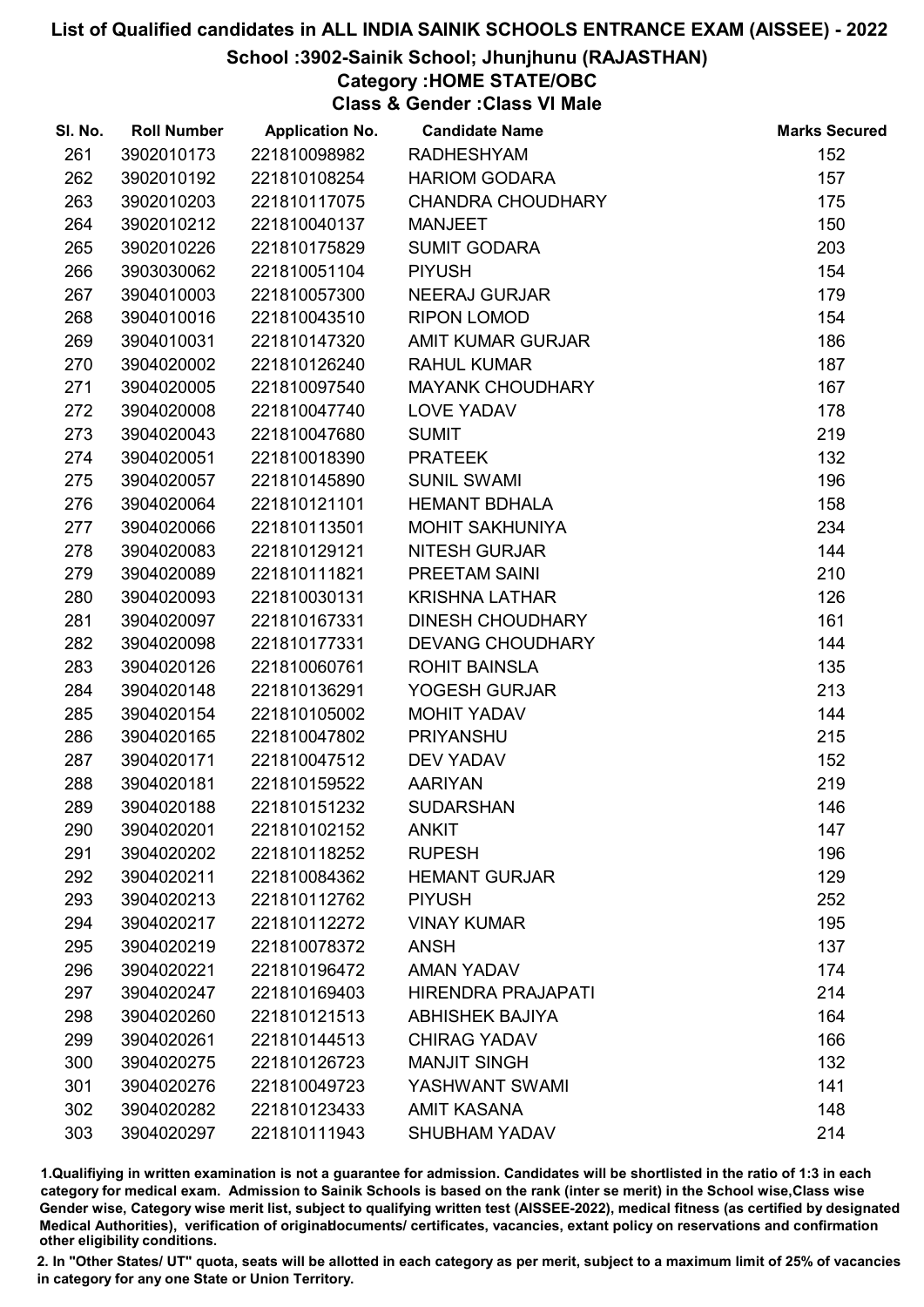### School :3902-Sainik School; Jhunjhunu (RAJASTHAN)

## Category :HOME STATE/OBC

Class & Gender :Class VI Male

| SI. No. | <b>Roll Number</b> | <b>Application No.</b> | <b>Candidate Name</b>    |    | <b>Marks Secured</b> |
|---------|--------------------|------------------------|--------------------------|----|----------------------|
| 304     | 3904020312         | 221810116563           | <b>DEVENDRA</b>          |    | 217                  |
| 305     | 3904020320         | 221810165173           | SONU                     |    | 143                  |
| 306     | 3904020322         | 221810101473           | <b>RAHUL KHOKHAR</b>     |    | 202                  |
| 307     | 3904020338         | 221810111983           | <b>HANSRAJ</b>           |    | 204                  |
| 308     | 3904020343         | 221810105293           | <b>MANOJ</b>             |    | 163                  |
| 309     | 3904020348         | 221810112893           | NAITIK CHAUDHARY         |    | 250                  |
| 310     | 3904020356         | 221810082304           | <b>YASH SWAMI</b>        |    | 204                  |
| 311     | 3904020364         | 221810108014           | <b>BITTU SWAMI</b>       |    | 260                  |
| 312     | 3904020376         | 221810137124           | YASH OLA                 |    | 197                  |
| 313     | 3904020382         | 221810116824           | <b>TARUN CHOUDHARY</b>   |    | 170                  |
| 314     | 3904020396         | 221810049734           | <b>ANKIT</b>             |    | 187                  |
| 315     | 3904020398         | 221810155934           | <b>JATIN KUMAR</b>       |    | 161                  |
| 316     | 3904020401         | 221810163244           | <b>DEVESH YADAV</b>      |    | 210                  |
| 317     | 3904020421         | 221810129064           | <b>DIVYANSHU</b>         |    | 156                  |
| 318     | 3904020445         | 221810115574           | <b>ASHOK GARHWAL</b>     |    | 213                  |
| 319     | 3904020460         | 221810168194           | <b>ADITYA</b>            |    | 140                  |
| 320     | 3904020462         | 221810109294           | <b>SAHIL GHOSLYA</b>     |    | 223                  |
| 321     | 3904020474         | 221810146705           | <b>SHUBHAM GURJAR</b>    |    | 175                  |
| 322     | 3904020488         | 221810112615           | <b>TARUN KUMAR</b>       |    | 194                  |
| 323     | 3904020491         | 221810078815           | <b>PREMSUKH</b>          |    | 156                  |
| 324     | 3904020495         | 221810111225           | <b>VIRENDRA</b>          |    | 122                  |
| 325     | 3904020499         | 221810028425           | <b>LUCKY LATHAR</b>      |    | 124                  |
| 326     | 3904020508         | 221810119335           | SOURABH CHOUDHARY        |    | 129                  |
| 327     | 3904020509         | 221810180435           | <b>LAKKI JANGID</b>      |    | 127                  |
| 328     | 3904020532         | 221810112355           | <b>GULSHAN</b>           |    | 218                  |
| 329     | 3904020550         | 221810111965           | <b>DAKSH CHOUDHARY</b>   |    | 202                  |
| 330     | 3904020552         | 221810112175           | <b>RAHUL</b>             |    | 229                  |
| 331     | 3904020555         | 221810112575           | <b>KARAN YADAV</b>       |    | 140                  |
| 332     | 3904020560         | 221810113975           | <b>SHSHANK BHAKAR</b>    |    | 249                  |
| 333     | 3904020570         | 221810062685           | <b>GAGAN GITHALA</b>     |    | 268                  |
| 334     | 3904020576         | 221810116095           | <b>AMAN YADAV</b>        |    | 225                  |
| 335     | 3904020592         | 221810163306           | PRIYANSHU YADAV          |    | 124                  |
| 336     | 3904020593         | 221810155406           | <b>AMIT KUMAR GURJAR</b> |    | 233                  |
| 337     | 3904030003         | 221810070300           | <b>GAURAV GODARA</b>     |    | 170                  |
| 338     | 3904030012         | 221810086600           | <b>NIKHIL GODARA</b>     |    | 187                  |
| 339     | 3904030024         | 221810050510           | <b>EKAGR CHOUDHARY</b>   |    | 239                  |
| 340     | 3904030031         | 221810171120           | <b>NEERAJ SAINI</b>      | CG | 166                  |
| 341     | 3904030052         | 221810135730           | <b>AYUSH SAMOTA</b>      |    | 192                  |
| 342     | 3904030075         | 221810073750           | <b>LAVANYA YADAV</b>     |    | 192                  |
| 343     | 3904030080         | 221810175060           | <b>TANISH GURJAR</b>     |    | 134                  |
| 344     | 3904030099         | 221810024570           | <b>CHIRAG</b>            |    | 243                  |
| 345     | 3904030130         | 221810112026           | <b>RITESH</b>            |    | 196                  |
| 346     | 3904030135         | 221810049826           | RAHUL RULANIYA           |    | 142                  |

1.Qualifiying in written examination is not a guarantee for admission. Candidates will be shortlisted in the ratio of 1:3 in each category for medical exam. Admission to Sainik Schools is based on the rank (inter se merit) in the School wise,Class wise Gender wise, Category wise merit list, subject to qualifying written test (AISSEE-2022), medical fitness (as certified by designated Medical Authorities), verification of originablocuments/ certificates, vacancies, extant policy on reservations and confirmation other eligibility conditions.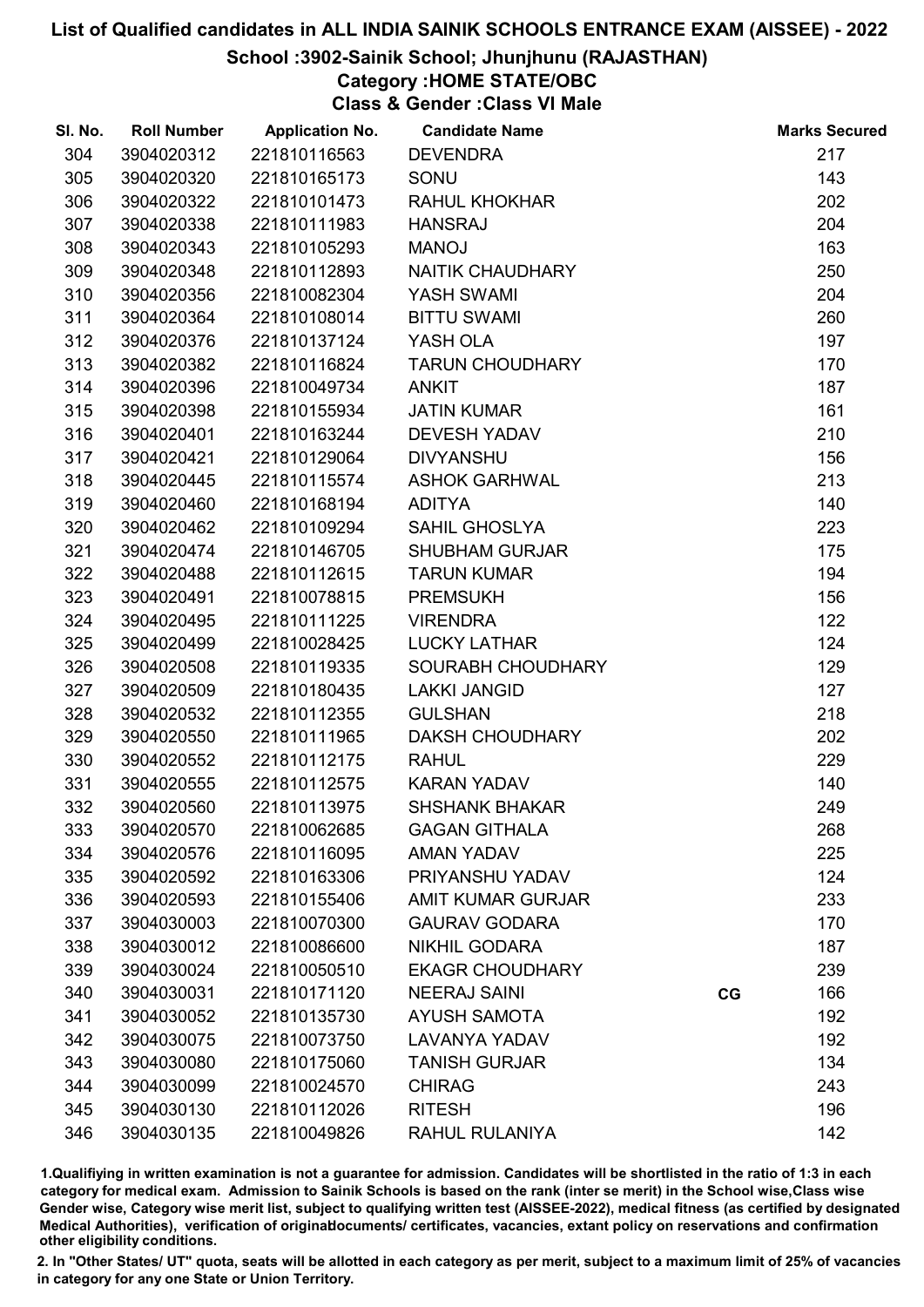### School :3902-Sainik School; Jhunjhunu (RAJASTHAN)

## Category :HOME STATE/OBC

Class & Gender :Class VI Male

| SI. No. | <b>Roll Number</b> | <b>Application No.</b> | <b>Candidate Name</b>    | <b>Marks Secured</b> |
|---------|--------------------|------------------------|--------------------------|----------------------|
| 347     | 3904030141         | 221810112536           | YOGENDER YOGI            | 169                  |
| 348     | 3904030165         | 221810170156           | <b>KULDEEP GURJAR</b>    | 169                  |
| 349     | 3904030185         | 221810135966           | <b>TINKU YADAV</b>       | 161                  |
| 350     | 3904030195         | 221810164976           | SHUBHAM CHOUDHARY        | 181                  |
| 351     | 3904030201         | 221810096286           | <b>DHRUV</b>             | 125                  |
| 352     | 3904030208         | 221810108686           | <b>HIMANSHU GURJAR</b>   | 169                  |
| 353     | 3904030209         | 221810007786           | <b>LEKHRAJ SWAMI</b>     | 178                  |
| 354     | 3904030216         | 221810079096           | DEEPANSHU YADAV          | 142                  |
| 355     | 3904030247         | 221810176617           | <b>DIPESH YADAV</b>      | 204                  |
| 356     | 3904030248         | 221810096617           | <b>ANKUSH</b>            | 190                  |
| 357     | 3904030257         | 221810137727           | AYUSH YADAV              | 153                  |
| 358     | 3904030260         | 221810158927           | <b>AARYAN</b>            | 144                  |
| 359     | 3904030266         | 221810064537           | <b>VISHAL GURJAR</b>     | 125                  |
| 360     | 3904030275         | 221810142247           | <b>MANDEEP SINGH</b>     | 155                  |
| 361     | 3904030288         | 221810110757           | <b>DIVYANSHU</b>         | 147                  |
| 362     | 3904030295         | 221810044167           | <b>BHUPENDER SINGH</b>   | 230                  |
| 363     | 3904030301         | 221810049567           | <b>BHUPENDRA SINGH</b>   | 256                  |
| 364     | 3904030314         | 221810190187           | <b>PRINCE KUMAR</b>      | 156                  |
| 365     | 3904030316         | 221810163387           | <b>SIDHANT</b>           | 154                  |
| 366     | 3904030321         | 221810104787           | <b>VIKASH SAINI</b>      | 130                  |
| 367     | 3904030339         | 221810116608           | HIMANSHU YADAV           | 169                  |
| 368     | 3904030345         | 221810112118           | <b>KARAN YADAV</b>       | 240                  |
| 369     | 3904030348         | 221810104318           | <b>NEERAJ KUMAR</b>      | 174                  |
| 370     | 3904030349         | 221810172518           | <b>ARCHIT KUMAR</b>      | 191                  |
| 371     | 3904030355         | 221810080918           | AKHIL CHOUDHARY          | 193                  |
| 372     | 3904030356         | 221810130028           | <b>JATIN</b>             | 229                  |
| 373     | 3904030365         | 221810049628           | <b>NITIN SAINI</b>       | 192                  |
| 374     | 3904030372         | 221810153338           | NISHNAT YADAV            | 121                  |
| 375     | 3904030377         | 221810113048           | NITIN CHOUDHARY          | 159                  |
| 376     | 3904030382         | 221810148648           | <b>LAKSHYA YADAV</b>     | 137                  |
| 377     | 3904030385         | 221810124948           | <b>DEVENDRA GURJAR</b>   | 128                  |
| 378     | 3904030386         | 221810173158           | <b>AMAN GURJAR</b>       | 234                  |
| 379     | 3904030415         | 221810112288           | <b>NITIN KUMAR</b>       | 258                  |
| 380     | 3904030430         | 221810175598           | <b>ABHISHEK YADAV</b>    | 187                  |
| 381     | 3904030444         | 221810117219           | <b>GAURAV SAINI</b>      | 183                  |
| 382     | 3904030460         | 221810112629           | <b>VIKASH MAHALA</b>     | 211                  |
| 383     | 3904030497         | 221810112469           | <b>SUSHIL SAINI</b>      | 253                  |
| 384     | 3904030513         | 221810160579           | SIDDARTH SINGH NANDA     | 204                  |
| 385     | 3904030523         | 221810120489           | <b>AMAN CHOUDHARY</b>    | 148                  |
| 386     | 3904030524         | 221810131489           | <b>SOURABH CHOUDHARY</b> | 164                  |
| 387     | 3904030528         | 221810098689           | <b>VIKASH GURJAR</b>     | 138                  |
| 388     | 3904030533         | 221810069199           | <b>LOKESH</b>            | 128                  |
| 389     | 3904030537         | 221810136899           | KARTAVYA YADAV           | 133                  |

1.Qualifiying in written examination is not a guarantee for admission. Candidates will be shortlisted in the ratio of 1:3 in each category for medical exam. Admission to Sainik Schools is based on the rank (inter se merit) in the School wise,Class wise Gender wise, Category wise merit list, subject to qualifying written test (AISSEE-2022), medical fitness (as certified by designated Medical Authorities), verification of originablocuments/ certificates, vacancies, extant policy on reservations and confirmation other eligibility conditions.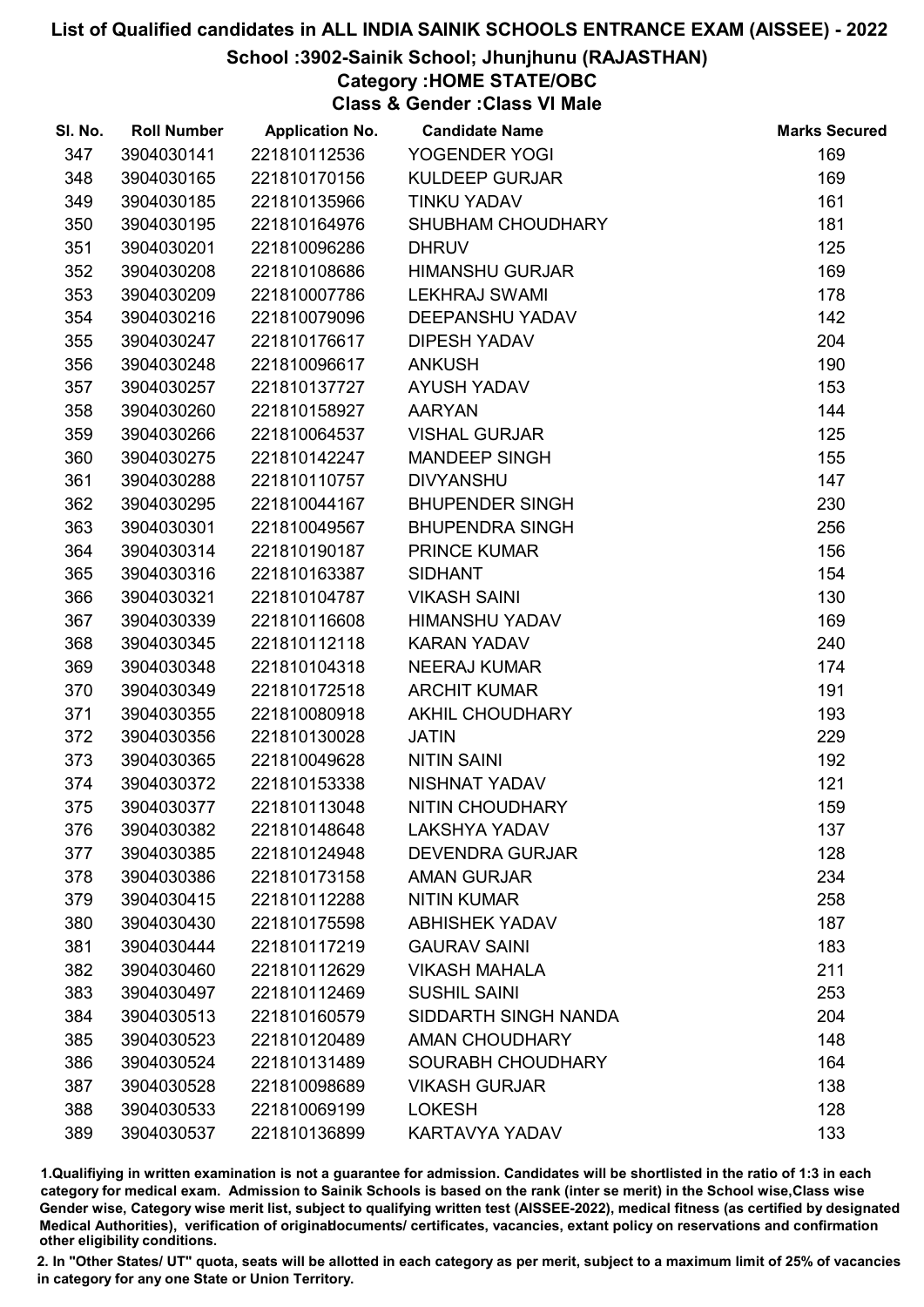### School :3902-Sainik School; Jhunjhunu (RAJASTHAN)

Category :HOME STATE/OBC

Class & Gender :Class VI Male

| SI. No. | <b>Roll Number</b> | <b>Application No.</b> | <b>Candidate Name</b>    | <b>Marks Secured</b> |
|---------|--------------------|------------------------|--------------------------|----------------------|
| 390     | 3904040003         | 221810085880           | <b>DAKSH CHOUDHARY</b>   | 149                  |
| 391     | 3904040042         | 221810050431           | NISHANT YADAV            | 210                  |
| 392     | 3904040077         | 221810119061           | <b>BHUPENDRA YADAV</b>   | 252                  |
| 393     | 3904040101         | 221810091671           | <b>DIKSHANT RULANIYA</b> | 147                  |
| 394     | 3904040111         | 221810159081           | <b>DEEPANSHU YADAV</b>   | 178                  |
| 395     | 3904040128         | 221810134402           | <b>SURAJ KUMAR</b>       | 162                  |
| 396     | 3904040134         | 221810132802           | <b>KHUSAV</b>            | 164                  |
| 397     | 3904040181         | 221810135842           | <b>JAYANT</b>            | 131                  |
| 398     | 3904040182         | 221810124942           | <b>HARSHIT PANWAR</b>    | 153                  |
| 399     | 3904040191         | 221810012952           | <b>KARTIKEY FAUJDAR</b>  | 140                  |
| 400     | 3904040207         | 221810120072           | <b>RAVI KUMAR</b>        | 127                  |
| 401     | 3904040252         | 221810119303           | <b>SONAKSHI</b>          | 174                  |
| 402     | 3904040262         | 221810075213           | CHANCHAL CHOUDHARY       | 134                  |
| 403     | 3904040274         | 221810044913           | <b>SHIVAM MANJHU</b>     | 184                  |
| 404     | 3904040289         | 221810131133           | <b>DIWANSHU</b>          | 128                  |
| 405     | 3904040331         | 221810066463           | <b>DEEPAK</b>            | 164                  |
| 406     | 3904040343         | 221810087963           | <b>RAJNISH GAJRAJ</b>    | 157                  |
| 407     | 3904040353         | 221810182573           | <b>ARUSH CHOUDHARY</b>   | 123                  |
| 408     | 3904040355         | 221810110773           | <b>BHAVYA CHOUDHARY</b>  | 215                  |
| 409     | 3904040358         | 221810152873           | <b>AJAY LAMBA</b>        | 205                  |
| 410     | 3904040395         | 221810197904           | <b>SAKSHAM CHOUDHARY</b> | 150                  |
| 411     | 3904040415         | 221810081524           | <b>RAKSHIT</b>           | 231                  |
| 412     | 3904040446         | 221810119744           | <b>AMIT BAJIYA</b>       | 124                  |
| 413     | 3904040452         | 221810124354           | <b>PRIYANSHU</b>         | 141                  |
| 414     | 3904040456         | 221810166654           | <b>GAGAN YADAV</b>       | 139                  |
| 415     | 3904040481         | 221810120964           | <b>AYSHU</b>             | 226                  |
| 416     | 3904040526         | 221810075605           | AARAV MOGA               | 207                  |
| 417     | 3904040540         | 221810174525           | <b>DEVENDRA</b>          | 156                  |
| 418     | 3904040549         | 221810169335           | <b>RITIK SAINI</b>       | 156                  |
| 419     | 3904040563         | 221810082345           | <b>MEET SINGH</b>        | 265                  |
| 420     | 3904040597         | 221810137665           | KUNAL CHOUDHARY          | 146                  |
| 421     | 3904040626         | 221810142195           | <b>AYUSH JANGID</b>      | 134                  |
| 422     | 3904040648         | 221810044706           | <b>ROHIT KUMAR</b>       | 139                  |
| 423     | 3904040726         | 221810143956           | YASH YADAV               | 139                  |
| 424     | 3904040746         | 221810158576           | <b>BHAVISHYA GURJAR</b>  | 131                  |
| 425     | 3904040758         | 221810167386           | <b>GAURAV SINGH</b>      | 140                  |
| 426     | 3904040787         | 221810020707           | <b>JAY CHOUDHARY</b>     | 140                  |
| 427     | 3904040795         | 221810131117           | <b>ABHINAY</b>           | 225                  |
| 428     | 3904040859         | 221810191067           | <b>HEMANT BORAN</b>      | 141                  |
| 429     | 3904040860         | 221810103067           | <b>LOKESH KHATANA</b>    | 246                  |
| 430     | 3904040874         | 221810076867           | <b>KHEMRAJ</b>           | 206                  |
| 431     | 3904040914         | 221810028108           | <b>HIMANSHU SONI</b>     | 229                  |
| 432     | 3904040915         | 221810168108           | HARVINDRA PALSANIYA      | 139                  |

1.Qualifiying in written examination is not a guarantee for admission. Candidates will be shortlisted in the ratio of 1:3 in each category for medical exam. Admission to Sainik Schools is based on the rank (inter se merit) in the School wise,Class wise Gender wise, Category wise merit list, subject to qualifying written test (AISSEE-2022), medical fitness (as certified by designated Medical Authorities), verification of originablocuments/ certificates, vacancies, extant policy on reservations and confirmation other eligibility conditions.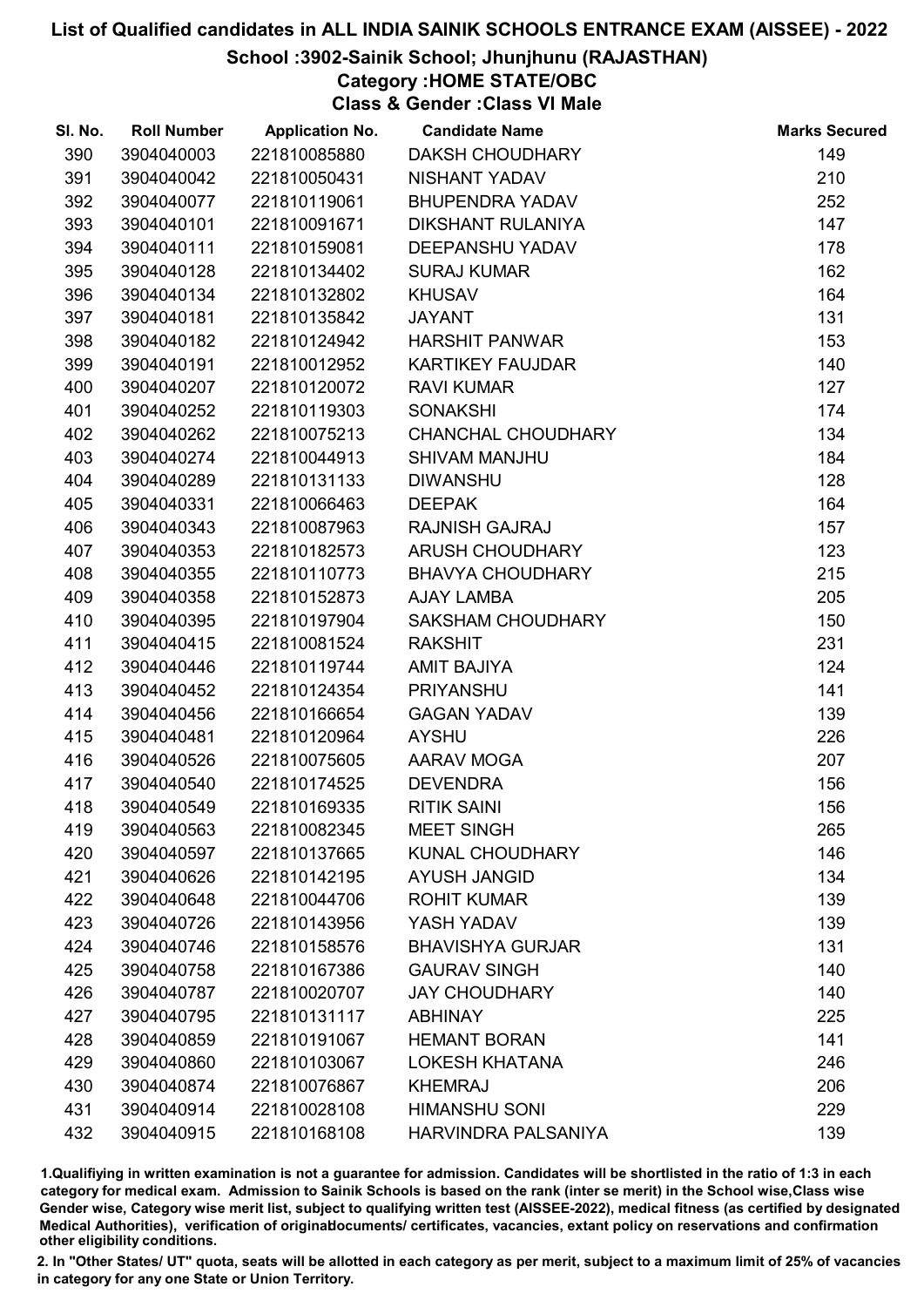### School :3902-Sainik School; Jhunjhunu (RAJASTHAN)

## Category :HOME STATE/OBC

Class & Gender :Class VI Male

| SI. No. | <b>Roll Number</b> | <b>Application No.</b> | <b>Candidate Name</b>       | <b>Marks Secured</b> |
|---------|--------------------|------------------------|-----------------------------|----------------------|
| 433     | 3904040930         | 221810085418           | <b>DAKSH SHANKAR</b>        | 220                  |
| 434     | 3904040936         | 221810186618           | PRATEEK POONIA              | 125                  |
| 435     | 3904040951         | 221810110728           | <b>ANSHUL YADAV</b>         | 145                  |
| 436     | 3904041023         | 221810042088           | <b>VISHNU CHOUDHARY</b>     | 163                  |
| 437     | 3904041041         | 221810052398           | PRAVEEN KUMAR               | 154                  |
| 438     | 3904041047         | 221810048598           | <b>ANMOL YADAV</b>          | 172                  |
| 439     | 3904041069         | 221810029319           | ADITYA CHOUDHARY            | 120                  |
| 440     | 3904041088         | 221810022629           | <b>HONEY</b>                | 160                  |
| 441     | 3904041125         | 221810145359           | <b>MUKUL</b>                | 134                  |
| 442     | 3904041127         | 221810186459           | <b>RITIK SAINI</b>          | 128                  |
| 443     | 3904041157         | 221810061979           | <b>INDER LAMBA</b>          | 185                  |
| 444     | 3904041168         | 221810075389           | <b>DAKSH SEWDA</b>          | 147                  |
| 445     | 3905010011         | 221810163210           | <b>DEEPANSHU GURJAR</b>     | 200                  |
| 446     | 3905010014         | 221810150510           | <b>ANKIT KUMAR</b>          | 152                  |
| 447     | 3905010022         | 221810056120           | <b>PRIYAL</b>               | 203                  |
| 448     | 3905010027         | 221810170420           | <b>GAURAV</b>               | 124                  |
| 449     | 3905010028         | 221810056420           | <b>RAN VIJAY</b>            | 226                  |
| 450     | 3905010046         | 221810107330           | <b>RAMAN</b>                | 195                  |
| 451     | 3905010065         | 221810069050           | <b>JAIRAJ JHAJHARIA</b>     | 218                  |
| 452     | 3905010073         | 221810071950           | <b>KAPIL KUMAR</b>          | 232                  |
| 453     | 3905010077         | 221810019260           | <b>DHANANJAY</b>            | 230                  |
| 454     | 3905010079         | 221810139460           | <b>KRASHAN DHINWA</b>       | 176                  |
| 455     | 3905010095         | 221810179570           | <b>YASH</b>                 | 258                  |
| 456     | 3905010098         | 221810094970           | <b>TANU GAJRAJ</b>          | 138                  |
| 457     | 3905010099         | 221810118970           | <b>HITESH KHATANA</b>       | 164                  |
| 458     | 3905010101         | 221810100080           | PRAVEEN LEGA                | 226                  |
| 459     | 3905010104         | 221810159280           | <b>NAVEEN SAINI</b>         | 130                  |
| 460     | 3905010107         | 221810163580           | <b>MOHIT KAJLA</b>          | 156                  |
| 461     | 3905010113         | 221810145980           | <b>HIMANSHU</b>             | 143                  |
| 462     | 3905010118         | 221810150490           | <b>SAMEER YADAV</b>         | 178                  |
| 463     | 3905010123         | 221810063890           | <b>DEEPAK GURJAR</b>        | 204                  |
| 464     | 3905010124         | 221810115890           | <b>NAVEEN FENIN</b>         | 161                  |
| 465     | 3905010136         | 221810012401           | <b>LAKSHAY</b>              | 208                  |
| 466     | 3905010138         | 221810044601           | <b>VISHESH BERA</b>         | 201                  |
| 467     | 3905010140         | 221810041701           | <b>HEMANT</b>               | 227                  |
| 468     | 3905010142         | 221810067801           | <b>MANJEET CHOUDHARI</b>    | 178                  |
| 469     | 3905010148         | 221810067711           | <b>ADITYA RAKESH CHAHAR</b> | 218                  |
| 470     | 3905010157         | 221810069321           | <b>SURYANSU</b>             | 175                  |
| 471     | 3905010159         | 221810085421           | <b>ARYAN DHAKA</b>          | 221                  |
| 472     | 3905010161         | 221810150521           | <b>SAHIL KUMAR</b>          | 148                  |
| 473     | 3905010170         | 221810068031           | <b>ASHEESH KUMAR</b>        | 204                  |
| 474     | 3905010176         | 221810148631           | <b>LOKESH GURJAR</b>        | 127                  |
| 475     | 3905010179         | 221810020931           | <b>VIKASH SAINI</b>         | 145                  |

1.Qualifiying in written examination is not a guarantee for admission. Candidates will be shortlisted in the ratio of 1:3 in each category for medical exam. Admission to Sainik Schools is based on the rank (inter se merit) in the School wise,Class wise Gender wise, Category wise merit list, subject to qualifying written test (AISSEE-2022), medical fitness (as certified by designated Medical Authorities), verification of originablocuments/ certificates, vacancies, extant policy on reservations and confirmation other eligibility conditions.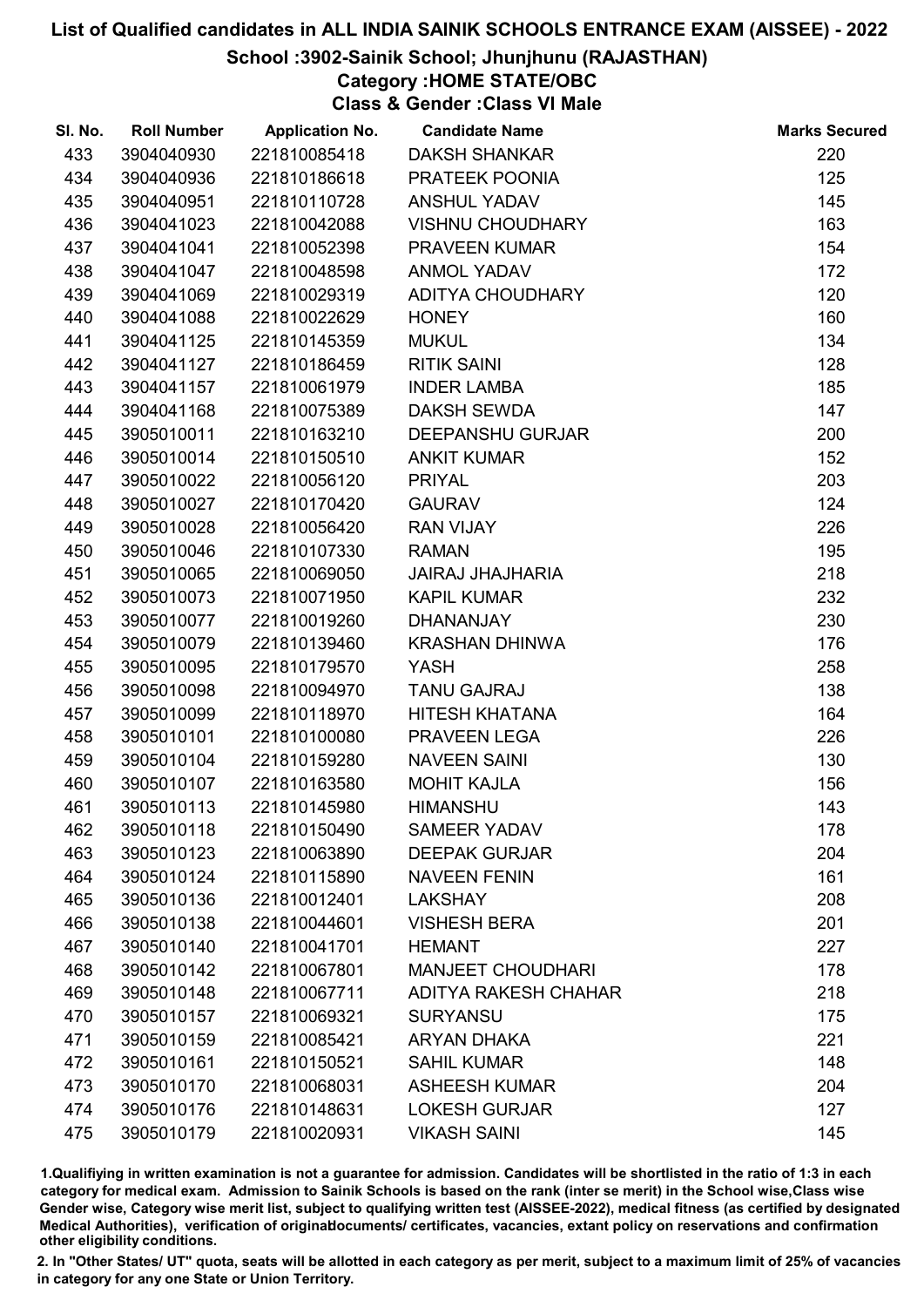### School :3902-Sainik School; Jhunjhunu (RAJASTHAN)

## Category :HOME STATE/OBC

Class & Gender :Class VI Male

| SI. No. | <b>Roll Number</b> | <b>Application No.</b> | <b>Candidate Name</b>       |    | <b>Marks Secured</b> |
|---------|--------------------|------------------------|-----------------------------|----|----------------------|
| 476     | 3905010184         | 221810033241           | <b>OMAN</b>                 |    | 211                  |
| 477     | 3905010195         | 221810112741           | KUMAR NAVNEET DHINWA        | CG | 159                  |
| 478     | 3905010207         | 221810178451           | <b>DHRUVA</b>               |    | 162                  |
| 479     | 3905010212         | 221810191061           | <b>ABHISHEK GURJAR</b>      |    | 250                  |
| 480     | 3905010222         | 221810067561           | AHAM A JANGIR               |    | 130                  |
| 481     | 3905010226         | 221810171371           | <b>NARENDRA KUMAR</b>       |    | 133                  |
| 482     | 3905010229         | 221810036471           | <b>DINESH KUMAR GITHALA</b> |    | 253                  |
| 483     | 3905010240         | 221810093181           | <b>JAY CHOUDHARY</b>        |    | 191                  |
| 484     | 3905010242         | 221810150381           | <b>JEETU SAINI</b>          |    | 185                  |
| 485     | 3905010253         | 221810117981           | <b>JAYESH YADAV</b>         |    | 217                  |
| 486     | 3905010258         | 221810092591           | <b>RITIK KUMAR</b>          |    | 244                  |
| 487     | 3905010259         | 221810063591           | <b>AKSHIT YADAV</b>         |    | 124                  |
| 488     | 3905010272         | 221810152302           | <b>SUMIT JAKHAR</b>         |    | 223                  |
| 489     | 3905010273         | 221810076302           | <b>ALOCK KUMAR</b>          |    | 150                  |
| 490     | 3905020002         | 221810117702           | <b>VIVAN CHOUDHARY</b>      |    | 221                  |
| 491     | 3905020010         | 221810052312           | <b>RITESH PUNIA</b>         |    | 223                  |
| 492     | 3905020023         | 221810150022           | <b>PRINCE SAINI</b>         |    | 159                  |
| 493     | 3905020024         | 221810109022           | <b>HARSHIT</b>              |    | 126                  |
| 494     | 3905020027         | 221810016122           | ATUL JHAJHARIA              |    | 227                  |
| 495     | 3905020046         | 221810173332           | <b>AYUSH KUMAR</b>          |    | 130                  |
| 496     | 3905020050         | 221810111532           | <b>NAMAN KUMAR</b>          |    | 204                  |
| 497     | 3905020051         | 221810164732           | <b>VIKASH CHAHAR</b>        |    | 155                  |
| 498     | 3905020058         | 221810160242           | <b>HARSHIT</b>              |    | 137                  |
| 499     | 3905020060         | 221810155342           | <b>MONU KHEECHAR</b>        |    | 173                  |
| 500     | 3905020068         | 221810081252           | <b>KUNAL</b>                |    | 190                  |
| 501     | 3905020075         | 221810193652           | <b>ASHISH</b>               |    | 131                  |
| 502     | 3905020094         | 221810085762           | <b>ADITYA</b>               |    | 235                  |
| 503     | 3905020096         | 221810115962           | <b>RAHUL</b>                |    | 269                  |
| 504     | 3905020098         | 221810094072           | HIMANSHU KHATANA            |    | 218                  |
| 505     | 3905020109         | 221810147672           | <b>ANSHU LEEL</b>           |    | 126                  |
| 506     | 3905020117         | 221810069182           | <b>AADITYA SAINI</b>        |    | 182                  |
| 507     | 3905020121         | 221810115582           | <b>KARTIK</b>               |    | 223                  |
| 508     | 3905020129         | 221810173292           | <b>LAKSHAY</b>              |    | 236                  |
| 509     | 3905020141         | 221810162103           | <b>GOURAV JANGIR</b>        |    | 211                  |
| 510     | 3905020142         | 221810196103           | <b>DEVENDRA SINGH BOKAN</b> |    | 154                  |
| 511     | 3905020160         | 221810076613           | <b>NITESH KUMAR</b>         |    | 241                  |
| 512     | 3905020172         | 221810107323           | <b>ADITYA</b>               |    | 141                  |
| 513     | 3905020174         | 221810109423           | <b>RONAK BHAMU</b>          |    | 190                  |
| 514     | 3905020188         | 221810150533           | <b>HINDON JAKHAR</b>        |    | 182                  |
| 515     | 3905020197         | 221810039933           | <b>AASHISH</b>              |    | 189                  |
| 516     | 3905020205         | 221810157943           | <b>SHUBHAM KUMAWAT</b>      |    | 250                  |
| 517     | 3905020212         | 221810081753           | <b>VIPUL NEHRA</b>          |    | 190                  |
| 518     | 3905020213         | 221810123753           | <b>KARTIK</b>               |    | 208                  |

1.Qualifiying in written examination is not a guarantee for admission. Candidates will be shortlisted in the ratio of 1:3 in each category for medical exam. Admission to Sainik Schools is based on the rank (inter se merit) in the School wise,Class wise Gender wise, Category wise merit list, subject to qualifying written test (AISSEE-2022), medical fitness (as certified by designated Medical Authorities), verification of originablocuments/ certificates, vacancies, extant policy on reservations and confirmation other eligibility conditions.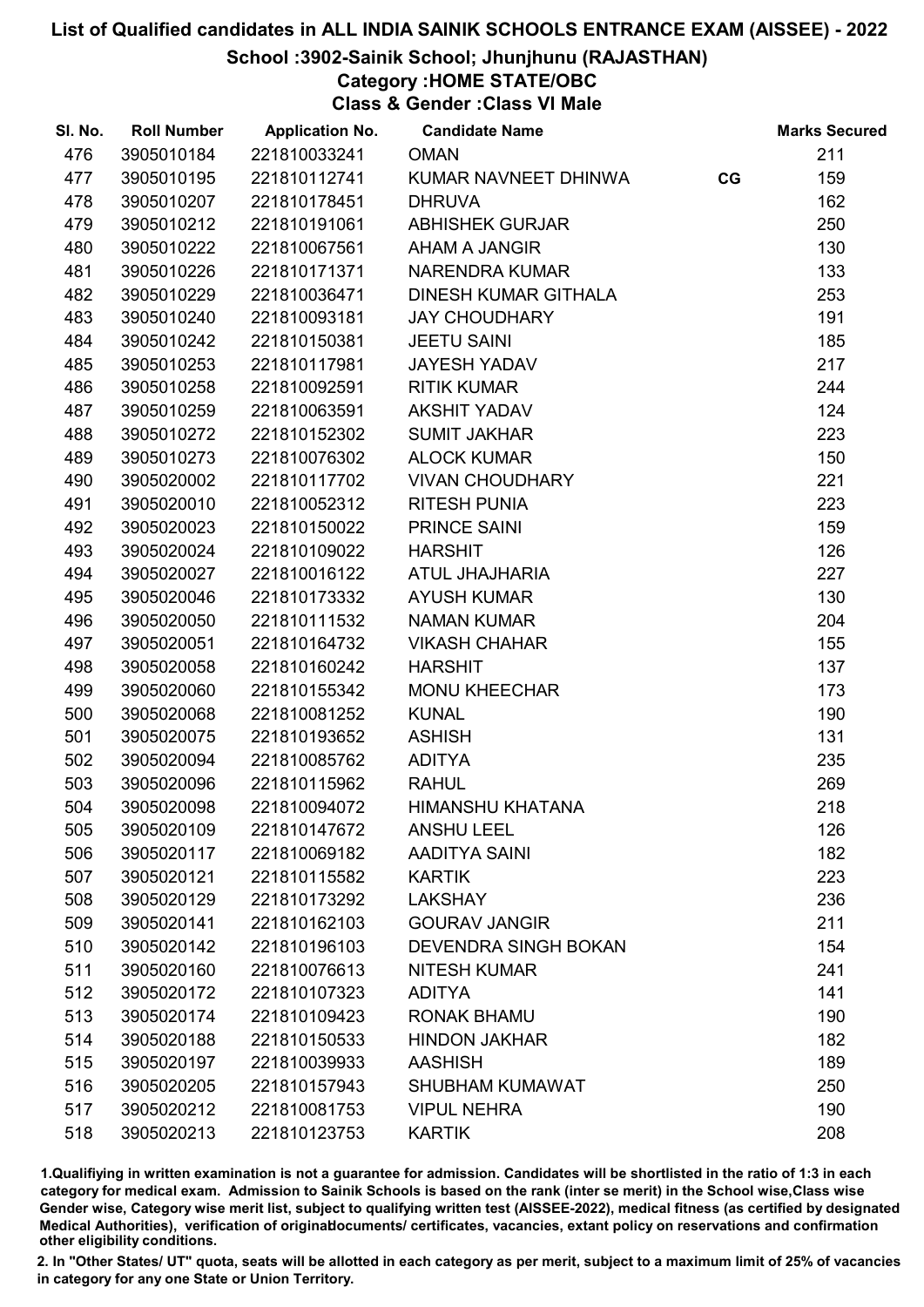### School :3902-Sainik School; Jhunjhunu (RAJASTHAN)

## Category :HOME STATE/OBC

Class & Gender :Class VI Male

| SI. No. | <b>Roll Number</b> | <b>Application No.</b> | <b>Candidate Name</b>   |    | <b>Marks Secured</b> |
|---------|--------------------|------------------------|-------------------------|----|----------------------|
| 519     | 3905020233         | 221810111373           | <b>RAVI</b>             |    | 158                  |
| 520     | 3905020237         | 221810131673           | NIKHIL KHATANA          |    | 192                  |
| 521     | 3905020241         | 221810028973           | <b>DHURAV</b>           |    | 198                  |
| 522     | 3905020243         | 221810138083           | <b>HARSHIT POONIA</b>   |    | 210                  |
| 523     | 3905020245         | 221810031183           | ANSH CHOUDHARY          |    | 262                  |
| 524     | 3905020253         | 221810140683           | <b>DAKSH</b>            | CG | 246                  |
| 525     | 3905020283         | 221810041604           | KHUSHHAL YADAV          |    | 215                  |
| 526     | 3905020285         | 221810085604           | <b>KULDEEP SINGH</b>    |    | 236                  |
| 527     | 3905020294         | 221810150114           | <b>VIVEK</b>            |    | 245                  |
| 528     | 3905020306         | 221810123914           | <b>VINAY KUMAR RAO</b>  |    | 185                  |
| 529     | 3905020316         | 221810068324           | <b>ARYAN KUMAR</b>      |    | 156                  |
| 530     | 3905020318         | 221810085724           | AARAV KHATANA           |    | 228                  |
| 531     | 3905020335         | 221810144344           | YASH KUMAR              |    | 174                  |
| 532     | 3905020343         | 221810070054           | <b>ARYAN</b>            |    | 121                  |
| 533     | 3905020354         | 221810071464           | <b>ASHISH BUDANIYA</b>  |    | 195                  |
| 534     | 3905020363         | 221810119874           | NIRBHAY SINGH CHOUDHARY |    | 150                  |
| 535     | 3905020364         | 221810093974           | <b>AJAY SAINI</b>       |    | 142                  |
| 536     | 3905020371         | 221810119584           | YUVRAJ                  |    | 223                  |
| 537     | 3905020372         | 221810194684           | <b>ABHINESH</b>         |    | 168                  |
| 538     | 3905020385         | 221810103394           | <b>DAKSH</b>            |    | 136                  |
| 539     | 3905020393         | 221810032794           | <b>MAYANK KUMAR</b>     |    | 176                  |
| 540     | 3905020409         | 221810141015           | <b>AMAN CHEJARA</b>     |    | 171                  |
| 541     | 3905020411         | 221810145115           | <b>SHAILESH</b>         |    | 144                  |
| 542     | 3905020425         | 221810146325           | <b>MUKUL KUMAR</b>      |    | 146                  |
| 543     | 3905020426         | 221810150425           | <b>INDRAJ SAINI</b>     |    | 229                  |
| 544     | 3905020429         | 221810155525           | <b>KRITIKA</b>          | CG | 178                  |
| 545     | 3905020436         | 221810079925           | <b>NEESHU</b>           |    | 139                  |
| 546     | 3905020437         | 221810161035           | <b>ADITYA ARYA</b>      |    | 208                  |
| 547     | 3905020441         | 221810013335           | PARIYAR SINGH RAJ RAHIL |    | 174                  |
| 548     | 3905020445         | 221810044635           | <b>PRIYANSHU</b>        |    | 238                  |
| 549     | 3905020451         | 221810095645           | <b>ARPIT KULHARI</b>    |    | 154                  |
| 550     | 3905020452         | 221810149645           | <b>AMIT TANWAR</b>      |    | 154                  |
| 551     | 3905020453         | 221810125745           | MOHIT YADAV             |    | 235                  |
| 552     | 3905020462         | 221810150555           | <b>DEEPAK MAHALA</b>    |    | 178                  |
| 553     | 3905020480         | 221810082075           | <b>NIKHIL CHOUDHARY</b> |    | 175                  |
| 554     | 3905020494         | 221810065785           | <b>PIYUSH REWAR</b>     |    | 182                  |
| 555     | 3905020503         | 221810148795           | <b>MOHIT CHEJARA</b>    |    | 139                  |
| 556     | 3905020517         | 221810160706           | <b>LAKSHYA</b>          |    | 201                  |
| 557     | 3905020543         | 221810146236           | <b>SAHIL LOCHIB</b>     |    | 194                  |
| 558     | 3905020552         | 221810049836           | <b>MOHIT</b>            |    | 126                  |
| 559     | 3905020553         | 221810134936           | <b>SAHIL</b>            |    | 193                  |
| 560     | 3905020557         | 221810153046           | <b>TARUN SWAMI</b>      |    | 148                  |
| 561     | 3905020559         | 221810149046           | <b>ANKIT YADAV</b>      |    | 228                  |

1.Qualifiying in written examination is not a guarantee for admission. Candidates will be shortlisted in the ratio of 1:3 in each category for medical exam. Admission to Sainik Schools is based on the rank (inter se merit) in the School wise,Class wise Gender wise, Category wise merit list, subject to qualifying written test (AISSEE-2022), medical fitness (as certified by designated Medical Authorities), verification of originablocuments/ certificates, vacancies, extant policy on reservations and confirmation other eligibility conditions.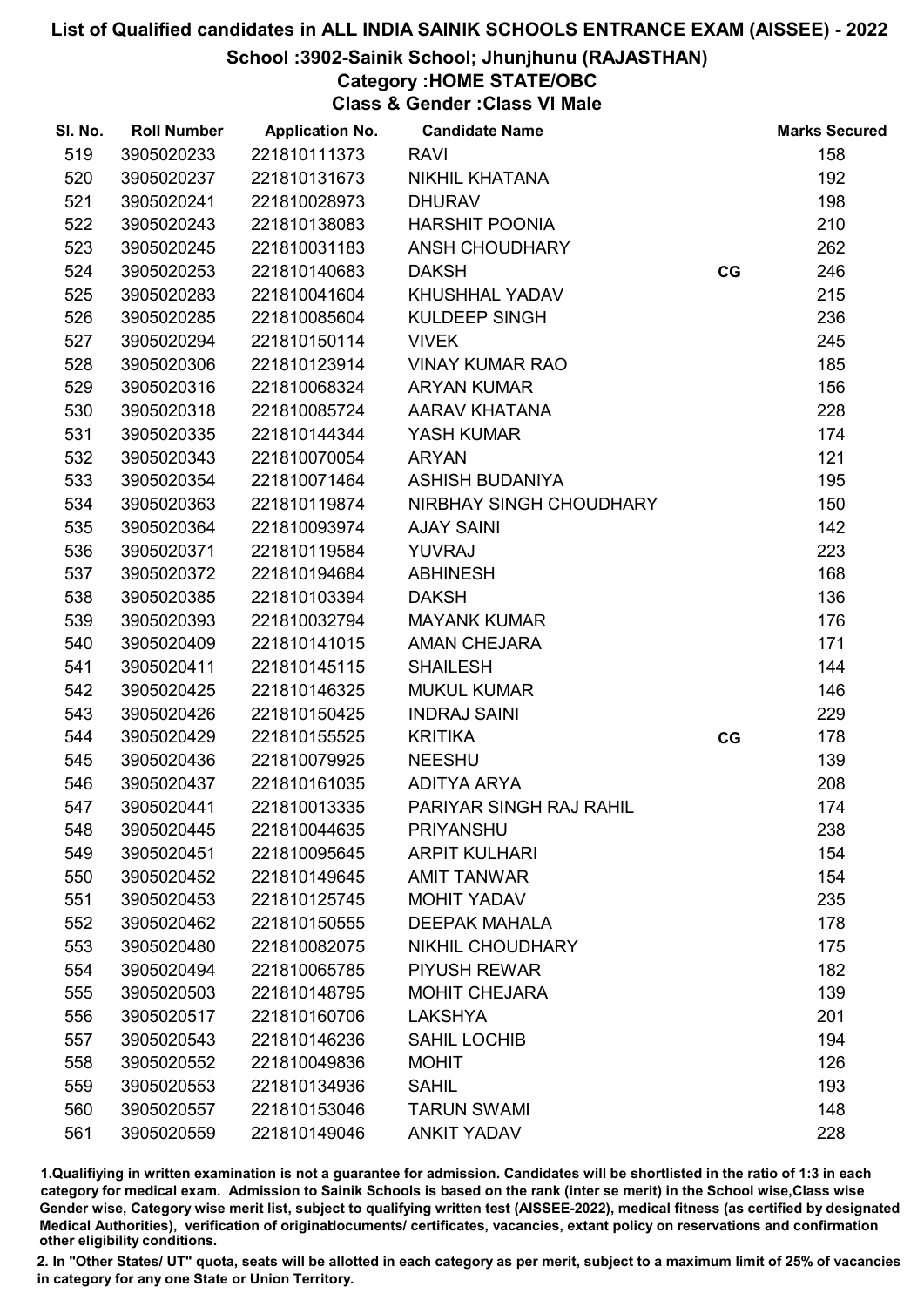### School :3902-Sainik School; Jhunjhunu (RAJASTHAN)

## Category :HOME STATE/OBC

Class & Gender :Class VI Male

| SI. No. | <b>Roll Number</b> | <b>Application No.</b> | <b>Candidate Name</b>     | <b>Marks Secured</b> |
|---------|--------------------|------------------------|---------------------------|----------------------|
| 562     | 3905020563         | 221810150446           | PANKAJ YADAV              | 157                  |
| 563     | 3905020564         | 221810071546           | <b>MOHIT RAIKA</b>        | 122                  |
| 564     | 3905020566         | 221810159546           | PRAKSHIT GURJAR           | 249                  |
| 565     | 3905020571         | 221810031846           | <b>SUNIL TARAD</b>        | 242                  |
| 566     | 3905020572         | 221810012946           | <b>LAKSHY KUMAR</b>       | 125                  |
| 567     | 3905020578         | 221810092256           | <b>TAPAN SINGH</b>        | 182                  |
| 568     | 3905020581         | 221810150456           | <b>NAVEEN KATARIYA</b>    | 260                  |
| 569     | 3905020582         | 221810142456           | <b>TUSHAR</b>             | 139                  |
| 570     | 3905020588         | 221810157656           | <b>HIMANSHU</b>           | 247                  |
| 571     | 3905020589         | 221810033756           | ANSHU MAAN                | 146                  |
| 572     | 3905030012         | 221810057276           | <b>ANIL REPSWAL</b>       | 260                  |
| 573     | 3905030026         | 221810158686           | <b>ARYAN GURJAR</b>       | 131                  |
| 574     | 3905030032         | 221810096986           | <b>ASHWANI</b>            | 151                  |
| 575     | 3905030049         | 221810194807           | <b>MOHIT DORATA</b>       | 129                  |
| 576     | 3905030054         | 221810039017           | <b>RAMAVATAR</b>          | 204                  |
| 577     | 3905030055         | 221810150217           | PIYUSH YADAV              | 181                  |
| 578     | 3905030059         | 221810016317           | <b>KAMAL</b>              | 235                  |
| 579     | 3905030066         | 221810087717           | <b>DIGVIJAY CHOUDHARY</b> | 134                  |
| 580     | 3905030085         | 221810118337           | <b>KALP CHOUDHARY</b>     | 137                  |
| 581     | 3905030086         | 221810176437           | <b>MAYANK JANGIR</b>      | 120                  |
| 582     | 3905030087         | 221810008437           | <b>JATIN CHOUDHARY</b>    | 205                  |
| 583     | 3905030093         | 221810106347           | <b>HARDIK DAURWAL</b>     | 222                  |
| 584     | 3905030094         | 221810147347           | <b>ANURAG SAINI</b>       | 181                  |
| 585     | 3905030105         | 221810150357           | RAVINDRA SAINI            | 199                  |
| 586     | 3905030106         | 221810034457           | <b>PRANJAL</b>            | 138                  |
| 587     | 3905030118         | 221810177467           | <b>CHIRAG</b>             | 136                  |
| 588     | 3905030119         | 221810091567           | <b>AARYAN</b>             | 140                  |
| 589     | 3905030121         | 221810070867           | <b>HIMANSHU KASWAN</b>    | 142                  |
| 590     | 3905030129         | 221810136277           | <b>ARYAN BAJIYA</b>       | 138                  |
| 591     | 3905030134         | 221810056577           | <b>BIMLESH KUMAR</b>      | 217                  |
| 592     | 3905030144         | 221810150487           | YOGESH GURJAR             | 171                  |
| 593     | 3905030170         | 221810124108           | <b>HARSH CHOUDHARY</b>    | 174                  |
| 594     | 3905030178         | 221810061908           | <b>NISHIT PUNIA</b>       | 144                  |
| 595     | 3905030184         | 221810197418           | <b>RITESH</b>             | 129                  |
| 596     | 3905030187         | 221810070718           | <b>BHAVYA</b>             | 162                  |
| 597     | 3905030188         | 221810085718           | <b>SUMIT</b>              | 135                  |
| 598     | 3905030199         | 221810160528           | <b>AMAN KUMAR</b>         | 226                  |
| 599     | 3905030208         | 221810005038           | YASH SONI                 | 194                  |
| 600     | 3905030212         | 221810150438           | <b>SURAJ CHOUDHARY</b>    | 254                  |
| 601     | 3905030213         | 221810093538           | <b>JITESH KUMAR</b>       | 202                  |
| 602     | 3905030216         | 221810056638           | <b>JATIN DHEWA</b>        | 230                  |
| 603     | 3905030218         | 221810049638           | <b>VINIT</b>              | 222                  |
| 604     | 3905030220         | 221810015738           | <b>RAHUL SAINI</b>        | 225                  |

1.Qualifiying in written examination is not a guarantee for admission. Candidates will be shortlisted in the ratio of 1:3 in each category for medical exam. Admission to Sainik Schools is based on the rank (inter se merit) in the School wise,Class wise Gender wise, Category wise merit list, subject to qualifying written test (AISSEE-2022), medical fitness (as certified by designated Medical Authorities), verification of originablocuments/ certificates, vacancies, extant policy on reservations and confirmation other eligibility conditions.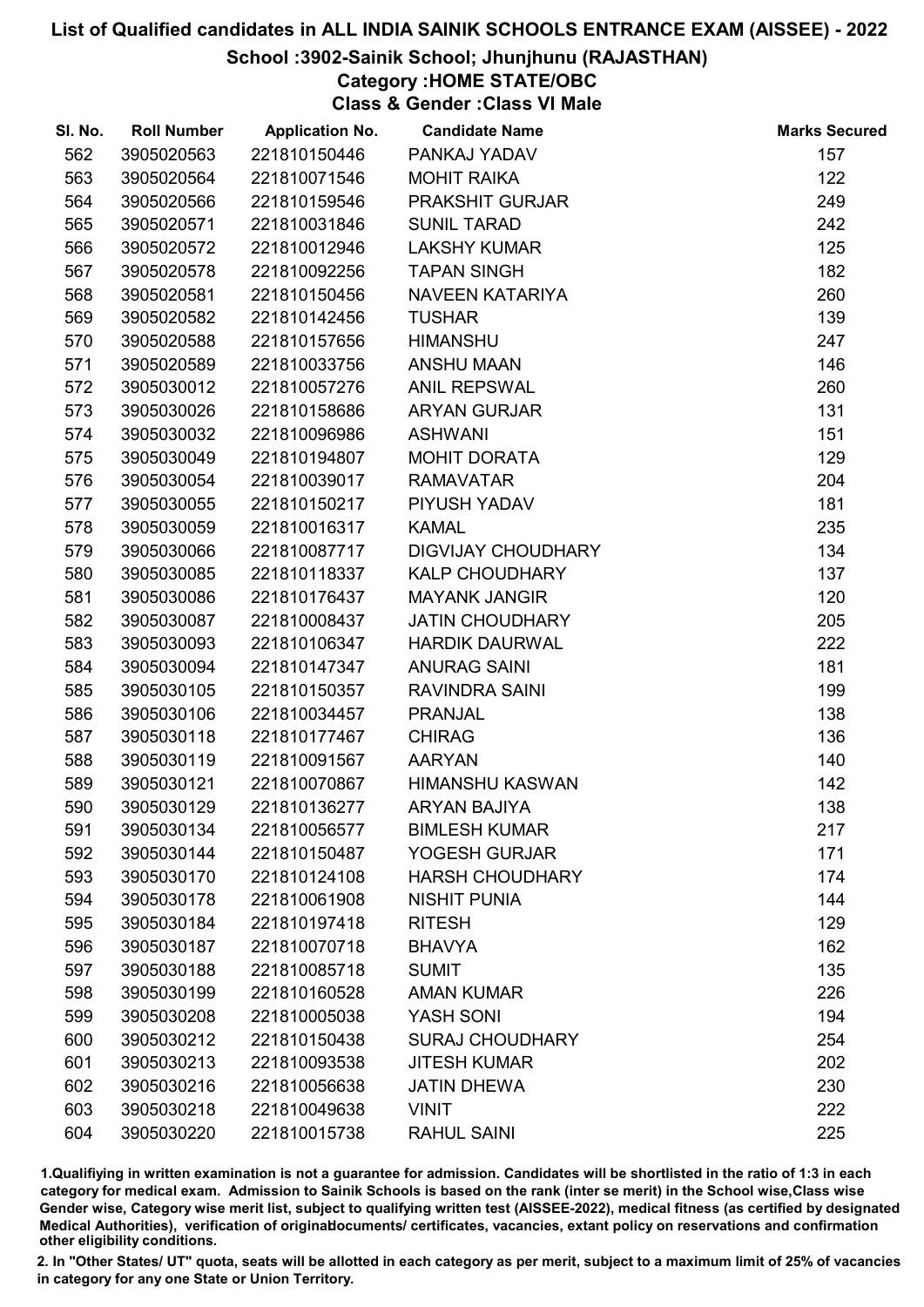### School :3902-Sainik School; Jhunjhunu (RAJASTHAN)

## Category :HOME STATE/OBC

Class & Gender :Class VI Male

| SI. No. | <b>Roll Number</b> | <b>Application No.</b> | <b>Candidate Name</b>     | <b>Marks Secured</b> |
|---------|--------------------|------------------------|---------------------------|----------------------|
| 605     | 3905030226         | 221810112148           | <b>SANJAY SAINI</b>       | 176                  |
| 606     | 3905030227         | 221810127248           | PRINCE BADSARA            | 245                  |
| 607     | 3905030239         | 221810153158           | <b>LUCKY YADAV</b>        | 121                  |
| 608     | 3905030265         | 221810118178           | <b>DEEPANSHU</b>          | 132                  |
| 609     | 3905030275         | 221810093088           | <b>RONAK KUMAR</b>        | 215                  |
| 610     | 3905030278         | 221810066088           | <b>HARSHIT</b>            | 272                  |
| 611     | 3905030283         | 221810148288           | <b>ABHISHEK BADSRA</b>    | 201                  |
| 612     | 3905030298         | 221810013798           | <b>VARUN</b>              | 229                  |
| 613     | 3905030303         | 221810125109           | <b>MANDEEP SINGH</b>      | 235                  |
| 614     | 3905030309         | 221810179509           | PRITAM LAMBA              | 120                  |
| 615     | 3905030314         | 221810152909           | <b>MILAP GOSWAMI</b>      | 120                  |
| 616     | 3905030318         | 221810090119           | <b>DIPESH JANU</b>        | 244                  |
| 617     | 3905030326         | 221810168619           | <b>NISHANT</b>            | 135                  |
| 618     | 3905030327         | 221810008719           | <b>GARVIT CHOUDHARY</b>   | 184                  |
| 619     | 3905030330         | 221810107129           | <b>VISHAL</b>             | 123                  |
| 620     | 3905030333         | 221810144529           | <b>KSHITIZ</b>            | 153                  |
| 621     | 3905030336         | 221810153729           | <b>GOTAM</b>              | 122                  |
| 622     | 3905030339         | 221810029929           | <b>LAKSHAY</b>            | 221                  |
| 623     | 3905030350         | 221810113639           | <b>TARUN CHOUDHARY</b>    | 148                  |
| 624     | 3905030357         | 221810071249           | NARENDRA CHOUDHARY        | 123                  |
| 625     | 3905030359         | 221810108249           | <b>DAKSH DUDHAWAL</b>     | 133                  |
| 626     | 3905030362         | 221810110549           | <b>BHAVESH NARDIA</b>     | 134                  |
| 627     | 3905030369         | 221810023949           | <b>PAWAN KUMAR</b>        | 162                  |
| 628     | 3905030372         | 221810081159           | LAKSHYA GADHAWAL          | 195                  |
| 629     | 3905030377         | 221810112459           | <b>ROHIT KUMAR</b>        | 137                  |
| 630     | 3905030394         | 221810049569           | <b>VINIT</b>              | 174                  |
| 631     | 3905030396         | 221810136669           | <b>GAGAN MALI</b>         | 276                  |
| 632     | 3905030403         | 221810160079           | <b>DARSHAN MAHALA</b>     | 244                  |
| 633     | 3905030404         | 221810070179           | <b>UTTAM POONIA</b>       | 207                  |
| 634     | 3905030407         | 221810040379           | <b>ABHISHEK</b>           | 199                  |
| 635     | 3905030409         | 221810142479           | <b>MAHESH KUMAR YADAV</b> | 159                  |
| 636     | 3905030412         | 221810188579           | <b>MUKUL MUKKAR</b>       | 175                  |
| 637     | 3905030422         | 221810118089           | <b>KRISHAN</b>            | 181                  |
| 638     | 3905030423         | 221810169089           | <b>ADITYA</b>             | 190                  |
| 639     | 3905040012         | 221810063900           | <b>GAURAV YADAV</b>       | 121                  |
| 640     | 3905040020         | 221810090020           | YASHWIQ CHOUDHARY         | 215                  |
| 641     | 3905040021         | 221810103120           | <b>PRIYANSHU</b>          | 131                  |
| 642     | 3905040025         | 221810165420           | <b>AYUSH DHAKARWAL</b>    | 136                  |
| 643     | 3905040029         | 221810173820           | <b>ISHAN CHOUDHARY</b>    | 126                  |
| 644     | 3905040030         | 221810114820           | <b>BHAVYA</b>             | 155                  |
| 645     | 3905040034         | 221810190230           | DHRUV MANDIWAL            | 138                  |
| 646     | 3905040045         | 221810120350           | <b>RAKSHIT BENIWAL</b>    | 133                  |
| 647     | 3905040046         | 221810052550           | <b>MAYANK POONIA</b>      | 136                  |

1.Qualifiying in written examination is not a guarantee for admission. Candidates will be shortlisted in the ratio of 1:3 in each category for medical exam. Admission to Sainik Schools is based on the rank (inter se merit) in the School wise,Class wise Gender wise, Category wise merit list, subject to qualifying written test (AISSEE-2022), medical fitness (as certified by designated Medical Authorities), verification of originablocuments/ certificates, vacancies, extant policy on reservations and confirmation other eligibility conditions.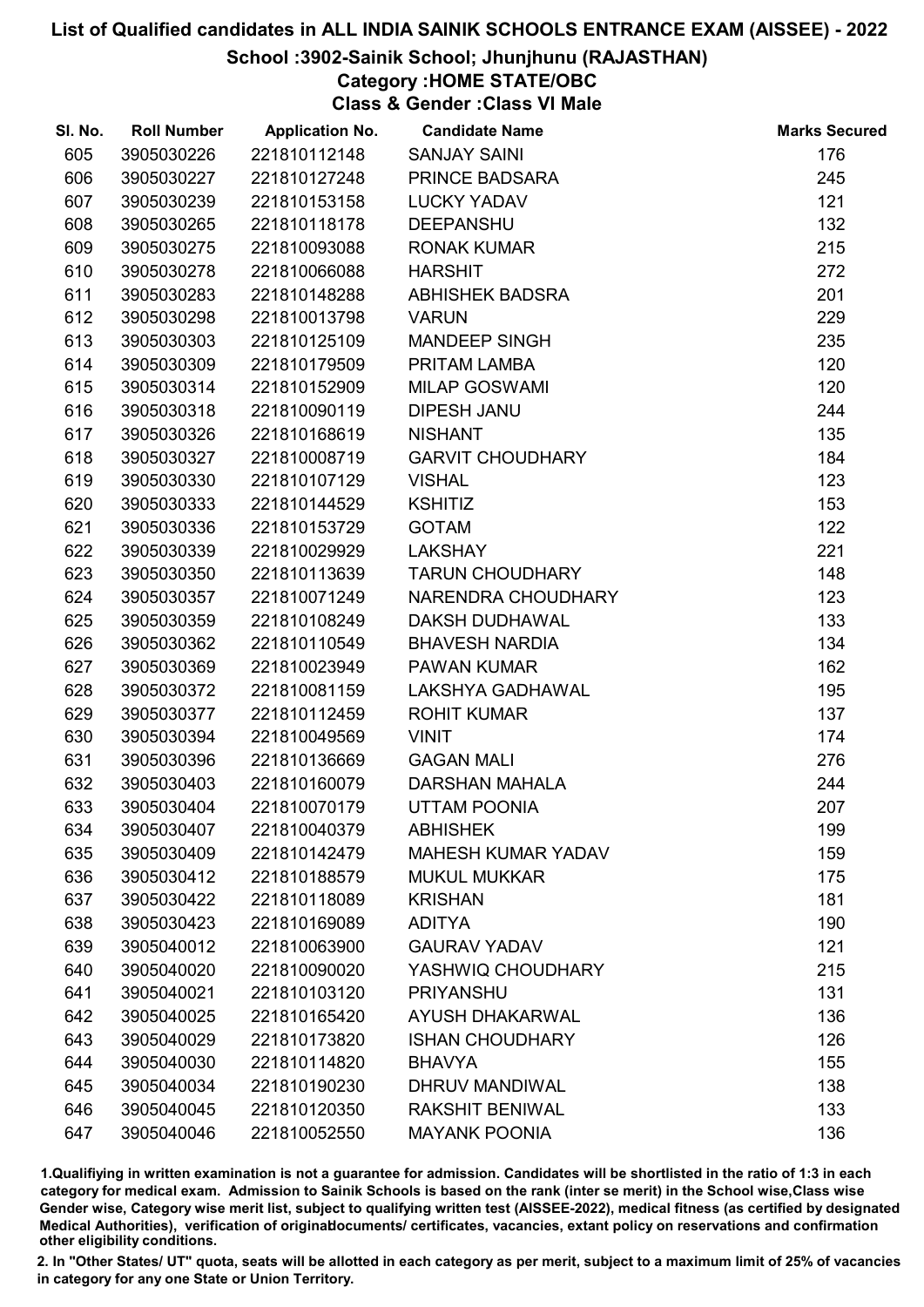### School :3902-Sainik School; Jhunjhunu (RAJASTHAN)

## Category :HOME STATE/OBC

Class & Gender :Class VI Male

| SI. No. | <b>Roll Number</b> | <b>Application No.</b> | <b>Candidate Name</b>   | <b>Marks Secured</b> |
|---------|--------------------|------------------------|-------------------------|----------------------|
| 648     | 3905040056         | 221810005560           | <b>RAM PRIYADARSHI</b>  | 172                  |
| 649     | 3905040058         | 221810103760           | <b>BHUVESH KUMAR</b>    | 148                  |
| 650     | 3905040071         | 221810050670           | <b>KUNAL</b>            | 156                  |
| 651     | 3905040080         | 221810127580           | <b>HAPPY YADAV</b>      | 123                  |
| 652     | 3905040081         | 221810001780           | <b>NAITIK PHOGAT</b>    | 217                  |
| 653     | 3905040085         | 221810124390           | YASHWARDHAN SINGH       | 124                  |
| 654     | 3905040122         | 221810028621           | <b>RIYAJ KHAN</b>       | 152                  |
| 655     | 3905040124         | 221810165921           | <b>YAJAS</b>            | 244                  |
| 656     | 3905040138         | 221810091931           | <b>KARAN SAINI</b>      | 184                  |
| 657     | 3905040156         | 221810162551           | YUDIT MORWAL            | 135                  |
| 658     | 3905040162         | 221810169851           | AYUSH JHAJHARIA         | 171                  |
| 659     | 3905040163         | 221810134261           | <b>VARSHIT</b>          | 171                  |
| 660     | 3905040168         | 221810044571           | NAVDEEP BANGARWA        | 215                  |
| 661     | 3905040185         | 221810132981           | <b>VARDHIT</b>          | 170                  |
| 662     | 3905040211         | 221810136612           | <b>ADITYA BURDAK</b>    | 146                  |
| 663     | 3905040214         | 221810076122           | RONAK CHOUDHARY         | 135                  |
| 664     | 3905040233         | 221810117642           | <b>MIHIR KOK</b>        | 127                  |
| 665     | 3905040239         | 221810124652           | <b>HARSHIT</b>          | 120                  |
| 666     | 3905040242         | 221810193262           | <b>CHETAN</b>           | 132                  |
| 667     | 3905040247         | 221810098272           | <b>HIMANSHU</b>         | 164                  |
| 668     | 3905040265         | 221810191792           | PIYUSH RUHELA           | 138                  |
| 669     | 3905040275         | 221810151703           | <b>KULWANT</b>          | 151                  |
| 670     | 3905040286         | 221810126913           | NARUN JHAJHARIA         | 145                  |
| 671     | 3905040290         | 221810090623           | <b>KESHAV KUMAR</b>     | 227                  |
| 672     | 3905040296         | 221810065133           | <b>LUCKY SAINI</b>      | 250                  |
| 673     | 3905040303         | 221810034933           | <b>VIRAG</b>            | 140                  |
| 674     | 3905040308         | 221810060943           | <b>BHAVESH MAHLAWAT</b> | 257                  |
| 675     | 3905040318         | 221810069263           | <b>YATHARTH</b>         | 148                  |
| 676     | 3905040320         | 221810134563           | <b>UMANG KUMAR</b>      | 238                  |
| 677     | 3905040332         | 221810156573           | <b>VIKASH MAHALA</b>    | 142                  |
| 678     | 3905040346         | 221810015789           | YAMAN TILOTIA           | 186                  |
| 679     | 3905040349         | 221810157889           | <b>LAKSHY RUNDLA</b>    | 228                  |
| 680     | 3905040354         | 221810150299           | <b>PIYUSH</b>           | 256                  |
| 681     | 3905040356         | 221810117799           | <b>SUMIT CHHIRANG</b>   | 228                  |
| 682     | 3905050001         | 221810130293           | <b>NIKIT</b>            | 204                  |
| 683     | 3905050012         | 221810039014           | <b>YASH</b>             | 193                  |
| 684     | 3905050022         | 221810160614           | <b>DEVANSH GILL</b>     | 138                  |
| 685     | 3905050024         | 221810017714           | <b>ARYA JANGIR</b>      | 198                  |
| 686     | 3905050044         | 221810072244           | <b>HARSHIT SWAMI</b>    | 135                  |
| 687     | 3905050048         | 221810114544           | PIYUSH LOCHIB           | 170                  |
| 688     | 3905050052         | 221810089644           | YASH BARALA             | 209                  |
| 689     | 3905050053         | 221810043844           | PRITAM JAKHAR           | 248                  |
| 690     | 3905050060         | 221810140064           | <b>PRINCE KUMAR</b>     | 173                  |

1.Qualifiying in written examination is not a guarantee for admission. Candidates will be shortlisted in the ratio of 1:3 in each category for medical exam. Admission to Sainik Schools is based on the rank (inter se merit) in the School wise,Class wise Gender wise, Category wise merit list, subject to qualifying written test (AISSEE-2022), medical fitness (as certified by designated Medical Authorities), verification of originablocuments/ certificates, vacancies, extant policy on reservations and confirmation other eligibility conditions.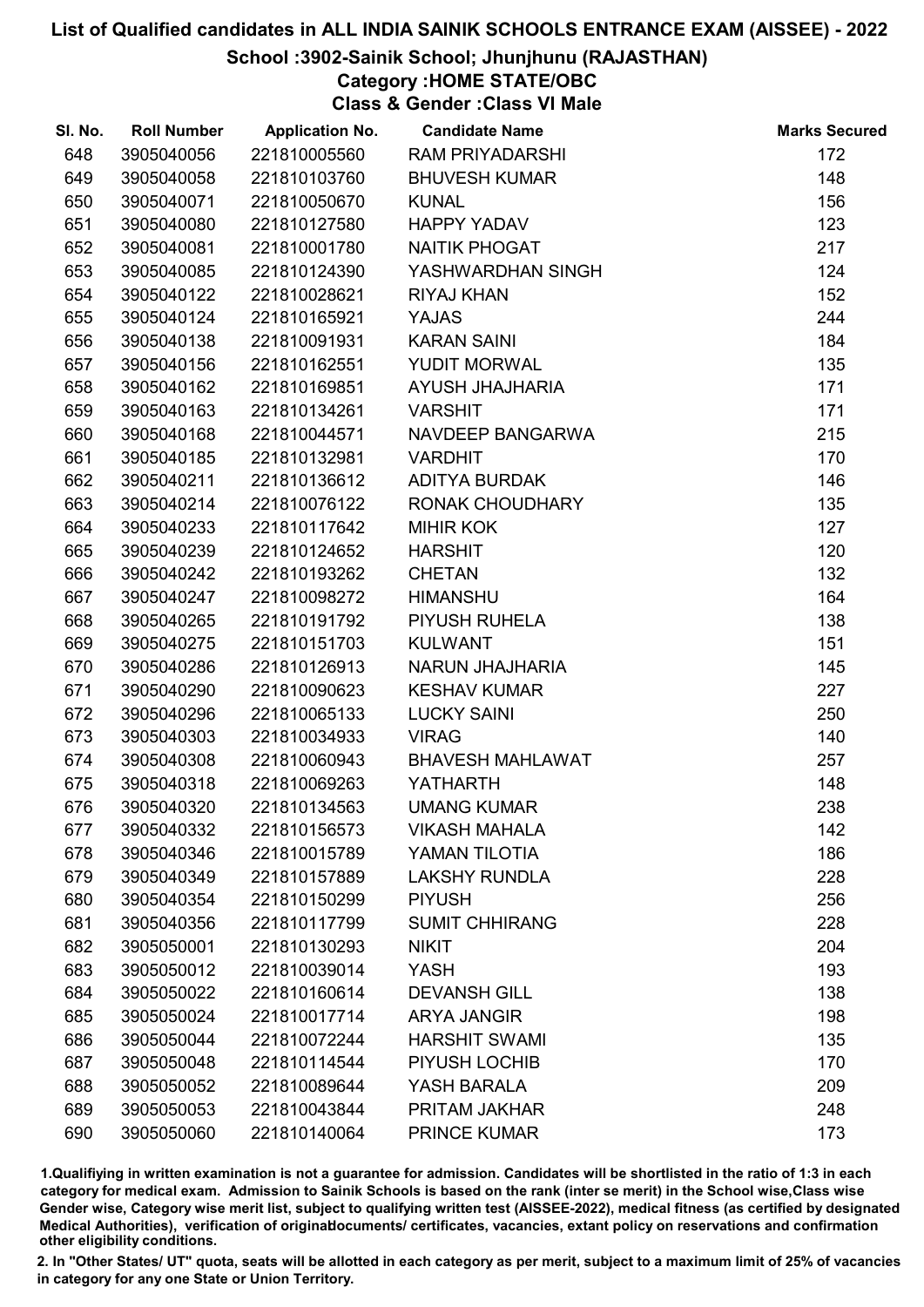### School :3902-Sainik School; Jhunjhunu (RAJASTHAN)

Category :HOME STATE/OBC

Class & Gender :Class VI Male

| SI. No. | <b>Roll Number</b> | <b>Application No.</b> | <b>Candidate Name</b>    |           | <b>Marks Secured</b> |
|---------|--------------------|------------------------|--------------------------|-----------|----------------------|
| 691     | 3905050063         | 221810061264           | <b>DAFFODIL</b>          |           | 231                  |
| 692     | 3905050070         | 221810031864           | <b>HEMANT DHAKA</b>      |           | 146                  |
| 693     | 3905050075         | 221810043284           | <b>DAKSH YADAV</b>       |           | 208                  |
| 694     | 3905050086         | 221810007005           | <b>AMAN SAINI</b>        | <b>AR</b> | 129                  |
| 695     | 3905050120         | 221810087645           | <b>BHAVISHYA</b>         |           | 177                  |
| 696     | 3905050124         | 221810133055           | <b>DEVANSH CHOUDHARY</b> |           | 146                  |
| 697     | 3905050127         | 221810130455           | <b>RAJ</b>               |           | 180                  |
| 698     | 3905050132         | 221810092565           | <b>HARSHIT</b>           |           | 161                  |
| 699     | 3905050144         | 221810184475           | <b>KANISHK</b>           |           | 157                  |
| 700     | 3905050151         | 221810141485           | <b>RONAK</b>             |           | 133                  |
| 701     | 3905050157         | 221810101395           | RAKSHIT CHOUDHARY        |           | 131                  |
| 702     | 3905050158         | 221810055395           | <b>LAKSHYA JANGIR</b>    |           | 137                  |
| 703     | 3905050161         | 221810076806           | <b>DEEPAK OLA</b>        |           | 251                  |
| 704     | 3905050167         | 221810134216           | YATIN CHAHAR             |           | 171                  |
| 705     | 3905050171         | 221810077816           | <b>TRISHANT MAAN</b>     |           | 228                  |
| 706     | 3905050185         | 221810124336           | PARVESH YADAV            |           | 200                  |
| 707     | 3905050189         | 221810045736           | <b>HARSH CHOUDHARY</b>   |           | 231                  |
| 708     | 3905050193         | 221810134346           | <b>SIHAM</b>             |           | 152                  |
| 709     | 3905050196         | 221810133446           | <b>JATIN POONIYA</b>     |           | 124                  |
| 710     | 3905050202         | 221810125256           | <b>SOURABH KUMAR</b>     |           | 156                  |
| 711     | 3905050210         | 221810175856           | <b>RACHIT SAINI</b>      |           | 166                  |
| 712     | 3905050222         | 221810077276           | <b>JAYASH DHAKA</b>      |           | 182                  |
| 713     | 3905050226         | 221810102876           | <b>BAL ADITYA</b>        |           | 150                  |
| 714     | 3905050242         | 221810066396           | <b>SAMEER</b>            |           | 176                  |
| 715     | 3905050243         | 221810135596           | <b>SORAV KUMAR</b>       |           | 178                  |
| 716     | 3905050245         | 221810179596           | <b>RISHABH MANJU</b>     |           | 121                  |
| 717     | 3905050257         | 221810046117           | <b>AYUSHMAN</b>          |           | 179                  |
| 718     | 3905050259         | 221810017317           | <b>DHEERAJ</b>           |           | 265                  |
| 719     | 3905050261         | 221810127517           | <b>DINESH KUMAR NAGA</b> | <b>AR</b> | 136                  |
| 720     | 3905050265         | 221810167817           | <b>RAKSHIT JANGIR</b>    |           | 175                  |
| 721     | 3905050273         | 221810163037           | <b>JAYANT GARHWAL</b>    |           | 172                  |
| 722     | 3905050276         | 221810057337           | <b>JIGYANSHU SAINI</b>   |           | 130                  |
| 723     | 3905050282         | 221810100047           | PRINCE YADAV             |           | 136                  |
| 724     | 3905060006         | 221810158377           | <b>ARNAV BHAGASRA</b>    |           | 132                  |
| 725     | 3905060010         | 221810088877           | <b>ANSHU</b>             |           | 185                  |
| 726     | 3905060013         | 221810157287           | ROHAN PILANIYA           |           | 209                  |
| 727     | 3905060014         | 221810018287           | <b>REHAN KHAN</b>        |           | 121                  |
| 728     | 3905060016         | 221810033487           | <b>RAHUL</b>             |           | 269                  |
| 729     | 3905060025         | 221810140397           | <b>YASH</b>              | CG        | 199                  |
| 730     | 3905060030         | 221810197008           | <b>DIKSHIT</b>           |           | 127                  |
| 731     | 3905060034         | 221810073508           | <b>VAIBHAV DANGI</b>     |           | 120                  |
| 732     | 3905060038         | 221810101218           | <b>VIVEK KUMAR</b>       |           | 147                  |
| 733     | 3905060048         | 221810047028           | <b>MOHIT</b>             |           | 179                  |

1.Qualifiying in written examination is not a guarantee for admission. Candidates will be shortlisted in the ratio of 1:3 in each category for medical exam. Admission to Sainik Schools is based on the rank (inter se merit) in the School wise,Class wise Gender wise, Category wise merit list, subject to qualifying written test (AISSEE-2022), medical fitness (as certified by designated Medical Authorities), verification of originablocuments/ certificates, vacancies, extant policy on reservations and confirmation other eligibility conditions.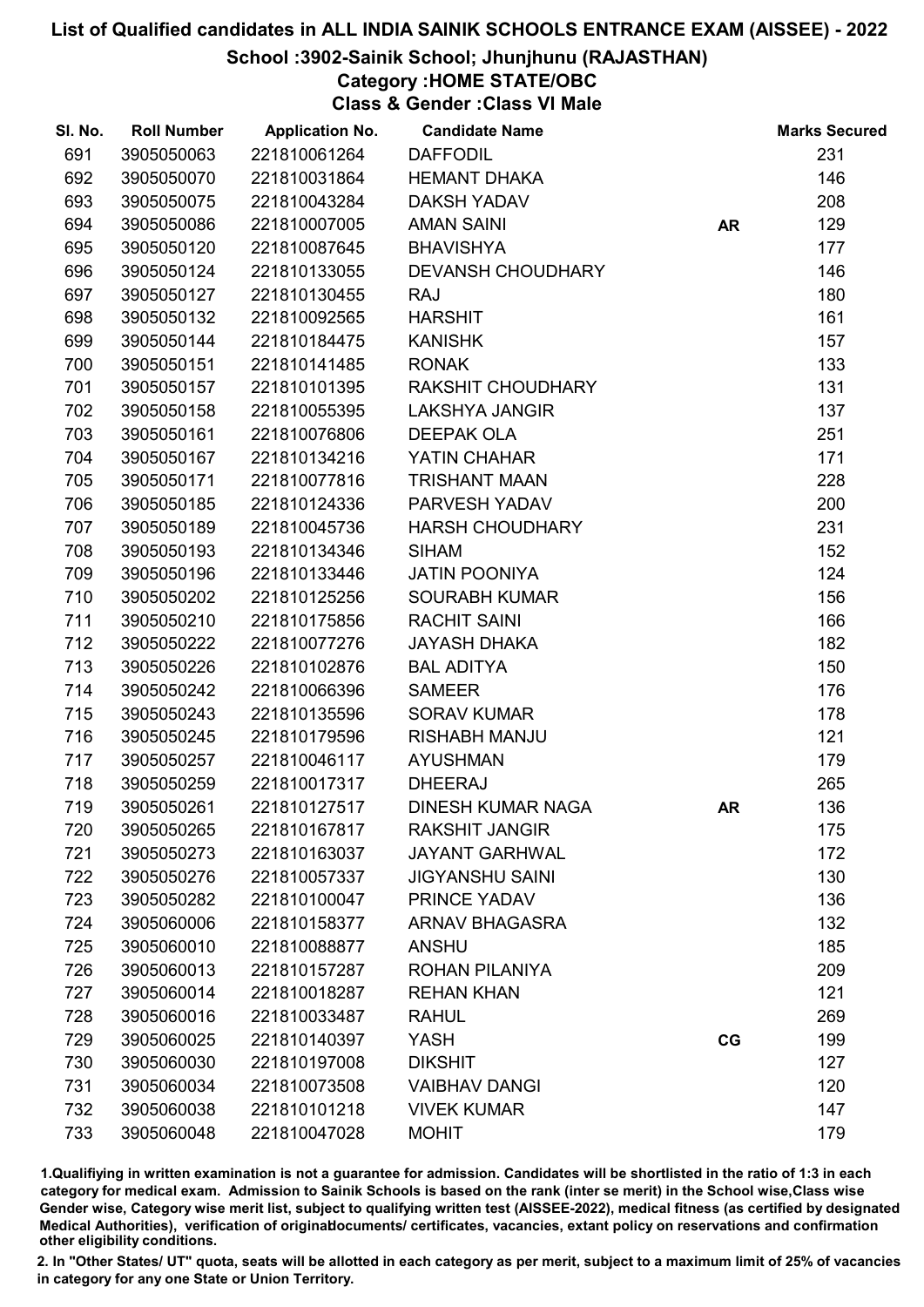### School :3902-Sainik School; Jhunjhunu (RAJASTHAN)

## Category :HOME STATE/OBC

Class & Gender :Class VI Male

| SI. No. | <b>Roll Number</b> | <b>Application No.</b> | <b>Candidate Name</b>     |    | <b>Marks Secured</b> |
|---------|--------------------|------------------------|---------------------------|----|----------------------|
| 734     | 3905060050         | 221810172328           | <b>RONAK KULHARI</b>      |    | 199                  |
| 735     | 3905060061         | 221810046738           | <b>SHOURYA MAHALA</b>     |    | 151                  |
| 736     | 3905060062         | 221810135148           | <b>SUMIT MEEL</b>         |    | 155                  |
| 737     | 3905060072         | 221810132158           | <b>YASH</b>               |    | 197                  |
| 738     | 3905060076         | 221810174358           | <b>AYUSH POONIA</b>       |    | 162                  |
| 739     | 3905060084         | 221810023168           | <b>LAVISH KUMAR</b>       |    | 155                  |
| 740     | 3905060086         | 221810126468           | <b>MANISH</b>             |    | 122                  |
| 741     | 3905060092         | 221810039378           | AMAN CHANDELA             |    | 259                  |
| 742     | 3905060113         | 221810030909           | <b>DAKSH</b>              |    | 185                  |
| 743     | 3905060123         | 221810118229           | <b>HARSHIT</b>            |    | 137                  |
| 744     | 3905060129         | 221810149339           | <b>CHANDAN RAYAL</b>      |    | 133                  |
| 745     | 3905060139         | 221810073449           | <b>LOKESH KUMAR</b>       |    | 155                  |
| 746     | 3905060141         | 221810185549           | YASH YADAV                |    | 159                  |
| 747     | 3905060149         | 221810076459           | <b>HARSHIT CHOUDHARY</b>  |    | 177                  |
| 748     | 3905060152         | 221810046759           | <b>JAYANT</b>             |    | 144                  |
| 749     | 3906010022         | 221810109330           | <b>SACHIN SARAN</b>       |    | 137                  |
| 750     | 3906010077         | 221810051831           | DHRUV CHOUDHARY           |    | 130                  |
| 751     | 3906010095         | 221810044561           | <b>SUKH DEV</b>           |    | 182                  |
| 752     | 3906010160         | 221810139703           | <b>ROHIT PAYLA</b>        |    | 159                  |
| 753     | 3906010161         | 221810036903           | <b>LOVISH SINGH</b>       |    | 213                  |
| 754     | 3906010241         | 221810008074           | NIKHIL CHOUDHARY          |    | 195                  |
| 755     | 3906010450         | 221810084998           | <b>JAIDEEP</b>            |    | 160                  |
| 756     | 3906010586         | 221810197052           | DHARMENDRA CHOUDHARY      |    | 214                  |
| 757     | 3906010598         | 221810156603           | <b>MOHIT GURJAR</b>       |    | 151                  |
| 758     | 3906010617         | 221810016004           | RAVINDRA BHADU            |    | 271                  |
| 759     | 3906010636         | 221810044774           | YASH                      |    | 202                  |
| 760     | 3907010261         | 221810150238           | PRINCE YADAV              |    | 212                  |
| 761     | 3908010008         | 221810002350           | <b>NAVYA</b>              |    | 121                  |
| 762     | 3908010072         | 221810174324           | <b>YUVRAJ</b>             |    | 145                  |
| 763     | 3908010182         | 221810058012           | <b>GAGANDEEP</b>          |    | 126                  |
| 764     | 3908010183         | 221810125062           | <b>HITESH KUMAR</b>       |    | 132                  |
| 765     | 3908010206         | 221810136375           | <b>VEDPRAKASH</b>         |    | 195                  |
| 766     | 3908010212         | 221810193327           | <b>MANPREET CHAUDHARY</b> |    | 178                  |
| 767     | 3908010221         | 221810169758           | <b>MAYANK YADAV</b>       |    | 131                  |
| 768     | 4408020294         | 221810083236           | <b>LOVE NAGAR</b>         |    | 213                  |
| 769     | 4410020315         | 221810162023           | <b>DEV SAMOTA</b>         |    | 132                  |
| 770     | 4412020299         | 221810056857           | <b>HARSHIT SWAMI</b>      |    | 209                  |
| 771     | 4504030168         | 221810167004           | <b>AARUSH CHOUDHARY</b>   |    | 140                  |
| 772     | 4507010239         | 221810065494           | <b>PRINCE KUMAR</b>       | CG | 181                  |

1.Qualifiying in written examination is not a guarantee for admission. Candidates will be shortlisted in the ratio of 1:3 in each category for medical exam. Admission to Sainik Schools is based on the rank (inter se merit) in the School wise,Class wise Gender wise, Category wise merit list, subject to qualifying written test (AISSEE-2022), medical fitness (as certified by designated Medical Authorities), verification of originablocuments/ certificates, vacancies, extant policy on reservations and confirmation other eligibility conditions.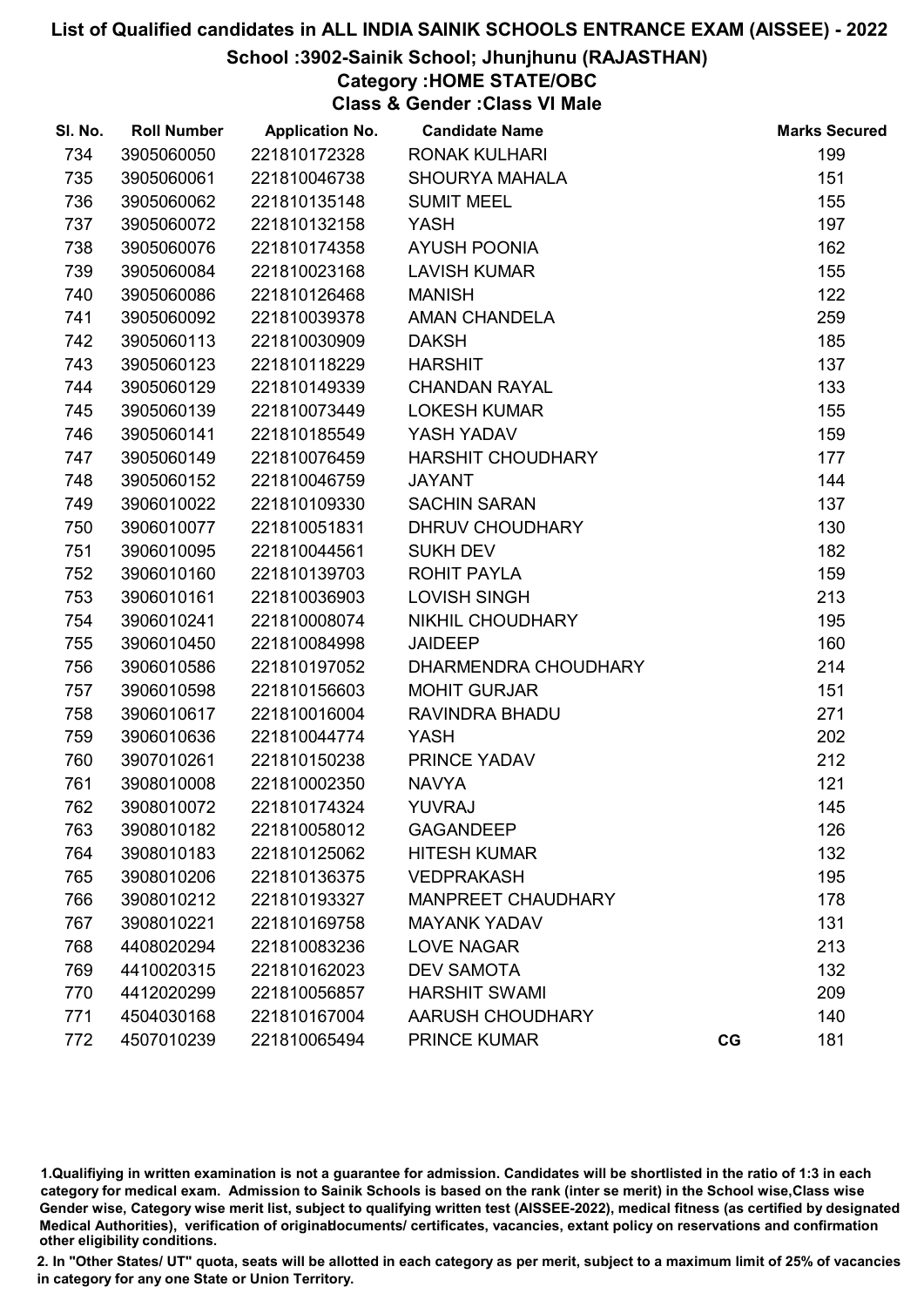### School :3902-Sainik School; Jhunjhunu (RAJASTHAN)

## Category :HOME STATE/DEF

Class & Gender :Class VI Male

| SI. No. | <b>Roll Number</b> | <b>Application No.</b> | <b>Candidate Name</b>      | <b>Marks Secured</b> |
|---------|--------------------|------------------------|----------------------------|----------------------|
| 773     | 1212020634         | 221810033063           | <b>ZAHID KHAN</b>          | 233                  |
| 774     | 1403010359         | 221810037639           | YASH CHOUDHARY             | 223                  |
| 775     | 2001020028         | 221810077370           | <b>BHAVISHYA SHEKHAWAT</b> | 226                  |
| 776     | 2001040406         | 221810056992           | <b>ROHIT SINGH</b>         | 251                  |
| 777     | 2001060923         | 221810035969           | AAYUSH CHOUDHARY           | 218                  |
| 778     | 2301020156         | 221810117923           | <b>JAI SONANIA</b>         | 160                  |
| 779     | 2303030156         | 221810102734           | <b>JATIN</b>               | 245                  |
| 780     | 2303100117         | 221810067659           | <b>ARYAN</b>               | 190                  |
| 781     | 2304030004         | 221810054000           | <b>HARSH CHAUHAN</b>       | 236                  |
| 782     | 2501010124         | 221810193876           | MANVENDRA SINGH SHEKHAWAT  | 137                  |
| 783     | 2501020461         | 221810036103           | <b>JATIN SINGH</b>         | 122                  |
| 784     | 2501030402         | 221810085325           | <b>RONAK</b>               | 125                  |
| 785     | 2501050277         | 221810197369           | <b>HIMANSHU SAINI</b>      | 141                  |
| 786     | 3001020108         | 221810082880           | <b>JATIN SINGH</b>         | 144                  |
| 787     | 3110020351         | 221810003108           | <b>HITANSH</b>             | 219                  |
| 788     | 3301010025         | 221810003087           | <b>RUDRAKSH SHARMA</b>     | 190                  |
| 789     | 3501010071         | 221810000673           | ARYAN CHOUDHARY            | 243                  |
| 790     | 3801010197         | 221810029578           | <b>AMAN SINGH</b>          | 199                  |
| 791     | 3802010036         | 221810149881           | <b>ANKIT SINGH</b>         | 138                  |
| 792     | 3802010140         | 221810085338           | <b>JAYESH TANWAR</b>       | 125                  |
| 793     | 3803010026         | 221810073350           | <b>AMIT KUMAR</b>          | 126                  |
| 794     | 3805010068         | 221810002132           | <b>DEEPAK OLA</b>          | 145                  |
| 795     | 3901020015         | 221810067390           | <b>YASHWIN</b>             | 214                  |
| 796     | 3901020123         | 221810189455           | <b>MOHIT PALL SINGH</b>    | 126                  |
| 797     | 3901020393         | 221810131549           | <b>RAHUL JANGIR</b>        | 169                  |
| 798     | 3902010056         | 221810081813           | <b>MOHIT SWAMI</b>         | 245                  |
| 799     | 3902010059         | 221810090923           | AVI RAJ SINGH RATHORE      | 196                  |
| 800     | 3902010079         | 221810079684           | <b>SAURABH SINGH</b>       | 191                  |
| 801     | 3902010082         | 221810075794           | <b>GAURAVDEEP SINGH</b>    | 184                  |
| 802     | 3902010110         | 221810009767           | SATVEER SINGH SHEKHAWAT    | 157                  |
| 803     | 3902010128         | 221810039948           | KULDEEP SINGH              | 151                  |
| 804     | 3902010143         | 221810071619           | <b>NARENDER SINGH</b>      | 138                  |
| 805     | 3902010179         | 221810146423           | <b>ANUJ PAYAL</b>          | 182                  |
| 806     | 3904020070         | 221810136701           | <b>TANISH SHARMA</b>       | 222                  |
| 807     | 3904020397         | 221810126834           | <b>ABHISEK</b>             | 139                  |
| 808     | 3904020407         | 221810134544           | <b>NEERAJ GIRATI</b>       | 152                  |
| 809     | 3904020481         | 221810136215           | <b>SUMIT NEHRA</b>         | 232                  |
| 810     | 3904020527         | 221810087845           | NIYUSH KUMAWAT             | 131                  |
| 811     | 3904030143         | 221810102936           | <b>SOURABH GURJAR</b>      | 170                  |
| 812     | 3904030166         | 221810112256           | <b>PRIYANSHU</b>           | 153                  |
| 813     | 3904030194         | 221810131876           | <b>GRAVIT</b>              | 120                  |
| 814     | 3904030213         | 221810069886           | <b>SACHIN YADAV</b>        | 138                  |
| 815     | 3904030311         | 221810080977           | <b>AJAY KUMAR</b>          | 239                  |

1.Qualifiying in written examination is not a guarantee for admission. Candidates will be shortlisted in the ratio of 1:3 in each category for medical exam. Admission to Sainik Schools is based on the rank (inter se merit) in the School wise,Class wise Gender wise, Category wise merit list, subject to qualifying written test (AISSEE-2022), medical fitness (as certified by designated Medical Authorities), verification of originablocuments/ certificates, vacancies, extant policy on reservations and confirmation other eligibility conditions.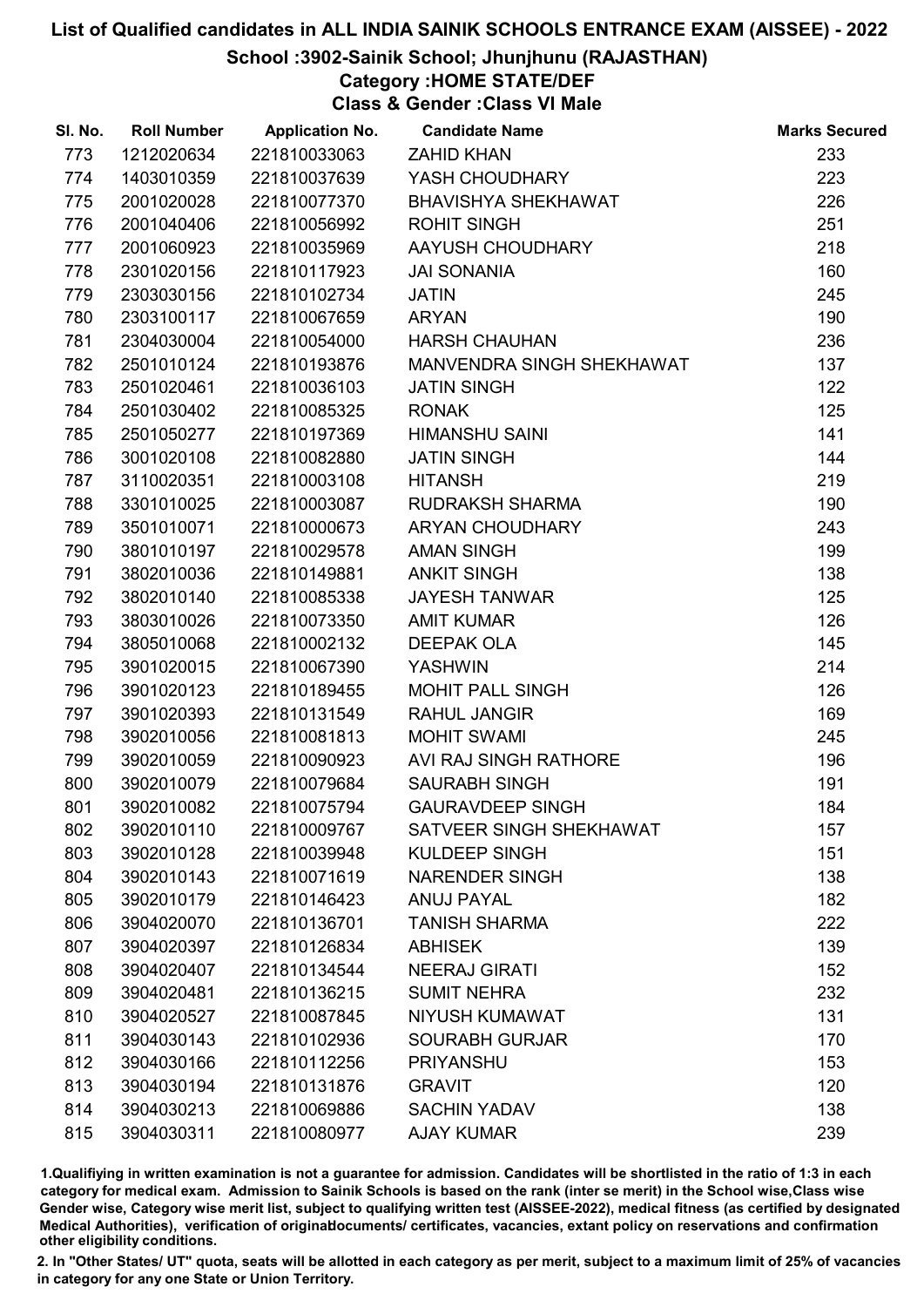### School :3902-Sainik School; Jhunjhunu (RAJASTHAN)

### Category :HOME STATE/DEF

Class & Gender :Class VI Male

| SI. No. | <b>Roll Number</b> | <b>Application No.</b> | <b>Candidate Name</b>     | <b>Marks Secured</b> |
|---------|--------------------|------------------------|---------------------------|----------------------|
| 816     | 3904030331         | 221810137597           | <b>JITENDRA SINGH</b>     | 160                  |
| 817     | 3904030404         | 221810086768           | <b>SOMDATT</b>            | 230                  |
| 818     | 3904040006         | 221810061290           | PRINCE YADAV              | 160                  |
| 819     | 3904040103         | 221810054771           | <b>DEVESH SINGH</b>       | 148                  |
| 820     | 3904040231         | 221810186682           | PRAYANSHU KUMAR           | 158                  |
| 821     | 3904040263         | 221810179213           | <b>DIVYANSH</b>           | 161                  |
| 822     | 3904040290         | 221810006133           | <b>MOHIT DAHIYA</b>       | 188                  |
| 823     | 3904040310         | 221810172943           | <b>HARSHUL</b>            | 207                  |
| 824     | 3904040424         | 221810064034           | <b>MANJEET SINGH</b>      | 229                  |
| 825     | 3904040460         | 221810040854           | <b>NITIN MAHLA</b>        | 246                  |
| 826     | 3904040495         | 221810197484           | <b>SHIV KUMAR YADAV</b>   | 176                  |
| 827     | 3904040646         | 221810162606           | <b>DIPENDER SINGH</b>     | 173                  |
| 828     | 3904040722         | 221810086756           | <b>BAJRANG</b>            | 122                  |
| 829     | 3904040734         | 221810141766           | <b>BHAVESH</b>            | 120                  |
| 830     | 3904040786         | 221810028607           | <b>RITIK</b>              | 252                  |
| 831     | 3904040829         | 221810113737           | <b>GOURAV YADAV</b>       | 151                  |
| 832     | 3904040880         | 221810112177           | PUSHPENDRA SINGH          | 160                  |
| 833     | 3904041013         | 221810076868           | NAVEEN KUMAR CHOUDHARY    | 132                  |
| 834     | 3904041042         | 221810007398           | <b>DEV</b>                | 183                  |
| 835     | 3904041091         | 221810019629           | <b>ABHISHEK KUMAR</b>     | 199                  |
| 836     | 3904041094         | 221810141139           | <b>NITIN KUMAR</b>        | 236                  |
| 837     | 3904041107         | 221810120049           | <b>MOHIT KUMAWAT</b>      | 151                  |
| 838     | 3904041152         | 221810148779           | <b>DIPANSHU KUMAR</b>     | 143                  |
| 839     | 3904041172         | 221810052789           | <b>ANUJ</b>               | 198                  |
| 840     | 3905010010         | 221810090210           | <b>DIYANSU PAYAL</b>      | 151                  |
| 841     | 3905010087         | 221810040070           | YASH KUMAR                | 209                  |
| 842     | 3905010097         | 221810092870           | <b>ADHISH KUMAR</b>       | 171                  |
| 843     | 3905010227         | 221810093371           | <b>HEMANT KUMAR</b>       | 128                  |
| 844     | 3905020025         | 221810013122           | <b>VIVEK VYAS</b>         | 191                  |
| 845     | 3905020031         | 221810072522           | <b>ATUL KUMAR</b>         | 215                  |
| 846     | 3905020039         | 221810099922           | <b>MANISH</b>             | 227                  |
| 847     | 3905020047         | 221810078332           | <b>MOHIT NYOL</b>         | 150                  |
| 848     | 3905020092         | 221810077662           | <b>AMAN KUMAR</b>         | 127                  |
| 849     | 3905020104         | 221810001472           | <b>RISHU</b>              | 273                  |
| 850     | 3905020120         | 221810194582           | <b>ASHVIN KUMAR</b>       | 164                  |
| 851     | 3905020131         | 221810069492           | <b>DEEPAK KUMAR</b>       | 168                  |
| 852     | 3905020157         | 221810099313           | <b>ROHIT</b>              | 201                  |
| 853     | 3905020169         | 221810049813           | <b>AYUSH KUMAR</b>        | 128                  |
| 854     | 3905020175         | 221810086523           | <b>JUNED KHAN</b>         | 170                  |
| 855     | 3905020179         | 221810127823           | <b>HARSH</b>              | 120                  |
| 856     | 3905020217         | 221810129953           | <b>LAKSHAY</b>            | 171                  |
| 857     | 3905020218         | 221810061363           | <b>AYUSH YADAV</b>        | 180                  |
| 858     | 3905020220         | 221810173463           | <b>ABHAY PRATAP SINGH</b> | 187                  |

1.Qualifiying in written examination is not a guarantee for admission. Candidates will be shortlisted in the ratio of 1:3 in each category for medical exam. Admission to Sainik Schools is based on the rank (inter se merit) in the School wise,Class wise Gender wise, Category wise merit list, subject to qualifying written test (AISSEE-2022), medical fitness (as certified by designated Medical Authorities), verification of originablocuments/ certificates, vacancies, extant policy on reservations and confirmation other eligibility conditions.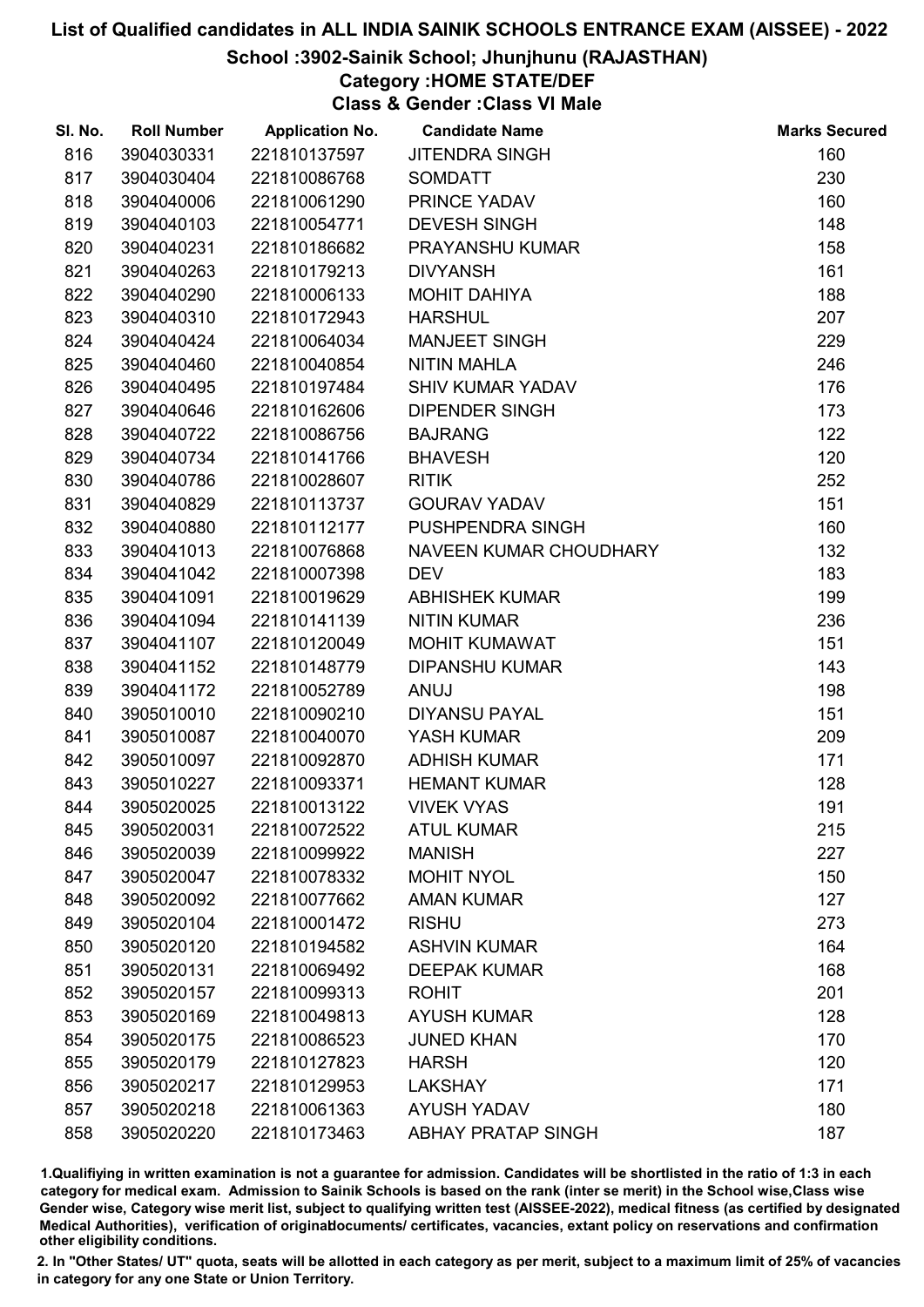### School :3902-Sainik School; Jhunjhunu (RAJASTHAN)

## Category :HOME STATE/DEF

Class & Gender :Class VI Male

| SI. No. | <b>Roll Number</b> | <b>Application No.</b> | <b>Candidate Name</b>          | <b>Marks Secured</b> |
|---------|--------------------|------------------------|--------------------------------|----------------------|
| 859     | 3905020248         | 221810094283           | DARSHAN YADAV                  | 205                  |
| 860     | 3905020251         | 221810168483           | PRIYANSHU PAYAL                | 146                  |
| 861     | 3905020255         | 221810042883           | PUSHPENDRA SINGH               | 167                  |
| 862     | 3905020301         | 221810102514           | SHAURAYA KHATANA               | 172                  |
| 863     | 3905020342         | 221810029944           | <b>SHIVAM</b>                  | 225                  |
| 864     | 3905020355         | 221810031964           | <b>LAVESH KUMAR</b>            | 224                  |
| 865     | 3905020396         | 221810095994           | <b>LUCKY</b>                   | 252                  |
| 866     | 3905020413         | 221810117315           | <b>NAMAN</b>                   | 161                  |
| 867     | 3905020463         | 221810112655           | <b>DHARMESH KUMAR</b>          | 142                  |
| 868     | 3905020481         | 221810103075           | <b>VINIT CHOUDHARY</b>         | 149                  |
| 869     | 3905020497         | 221810029295           | <b>HARSHIL DEV</b>             | 136                  |
| 870     | 3905020539         | 221810044826           | <b>HARSHIT</b>                 | 251                  |
| 871     | 3905020561         | 221810115246           | YAJAT YADAV                    | 208                  |
| 872     | 3905020577         | 221810126156           | <b>SHADAB</b>                  | 174                  |
| 873     | 3905020591         | 221810116756           | <b>HARDIK SIGAR</b>            | 154                  |
| 874     | 3905020594         | 221810138856           | MOHIT YADAV                    | 139                  |
| 875     | 3905020597         | 221810136066           | <b>SAHIL</b>                   | 156                  |
| 876     | 3905030034         | 221810080296           | <b>HIMANSHU</b>                | 246                  |
| 877     | 3905030051         | 221810029907           | <b>SHIVRAJ CHAUDHARY</b>       | 260                  |
| 878     | 3905030070         | 221810052027           | <b>MANISH KUMAR</b>            | 207                  |
| 879     | 3905030099         | 221810044947           | <b>SUSHANT SHARMA</b>          | 222                  |
| 880     | 3905030110         | 221810062757           | <b>ABHINAV</b>                 | 148                  |
| 881     | 3905030158         | 221810154097           | <b>DEV CHOUDHARY</b>           | 127                  |
| 882     | 3905030169         | 221810066897           | <b>NISHU</b>                   | 142                  |
| 883     | 3905030173         | 221810045208           | <b>HARSH YADAV</b>             | 263                  |
| 884     | 3905030204         | 221810078728           | <b>ANKIT</b>                   | 243                  |
| 885     | 3905030236         | 221810029948           | <b>CHANDU</b>                  | 251                  |
| 886     | 3905030243         | 221810196358           | <b>DIVANSHU</b>                | 147                  |
| 887     | 3905030244         | 221810078458           | PIYUSH BEDWAL                  | 160                  |
| 888     | 3905030253         | 221810075068           | <b>YUVRAJ SINGH</b>            | 216                  |
| 889     | 3905030263         | 221810039768           | <b>VIBHANSHU SINGH RATHORE</b> | 226                  |
| 890     | 3905030305         | 221810192209           | <b>NAVEEN SINGH</b>            | 239                  |
| 891     | 3905030337         | 221810036829           | <b>PRINCE</b>                  | 148                  |
| 892     | 3905030342         | 221810139039           | <b>SHIV YADAV</b>              | 229                  |
| 893     | 3905030355         | 221810029939           | <b>ANIL KUMAR</b>              | 245                  |
| 894     | 3905030383         | 221810108659           | <b>MANNAT</b>                  | 146                  |
| 895     | 3905030387         | 221810083959           | <b>ANUJ</b>                    | 225                  |
| 896     | 3905030398         | 221810040769           | <b>DHEERAJ KUMAR</b>           | 201                  |
| 897     | 3905030402         | 221810100079           | <b>LOKESH</b>                  | 216                  |
| 898     | 3905030406         | 221810116279           | ABHISHEK BHADANA               | 237                  |
| 899     | 3905040017         | 221810046610           | <b>VISHAL SINGH</b>            | 171                  |
| 900     | 3905040018         | 221810061710           | PRAVEEN SINGH                  | 199                  |
| 901     | 3905040035         | 221810146230           | RITU RAJ JHAJHARIA             | 177                  |

1.Qualifiying in written examination is not a guarantee for admission. Candidates will be shortlisted in the ratio of 1:3 in each category for medical exam. Admission to Sainik Schools is based on the rank (inter se merit) in the School wise,Class wise Gender wise, Category wise merit list, subject to qualifying written test (AISSEE-2022), medical fitness (as certified by designated Medical Authorities), verification of originablocuments/ certificates, vacancies, extant policy on reservations and confirmation other eligibility conditions.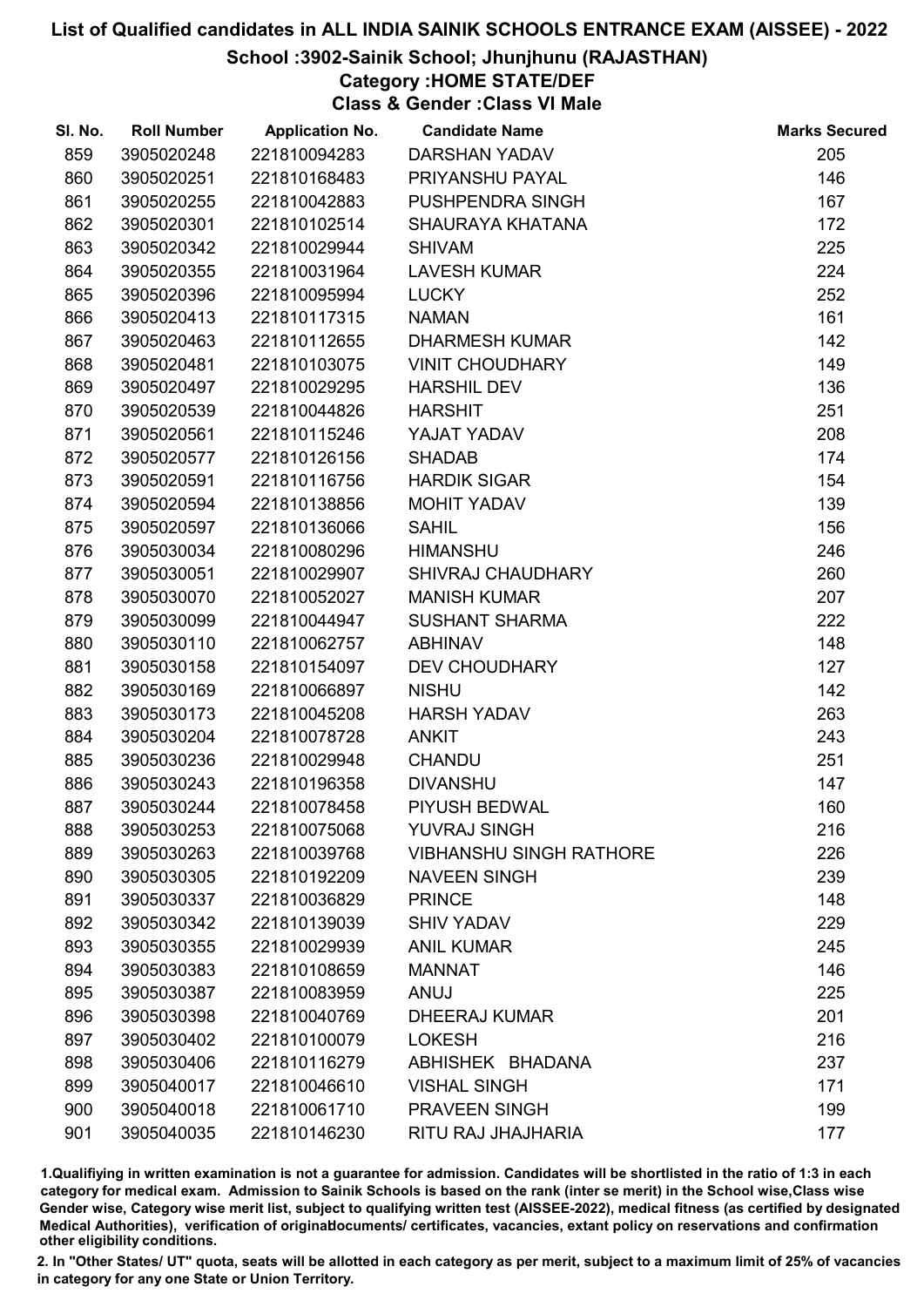### School :3902-Sainik School; Jhunjhunu (RAJASTHAN)

### Category :HOME STATE/DEF

Class & Gender :Class VI Male

| SI. No. | <b>Roll Number</b> | <b>Application No.</b> | <b>Candidate Name</b>        | <b>Marks Secured</b> |
|---------|--------------------|------------------------|------------------------------|----------------------|
| 902     | 3905040036         | 221810049330           | <b>SIDDARTH</b>              | 132                  |
| 903     | 3905040109         | 221810173211           | NAKUL SINGH SHEKHAWAT        | 139                  |
| 904     | 3905040113         | 221810045711           | <b>VIPIN SILAECH</b>         | 124                  |
| 905     | 3905040134         | 221810049531           | <b>ISHAAN JANGID</b>         | 191                  |
| 906     | 3905040155         | 221810136451           | <b>CHETAN KUMAR</b>          | 147                  |
| 907     | 3905040173         | 221810165081           | <b>VINIT KASANA</b>          | 157                  |
| 908     | 3905040184         | 221810064781           | HARSHVARDHAN SINGH           | 225                  |
| 909     | 3905040186         | 221810159191           | YASH KATEWA                  | 172                  |
| 910     | 3905040205         | 221810124212           | TINKU KOTHARI                | 199                  |
| 911     | 3905040218         | 221810128922           | <b>NIKHIL POONIA</b>         | 147                  |
| 912     | 3905040222         | 221810038732           | <b>LUCKY YADAV</b>           | 155                  |
| 913     | 3905040229         | 221810060442           | <b>SACHIN KUMAR</b>          | 157                  |
| 914     | 3905040262         | 221810143292           | <b>VIRAT SHEKHAWAT</b>       | 126                  |
| 915     | 3905040267         | 221810090103           | <b>ANEESH SHARAN</b>         | 247                  |
| 916     | 3905040277         | 221810021803           | YOGESH KUMAR GHINTALA        | 171                  |
| 917     | 3905040317         | 221810066263           | <b>SHIVAM SHARMA</b>         | 185                  |
| 918     | 3905040335         | 221810089873           | <b>MAYANK KUMAR</b>          | 160                  |
| 919     | 3905040337         | 221810059973           | <b>DAKSH</b>                 | 206                  |
| 920     | 3905040339         | 221810015183           | YUVRAJ JHAJHRIA              | 183                  |
| 921     | 3905050014         | 221810113214           | LOVY                         | 196                  |
| 922     | 3905050031         | 221810098124           | <b>GAURAV JHAJHARIA</b>      | 244                  |
| 923     | 3905050056         | 221810042154           | <b>AKSHIT KUMAR</b>          | 225                  |
| 924     | 3905050087         | 221810055205           | <b>JATIN</b>                 | 141                  |
| 925     | 3905050091         | 221810055015           | <b>AVINASH SINGH</b>         | 135                  |
| 926     | 3905050098         | 221810036125           | <b>ARMAN KHAN</b>            | 242                  |
| 927     | 3905050160         | 221810070606           | <b>PRIYANSHU KUMAR</b>       | 140                  |
| 928     | 3905050198         | 221810017746           | <b>BHAVYA DOTASARA</b>       | 193                  |
| 929     | 3905050220         | 221810177076           | <b>DAKSHANSH</b>             | 125                  |
| 930     | 3905050274         | 221810074037           | <b>TANMYA</b>                | 135                  |
| 931     | 3905050275         | 221810163137           | <b>DALAKSHY</b>              | 180                  |
| 932     | 3905060026         | 221810046397           | <b>NITIN</b>                 | 126                  |
| 933     | 3905060029         | 221810057008           | <b>RITIK</b>                 | 145                  |
| 934     | 3905060046         | 221810052818           | <b>RISHI RAJ SINGH</b>       | 146                  |
| 935     | 3905060073         | 221810193258           | <b>AYUSH</b>                 | 205                  |
| 936     | 3905060083         | 221810066068           | <b>ROHIT KUMAR</b>           | 216                  |
| 937     | 3905060111         | 221810091409           | <b>DIVYANSHU SINGH</b>       | 156                  |
| 938     | 3905060124         | 221810192329           | <b>BHAVYA</b>                | 145                  |
| 939     | 3905060133         | 221810047939           | <b>DHANVIN SINGH SISODIA</b> | 171                  |
| 940     | 3905060142         | 221810007749           | <b>TANUJ</b>                 | 168                  |
| 941     | 3905060150         | 221810079559           | <b>SUMIT YADAV</b>           | 134                  |
| 942     | 3905060170         | 221810019689           | <b>SOMAY</b>                 | 170                  |
| 943     | 3905060173         | 221810044199           | <b>VIHAAN</b>                | 197                  |
| 944     | 3905060179         | 221810003999           | <b>PIYUSH</b>                | 256                  |

1.Qualifiying in written examination is not a guarantee for admission. Candidates will be shortlisted in the ratio of 1:3 in each category for medical exam. Admission to Sainik Schools is based on the rank (inter se merit) in the School wise,Class wise Gender wise, Category wise merit list, subject to qualifying written test (AISSEE-2022), medical fitness (as certified by designated Medical Authorities), verification of originablocuments/ certificates, vacancies, extant policy on reservations and confirmation other eligibility conditions.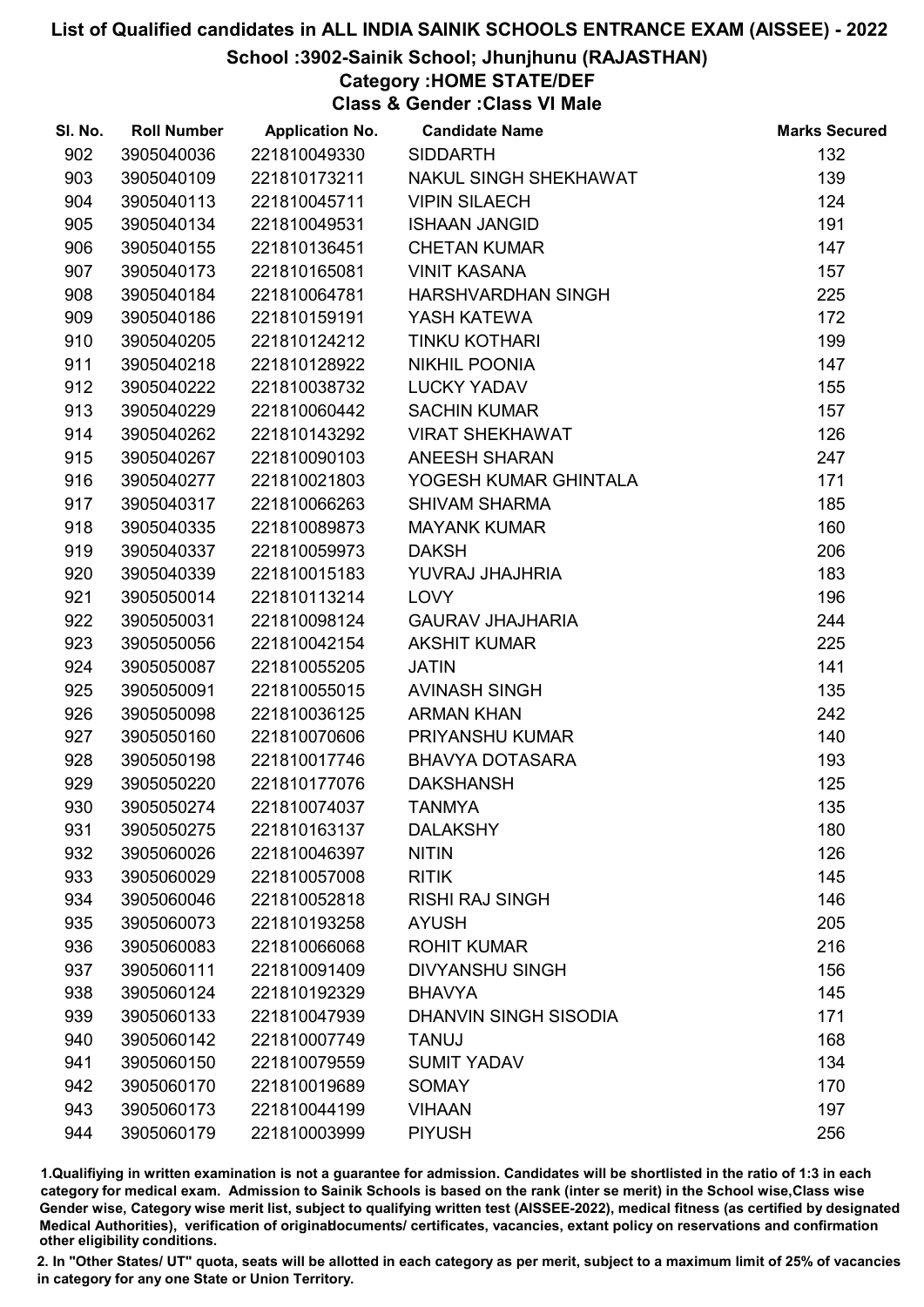### School :3902-Sainik School; Jhunjhunu (RAJASTHAN)

## Category :HOME STATE/DEF

Class & Gender :Class VI Male

| SI. No. | <b>Roll Number</b> | <b>Application No.</b> | <b>Candidate Name</b>    | <b>Marks Secured</b> |
|---------|--------------------|------------------------|--------------------------|----------------------|
| 945     | 3906010053         | 221810166480           | KARNYUVRAJ RATHORE       | 196                  |
| 946     | 3906010072         | 221810004121           | <b>MOTI SINGH</b>        | 166                  |
| 947     | 3906010104         | 221810194091           | <b>DIVESH MAANJU</b>     | 145                  |
| 948     | 3906010189         | 221810195963           | <b>DIVYANSHU</b>         | 172                  |
| 949     | 3906010219         | 221810032624           | <b>LOKENDRA SINGH</b>    | 150                  |
| 950     | 3906010255         | 221810132105           | <b>SUMIT</b>             | 177                  |
| 951     | 3906010258         | 221810194605           | PRADHUMAN SINGH BHATI    | 135                  |
| 952     | 3906010296         | 221810095385           | <b>DIKSHANT PRAJAPAT</b> | 241                  |
| 953     | 3906010363         | 221810051617           | AJAYPAL SINGH            | 126                  |
| 954     | 3906010388         | 221810165857           | UJJWAL DUSHAD            | 189                  |
| 955     | 3906010464         | 221810169529           | <b>NASEEM KHAN</b>       | 129                  |
| 956     | 3906010573         | 221810000112           | PUKHRAJ CHHIPA           | 173                  |
| 957     | 3908010163         | 221810063319           | PRITHVEE SINGH           | 132                  |
| 958     | 3908010198         | 221810196854           | <b>AYUSH</b>             | 132                  |
| 959     | 4102010020         | 221810022420           | <b>KUNAL TANWAR</b>      | 143                  |
| 960     | 4401030333         | 221810120173           | <b>VIVEK TYAGI</b>       | 188                  |
| 961     | 4401040228         | 221810177337           | <b>ANKUR</b>             | 233                  |
| 962     | 4502020219         | 221810008471           | <b>DEEPANSHU KUMAR</b>   | 240                  |
| 963     | 4502020340         | 221810090472           | <b>SACHIN BISHNOI</b>    | 124                  |
| 964     | 4602010103         | 221810021790           | <b>AKSHIT SHARMA</b>     | 269                  |
| 965     | 4602010431         | 221810004797           | <b>HITANSH THOLIYA</b>   | 264                  |

<sup>1.</sup>Qualifiying in written examination is not a guarantee for admission. Candidates will be shortlisted in the ratio of 1:3 in each category for medical exam. Admission to Sainik Schools is based on the rank (inter se merit) in the School wise,Class wise Gender wise, Category wise merit list, subject to qualifying written test (AISSEE-2022), medical fitness (as certified by designated Medical Authorities), verification of originablocuments/ certificates, vacancies, extant policy on reservations and confirmation other eligibility conditions.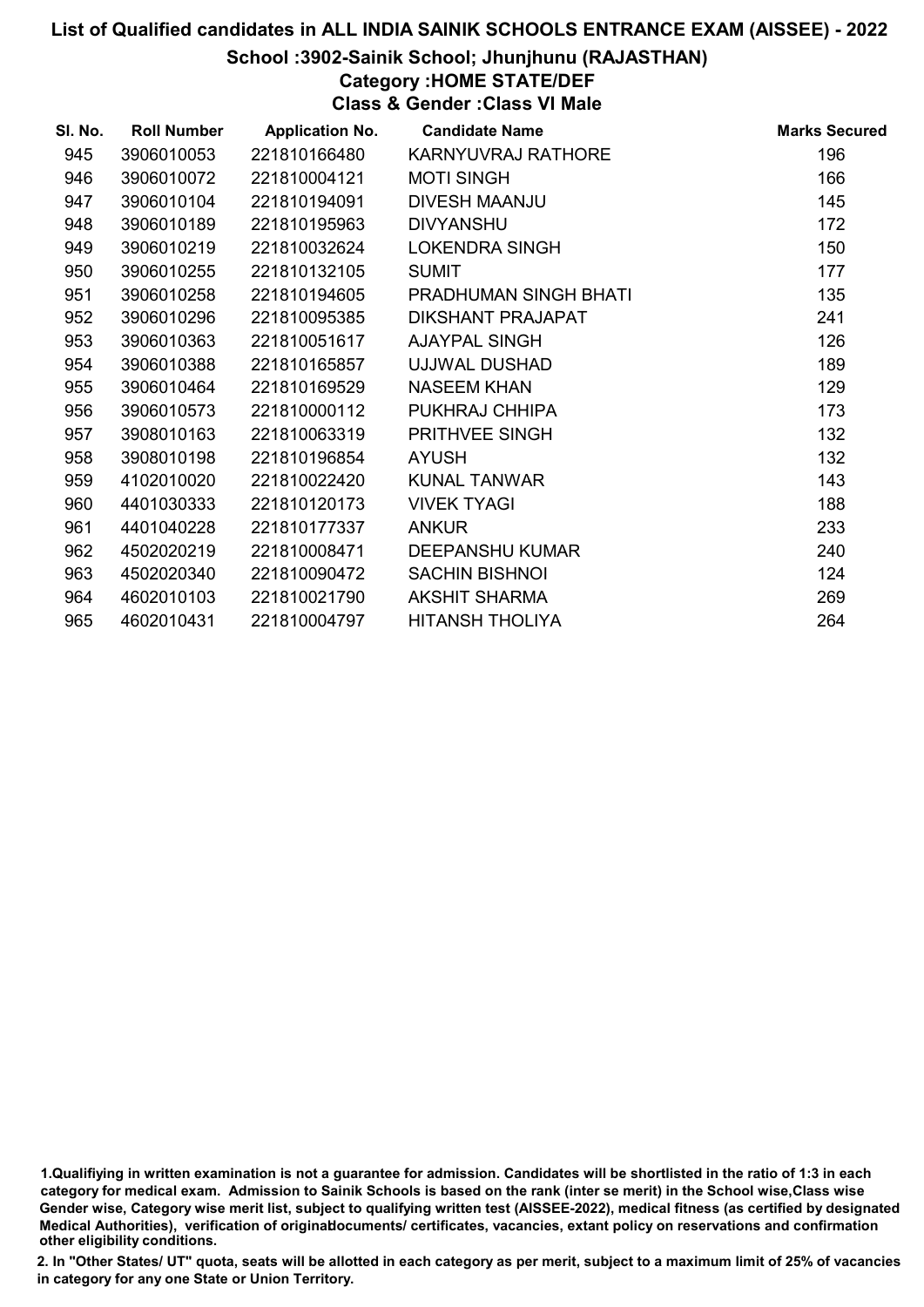### School :3902-Sainik School; Jhunjhunu (RAJASTHAN)

## Category :HOME STATE/GEN

Class & Gender :Class VI Male

| SI. No. | <b>Roll Number</b> | <b>Application No.</b> | <b>Candidate Name</b>       | <b>Marks Secured</b> |
|---------|--------------------|------------------------|-----------------------------|----------------------|
| 966     | 1401010159         | 221810094078           | <b>AMAN DAGAR</b>           | 198                  |
| 967     | 2001030235         | 221810059870           | PRINCE CHAUDHARY            | 173                  |
| 968     | 2001030679         | 221810006458           | <b>YOGESH</b>               | 237                  |
| 969     | 2001060181         | 221810049417           | <b>ARNAV</b>                | 203                  |
| 970     | 2001060312         | 221810046467           | <b>ANANT</b>                | 198                  |
| 971     | 2301020241         | 221810007414           | <b>HEMANT SINGH TANWAR</b>  | 169                  |
| 972     | 2303020003         | 221810101100           | <b>NITIN CHAUHAN</b>        | 207                  |
| 973     | 2303020137         | 221810105311           | <b>YUVRAJ</b>               | 181                  |
| 974     | 2303020162         | 221810128731           | <b>VINEET KUMAR</b>         | 175                  |
| 975     | 2303040011         | 221810112500           | <b>LALIT KUMAR SINGH</b>    | 245                  |
| 976     | 2303040100         | 221810170230           | <b>CHITRANSH</b>            | 240                  |
| 977     | 2303040350         | 221810098428           | PRATEEK PHOGAT              | 155                  |
| 978     | 2303040376         | 221810099448           | <b>BHUPESH</b>              | 186                  |
| 979     | 2303050055         | 221810117721           | <b>JATIN</b>                | 166                  |
| 980     | 2303060118         | 221810195943           | <b>VIPIN KUMAR YADAV</b>    | 160                  |
| 981     | 2303060413         | 221810050554           | YASH TANWAR                 | 208                  |
| 982     | 2303070109         | 221810100125           | <b>KUNAL THAKUR</b>         | 219                  |
| 983     | 2303100060         | 221810171839           | <b>MOHIT</b>                | 197                  |
| 984     | 2304030398         | 221810059042           | YUVRAJ SINGH                | 167                  |
| 985     | 2304060130         | 221810118998           | <b>RAJNISH MALIK</b>        | 165                  |
| 986     | 3003020058         | 221810072370           | <b>HARSH</b>                | 232                  |
| 987     | 3802010085         | 221810138805           | <b>JATIN</b>                | 130                  |
| 988     | 3802010154         | 221810178388           | <b>MEHUL VYAS</b>           | 169                  |
| 989     | 3901010108         | 221810141812           | <b>NAITIK JAT</b>           | 132                  |
| 990     | 3901010164         | 221810037613           | SARTHAK SHEKHAWAT           | 134                  |
| 991     | 3901020031         | 221810148881           | SHORYA VARDHAN SINGH        | 161                  |
| 992     | 3901020146         | 221810045666           | KHUSHVEER SINGH CHUNDAWAT   | 174                  |
| 993     | 3901020147         | 221810152866           | <b>HARDIK</b>               | 181                  |
| 994     | 3901020155         | 221810005307           | PURUSHARTH SINGH RAJAWAT    | 138                  |
| 995     | 3901020168         | 221810065837           | <b>RUDRA PARTAP SINGH</b>   | 253                  |
| 996     | 3901020197         | 221810151638           | <b>ARHAM ANSARI</b>         | 135                  |
| 997     | 3901020274         | 221810129827           | <b>ANIL BISU</b>            | 156                  |
| 998     | 3902010037         | 221810147102           | <b>SHAURYA PRATAP SINGH</b> | 129                  |
| 999     | 3902010040         | 221810124412           | <b>SUNIL</b>                | 227                  |
| 1000    | 3902010047         | 221810097452           | <b>KUNAL SINGH</b>          | 193                  |
| 1001    | 3902010049         | 221810025062           | <b>BHANU PRATAP SINGH</b>   | 244                  |
| 1002    | 3902010096         | 221810023336           | <b>BHAVYA NANGAL</b>        | 145                  |
| 1003    | 3902010105         | 221810141827           | <b>LAKSHYA PRATAP SINGH</b> | 125                  |
| 1004    | 3902010116         | 221810063008           | YOGENDRA SINGH              | 131                  |
| 1005    | 3902010120         | 221810160628           | <b>ANSH KUMAR</b>           | 133                  |
| 1006    | 3902010145         | 221810141049           | <b>GARVIT BISHNOI</b>       | 177                  |
| 1007    | 3902010152         | 221810040440           | <b>YUVRAJ SINGH</b>         | 134                  |
| 1008    | 3902010201         | 221810050855           | <b>BHAVIK SINGH</b>         | 121                  |

1.Qualifiying in written examination is not a guarantee for admission. Candidates will be shortlisted in the ratio of 1:3 in each category for medical exam. Admission to Sainik Schools is based on the rank (inter se merit) in the School wise,Class wise Gender wise, Category wise merit list, subject to qualifying written test (AISSEE-2022), medical fitness (as certified by designated Medical Authorities), verification of originablocuments/ certificates, vacancies, extant policy on reservations and confirmation other eligibility conditions.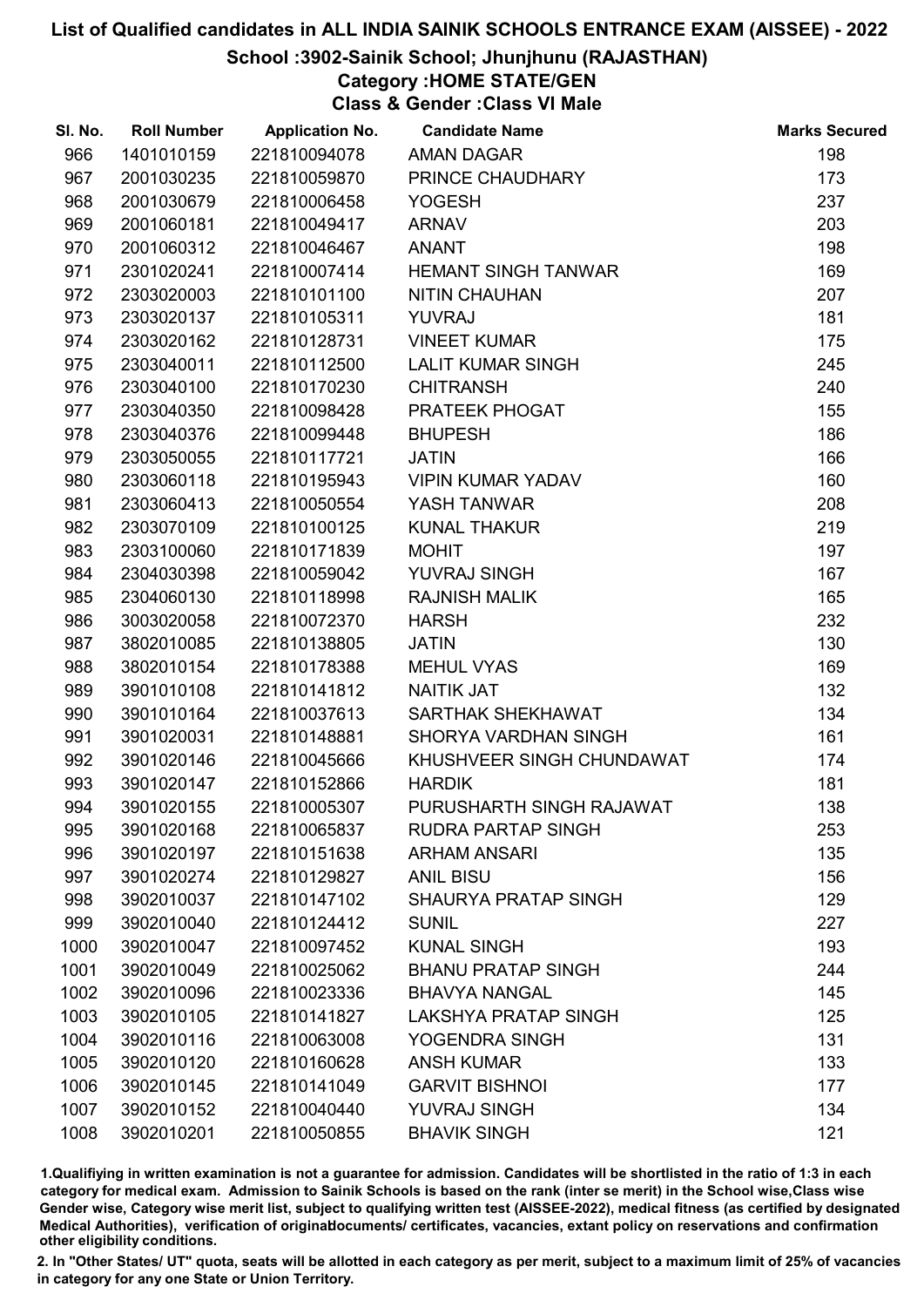### School :3902-Sainik School; Jhunjhunu (RAJASTHAN)

### Category :HOME STATE/GEN

Class & Gender :Class VI Male

| SI. No. | <b>Roll Number</b> | <b>Application No.</b> | <b>Candidate Name</b>      | <b>Marks Secured</b> |
|---------|--------------------|------------------------|----------------------------|----------------------|
| 1009    | 3902010218         | 221810099008           | <b>RAHUL SINGH</b>         | 251                  |
| 1010    | 3903020225         | 221810165036           | DEVENDRA SINGH CHUNDAWAT   | 129                  |
| 1011    | 3904010034         | 221810087620           | <b>ANKIT VIDHURI</b>       | 157                  |
| 1012    | 3904020025         | 221810116760           | <b>SAMEER SINGH</b>        | 193                  |
| 1013    | 3904020029         | 221810131270           | YASHDEEP SHARMA            | 153                  |
| 1014    | 3904020085         | 221810014321           | YUVRAJ SINGH NATHAWAT      | 205                  |
| 1015    | 3904020117         | 221810075351           | YASHRAJ                    | 216                  |
| 1016    | 3904020140         | 221810090581           | <b>MANISH SINGH</b>        | 233                  |
| 1017    | 3904020232         | 221810178092           | SHIVAM SINGH SHEKHAWAT     | 137                  |
| 1018    | 3904020283         | 221810081533           | <b>VINAY SINGH</b>         | 198                  |
| 1019    | 3904020399         | 221810132044           | YAJAT SHARMA               | 120                  |
| 1020    | 3904020400         | 221810032244           | DIGGVIJY SINGH SHEKHAWAT   | 264                  |
| 1021    | 3904020561         | 221810112185           | NIRMAL SHARMA              | 242                  |
| 1022    | 3904020577         | 221810135195           | <b>AMAN CHOUDHARY</b>      | 163                  |
| 1023    | 3904020582         | 221810183595           | <b>RUDRA PRATAP SINGH</b>  | 197                  |
| 1024    | 3904030037         | 221810118420           | <b>RISHANT BANSAL</b>      | 248                  |
| 1025    | 3904030040         | 221810128620           | <b>PRMOD GURJAR</b>        | 247                  |
| 1026    | 3904030043         | 221810156920           | PRIYANSH SINGH SHEKHAWAT   | 125                  |
| 1027    | 3904030044         | 221810195130           | AMAN DEEP SINGH BHATI      | 200                  |
| 1028    | 3904030097         | 221810070270           | SHRESHTHA AGNIHOTRI        | 130                  |
| 1029    | 3904030110         | 221810156380           | <b>ROHIT MAHALA</b>        | 160                  |
| 1030    | 3904030112         | 221810086480           | <b>KAVRAJVEER SINGH</b>    | 243                  |
| 1031    | 3904030150         | 221810032346           | <b>LAKSHY PRATAP SINGH</b> | 196                  |
| 1032    | 3904030292         | 221810068857           | <b>DAKSHIT KHAIRWA</b>     | 165                  |
| 1033    | 3904030297         | 221810114367           | <b>RAJKUMAR SHARMA</b>     | 220                  |
| 1034    | 3904030418         | 221810133588           | <b>CHIRAG</b>              | 123                  |
| 1035    | 3904030475         | 221810156049           | <b>ANURAG SHARMA</b>       | 127                  |
| 1036    | 3904030476         | 221810166049           | PRINCE SINGH CHOUHAN       | 123                  |
| 1037    | 3904040023         | 221810044711           | <b>KESHAV PANDEY</b>       | 204                  |
| 1038    | 3904040051         | 221810020041           | <b>KRISHNA SINSINWAR</b>   | 227                  |
| 1039    | 3904040069         | 221810106351           | PRIYANSHU AGRAWAL          | 212                  |
| 1040    | 3904040083         | 221810029161           | <b>AMANDEEP SINGH</b>      | 169                  |
| 1041    | 3904040107         | 221810150081           | <b>VISHWAEEP SINGH</b>     | 155                  |
| 1042    | 3904040138         | 221810118902           | <b>VANSH GUPTA</b>         | 252                  |
| 1043    | 3904040141         | 221810187512           | <b>SATVIK TIWARI</b>       | 176                  |
| 1044    | 3904040180         | 221810083842           | <b>ALOK SHARMA</b>         | 160                  |
| 1045    | 3904040217         | 221810025472           | <b>AAHAN FOUZDAR</b>       | 223                  |
| 1046    | 3904040236         | 221810189092           | HIMANK JHAJHARIA           | 256                  |
| 1047    | 3904040242         | 221810072492           | <b>HANSRAJ SINGH</b>       | 206                  |
| 1048    | 3904040298         | 221810071143           | <b>SURYA CHOUDHARY</b>     | 201                  |
| 1049    | 3904040327         | 221810193953           | <b>GARVIT MEHTA</b>        | 142                  |
| 1050    | 3904040330         | 221810083463           | <b>LAKSHYA FOUJDAR</b>     | 229                  |
| 1051    | 3904040338         | 221810067763           | <b>MOHIT YADAV</b>         | 171                  |

1.Qualifiying in written examination is not a guarantee for admission. Candidates will be shortlisted in the ratio of 1:3 in each category for medical exam. Admission to Sainik Schools is based on the rank (inter se merit) in the School wise,Class wise Gender wise, Category wise merit list, subject to qualifying written test (AISSEE-2022), medical fitness (as certified by designated Medical Authorities), verification of originablocuments/ certificates, vacancies, extant policy on reservations and confirmation other eligibility conditions.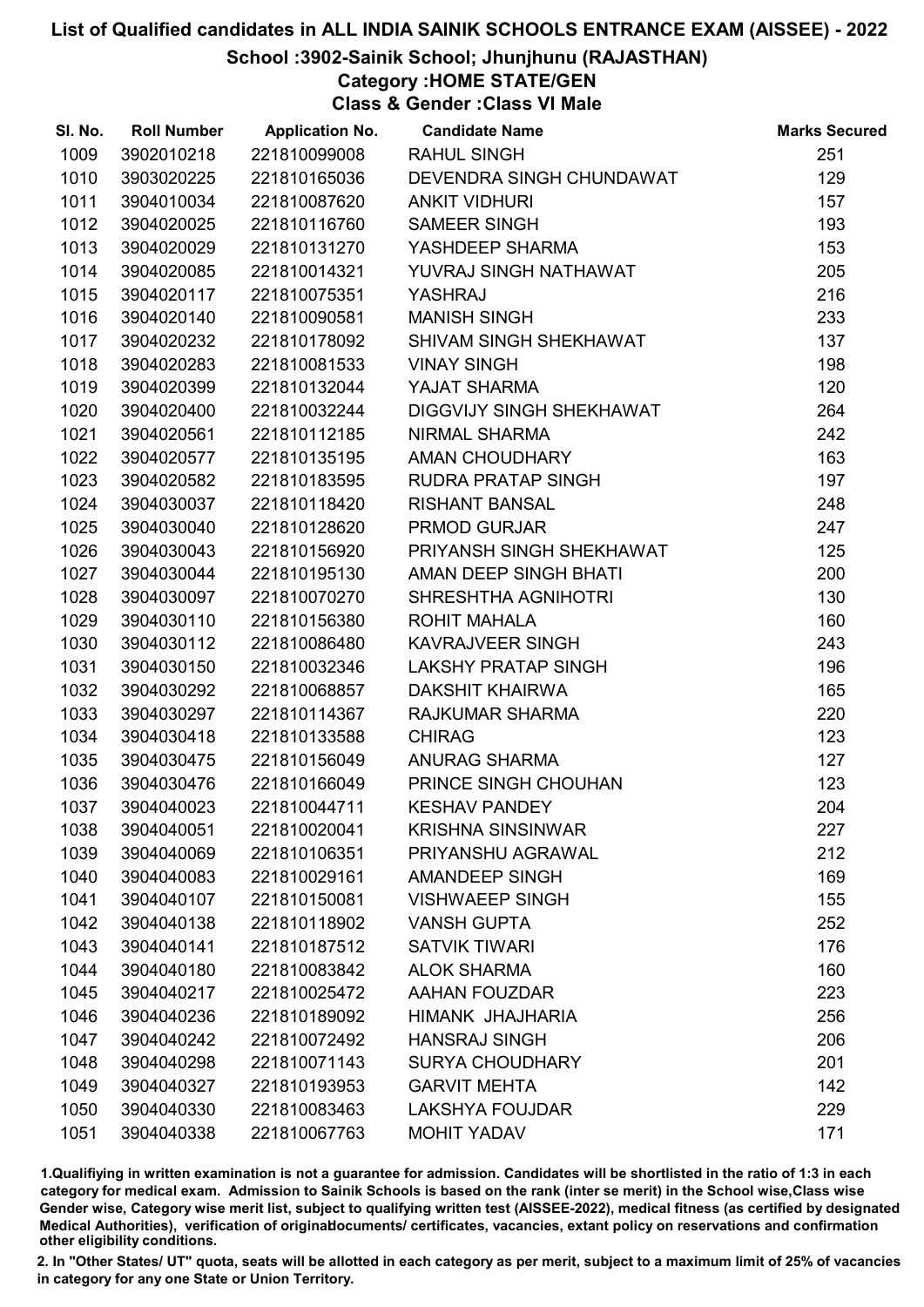### School :3902-Sainik School; Jhunjhunu (RAJASTHAN)

## Category :HOME STATE/GEN

Class & Gender :Class VI Male

| SI. No. | <b>Roll Number</b> | <b>Application No.</b> | <b>Candidate Name</b>         | <b>Marks Secured</b> |
|---------|--------------------|------------------------|-------------------------------|----------------------|
| 1052    | 3904040364         | 221810174283           | <b>PRATYUSH SINGH RATHORE</b> | 172                  |
| 1053    | 3904040374         | 221810178783           | <b>DEEPT MAHESHWARI</b>       | 219                  |
| 1054    | 3904040411         | 221810010024           | <b>AKSHAT JANGID</b>          | 196                  |
| 1055    | 3904040412         | 221810180124           | <b>ASHWINI SINGH</b>          | 164                  |
| 1056    | 3904040419         | 221810047724           | <b>DIVYANSH CHATURVEDI</b>    | 120                  |
| 1057    | 3904040431         | 221810052634           | <b>AARAV SINGH</b>            | 190                  |
| 1058    | 3904040504         | 221810159194           | <b>YUVRAJ SHARMA</b>          | 136                  |
| 1059    | 3904040523         | 221810051305           | <b>RISHABH JAIN</b>           | 168                  |
| 1060    | 3904040635         | 221810128795           | <b>DHIRAJ SINGH</b>           | 155                  |
| 1061    | 3904040677         | 221810133526           | <b>SARTHAK PURI</b>           | 120                  |
| 1062    | 3904040679         | 221810035626           | UTKARSH SINGH PANWAR          | 146                  |
| 1063    | 3904040764         | 221810111096           | <b>VARUN SINGH</b>            | 145                  |
| 1064    | 3904040783         | 221810074307           | <b>MOHAMMAD ANAS</b>          | 213                  |
| 1065    | 3904040812         | 221810044527           | <b>ARMAAN KHAN</b>            | 133                  |
| 1066    | 3904040820         | 221810130037           | <b>BHAVYA JAIN</b>            | 251                  |
| 1067    | 3904040857         | 221810169957           | <b>ADITYA</b>                 | 161                  |
| 1068    | 3904040900         | 221810176297           | SUBHOJEET DEY                 | 165                  |
| 1069    | 3904040928         | 221810138218           | RITURAJ SINGH SHEKHAWAT       | 234                  |
| 1070    | 3904040978         | 221810137058           | <b>DAKSH KAUSHIK</b>          | 135                  |
| 1071    | 3904041045         | 221810086598           | ANIRUDHA SINGH                | 170                  |
| 1072    | 3904041065         | 221810058019           | <b>AATHISH ANISH</b>          | 206                  |
| 1073    | 3904041066         | 221810194219           | <b>BHAVYA SHARMA</b>          | 144                  |
| 1074    | 3904041093         | 221810118039           | SHOURYA SEVTA                 | 162                  |
| 1075    | 3904041118         | 221810074059           | TARUN.P.VYAS                  | 155                  |
| 1076    | 3904041134         | 221810183069           | <b>SHAURYA KAJLA</b>          | 219                  |
| 1077    | 3904041181         | 221810153599           | HARSHWARDHAN SINGH            | 205                  |
| 1078    | 3904041182         | 221810034599           | SAARTHAK SHARMA               | 148                  |
| 1079    | 3905010042         | 221810033130           | <b>ABHISHEK</b>               | 150                  |
| 1080    | 3905010054         | 221810071040           | <b>TANMAY MOOND</b>           | 186                  |
| 1081    | 3905010102         | 221810090080           | <b>KUNDAN SINGH</b>           | 202                  |
| 1082    | 3905010213         | 221810092061           | <b>ABHISHEK</b>               | 157                  |
| 1083    | 3905010225         | 221810064271           | SUMIT SINGH SHEKHAWAT         | 241                  |
| 1084    | 3905010228         | 221810141471           | <b>AJAY SINGH</b>             | 125                  |
| 1085    | 3905020015         | 221810041712           | <b>GORAV SHARMA</b>           | 179                  |
| 1086    | 3905020077         | 221810151852           | <b>NITIN SINGH</b>            | 133                  |
| 1087    | 3905020114         | 221810121182           | <b>SOHEL KHAN</b>             | 121                  |
| 1088    | 3905020178         | 221810039723           | <b>NABHYA SINGH THALOR</b>    | 211                  |
| 1089    | 3905020219         | 221810162463           | <b>JATIN NEHRA</b>            | 170                  |
| 1090    | 3905020223         | 221810044863           | <b>TANVEER SINGH</b>          | 159                  |
| 1091    | 3905020249         | 221810152483           | <b>JAYVARDHAN SHEKHAWAT</b>   | 272                  |
| 1092    | 3905020252         | 221810049583           | <b>SHIVAM DULAR</b>           | 163                  |
| 1093    | 3905020265         | 221810084793           | <b>ASHISH SHARMA</b>          | 238                  |
| 1094    | 3905020268         | 221810130893           | <b>DAKSH</b>                  | 226                  |

1.Qualifiying in written examination is not a guarantee for admission. Candidates will be shortlisted in the ratio of 1:3 in each category for medical exam. Admission to Sainik Schools is based on the rank (inter se merit) in the School wise,Class wise Gender wise, Category wise merit list, subject to qualifying written test (AISSEE-2022), medical fitness (as certified by designated Medical Authorities), verification of originablocuments/ certificates, vacancies, extant policy on reservations and confirmation other eligibility conditions.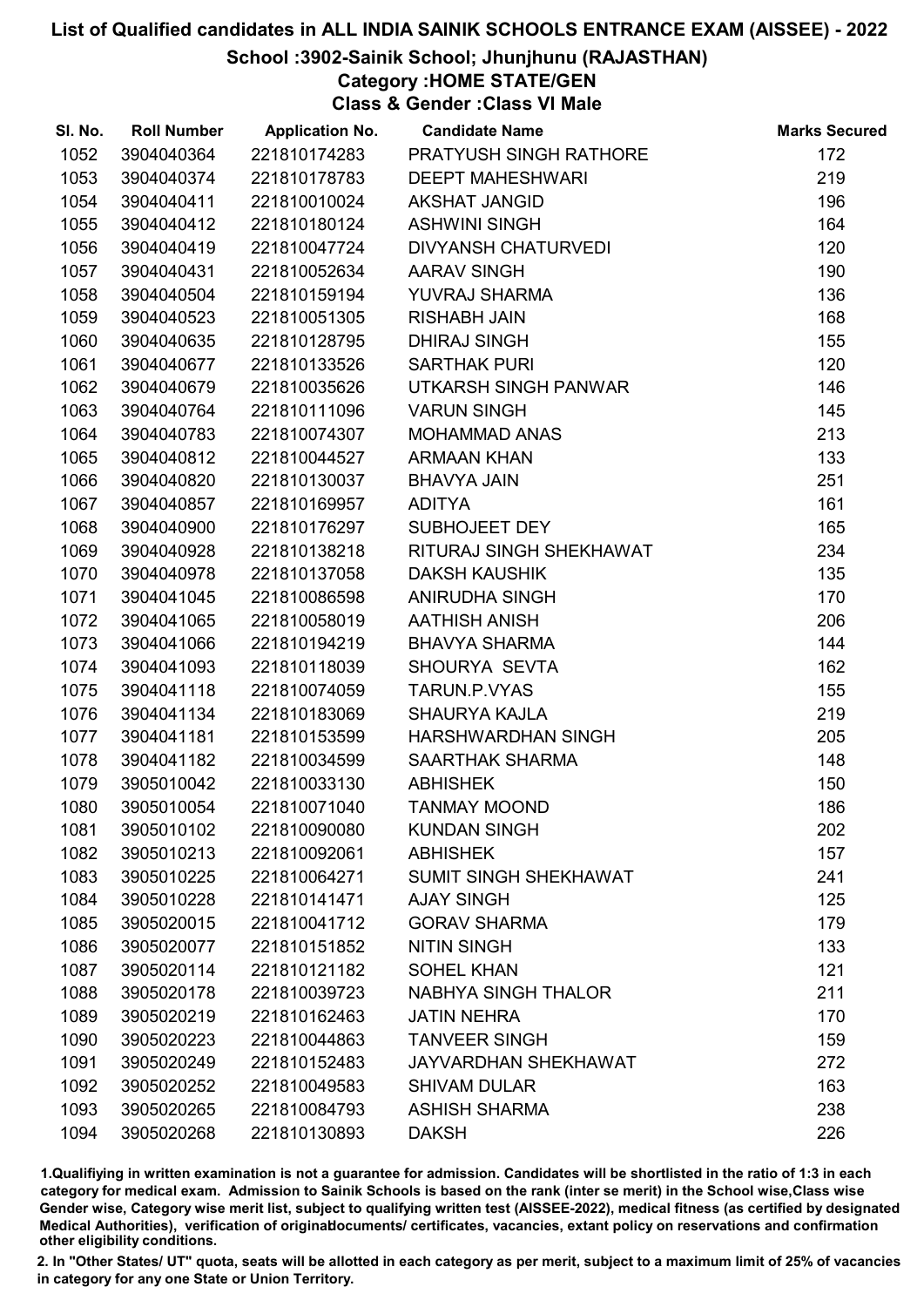### School :3902-Sainik School; Jhunjhunu (RAJASTHAN)

## Category :HOME STATE/GEN

Class & Gender :Class VI Male

| SI. No. | <b>Roll Number</b> | <b>Application No.</b> | <b>Candidate Name</b>        |    | <b>Marks Secured</b> |
|---------|--------------------|------------------------|------------------------------|----|----------------------|
| 1095    | 3905020290         | 221810048804           | <b>ARYVEER SINGH</b>         |    | 256                  |
| 1096    | 3905020323         | 221810160234           | <b>SOMRAJ</b>                |    | 190                  |
| 1097    | 3905020326         | 221810067434           | <b>VINAY</b>                 |    | 239                  |
| 1098    | 3905020336         | 221810149444           | <b>VAIBHAV SHARMA</b>        |    | 230                  |
| 1099    | 3905020394         | 221810024794           | ARYAN CHOUDHARY              |    | 243                  |
| 1100    | 3905020433         | 221810031825           | YASHMIT                      |    | 205                  |
| 1101    | 3905020443         | 221810059335           | <b>LAKSHY KUMAR</b>          |    | 169                  |
| 1102    | 3905020449         | 221810063345           | <b>KHUSHWANT SINGH</b>       |    | 166                  |
| 1103    | 3905020460         | 221810065455           | <b>SHAKUN</b>                |    | 203                  |
| 1104    | 3905020473         | 221810150565           | <b>DEVRAJ SINGH</b>          |    | 144                  |
| 1105    | 3905020520         | 221810011016           | <b>HIMANSHU</b>              |    | 169                  |
| 1106    | 3905020545         | 221810162436           | <b>VISHESH</b>               |    | 171                  |
| 1107    | 3905020554         | 221810077936           | <b>ROHIT NYOL</b>            |    | 130                  |
| 1108    | 3905020573         | 221810034946           | <b>HARSHIT</b>               |    | 187                  |
| 1109    | 3905020583         | 221810146456           | <b>BHAVESH SINGH</b>         |    | 144                  |
| 1110    | 3905020596         | 221810091066           | <b>SHELENDRA</b>             |    | 146                  |
| 1111    | 3905030046         | 221810041707           | <b>HIMANSHU SHARMA</b>       |    | 155                  |
| 1112    | 3905030100         | 221810065947           | <b>AMAN KUMAR</b>            |    | 165                  |
| 1113    | 3905030117         | 221810117467           | RAJYAVARDHAN SINGH           |    | 232                  |
| 1114    | 3905030128         | 221810049177           | YUVRAJ SINGH                 |    | 278                  |
| 1115    | 3905030130         | 221810038377           | LAKSHYA SHARMA               |    | 218                  |
| 1116    | 3905030174         | 221810161308           | <b>MOHIT SAINI</b>           |    | 222                  |
| 1117    | 3905030179         | 221810173908           | <b>MOHIT KUMAR</b>           |    | 241                  |
| 1118    | 3905030197         | 221810168228           | <b>VANSH</b>                 |    | 130                  |
| 1119    | 3905030241         | 221810056258           | <b>SAKSHAM</b>               | CG | 181                  |
| 1120    | 3905030386         | 221810132959           | <b>DEEPAK</b>                |    | 234                  |
| 1121    | 3905030401         | 221810031969           | <b>KARAN SINGH</b>           |    | 215                  |
| 1122    | 3905030425         | 221810038289           | PARTEEK KOTHARI              |    | 265                  |
| 1123    | 3905040007         | 221810197500           | <b>BHAVYANSHU PRAJAPAT</b>   |    | 146                  |
| 1124    | 3905040010         | 221810191700           | <b>VIVAN SHARMA</b>          |    | 152                  |
| 1125    | 3905040026         | 221810193520           | <b>MEHUL JOSHI</b>           |    | 182                  |
| 1126    | 3905040105         | 221810089011           | <b>KULDEEP SINGH RATHORE</b> |    | 143                  |
| 1127    | 3905040106         | 221810090111           | NISHANT SHARMA               |    | 166                  |
| 1128    | 3905040125         | 221810016921           | PUSHPENDRA SINGH             |    | 148                  |
| 1129    | 3905040132         | 221810072531           | <b>MOULIK</b>                |    | 196                  |
| 1130    | 3905040150         | 221810185051           | <b>NAWRATAN SINGH</b>        |    | 172                  |
| 1131    | 3905040169         | 221810082671           | <b>GOUHAR PRATAP RATHORE</b> |    | 160                  |
| 1132    | 3905040170         | 221810124671           | <b>DIVYANSH GUPTA</b>        |    | 162                  |
| 1133    | 3905040183         | 221810060781           | <b>AKHILESH PRATAP SINGH</b> |    | 207                  |
| 1134    | 3905040194         | 221810174691           | <b>KESHAV SINGODIA</b>       |    | 180                  |
| 1135    | 3905040204         | 221810080012           | <b>DIGAMBER SINGH</b>        |    | 149                  |
| 1136    | 3905040220         | 221810163132           | <b>JIVESH DADHEECH</b>       |    | 124                  |
| 1137    | 3905040225         | 221810156932           | <b>SHIVAM NIRWAN</b>         |    | 166                  |

1.Qualifiying in written examination is not a guarantee for admission. Candidates will be shortlisted in the ratio of 1:3 in each category for medical exam. Admission to Sainik Schools is based on the rank (inter se merit) in the School wise,Class wise Gender wise, Category wise merit list, subject to qualifying written test (AISSEE-2022), medical fitness (as certified by designated Medical Authorities), verification of originablocuments/ certificates, vacancies, extant policy on reservations and confirmation other eligibility conditions.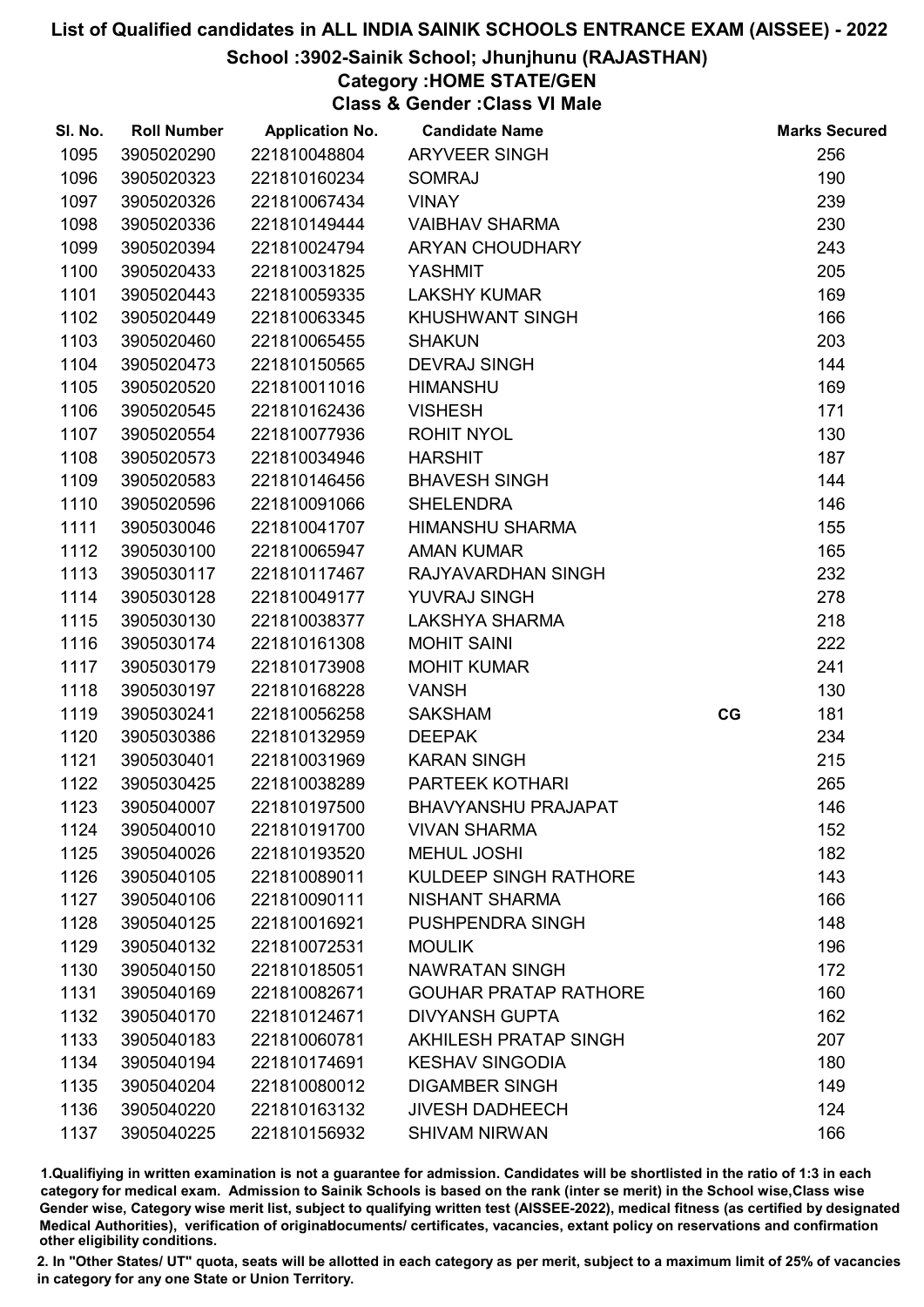### School :3902-Sainik School; Jhunjhunu (RAJASTHAN)

### Category :HOME STATE/GEN

Class & Gender :Class VI Male

| SI. No. | <b>Roll Number</b> | <b>Application No.</b> | <b>Candidate Name</b>         | <b>Marks Secured</b> |
|---------|--------------------|------------------------|-------------------------------|----------------------|
| 1138    | 3905040234         | 221810073742           | ABHIRAJ SINGH RATHORE         | 160                  |
| 1139    | 3905040280         | 221810197013           | <b>GARVIT VERMA</b>           | 175                  |
| 1140    | 3905040342         | 221810167783           | PRADHUMAN SINGH SHEKHAWAT     | 136                  |
| 1141    | 3905040360         | 221810015999           | <b>SANJEET SINGH</b>          | 210                  |
| 1142    | 3905050028         | 221810120914           | <b>DUSHYANT GAUR</b>          | 198                  |
| 1143    | 3905050046         | 221810082344           | <b>ANKIT LAMBA</b>            | 139                  |
| 1144    | 3905050049         | 221810116544           | <b>NIKHIL MAHALA</b>          | 148                  |
| 1145    | 3905050078         | 221810151584           | PIYUSH BHANWARIYA             | 135                  |
| 1146    | 3905050085         | 221810076694           | <b>NIKHIL</b>                 | 253                  |
| 1147    | 3905050101         | 221810172325           | <b>JATIN</b>                  | 181                  |
| 1148    | 3905050118         | 221810118545           | <b>OM YADAV</b>               | 135                  |
| 1149    | 3905050123         | 221810143745           | <b>LUCKY SHARMA</b>           | 125                  |
| 1150    | 3905050130         | 221810002065           | <b>VASU PAREEK</b>            | 141                  |
| 1151    | 3905050152         | 221810134485           | YASHVARDHAN SHEKHAWAT         | 224                  |
| 1152    | 3905050207         | 221810138656           | AADITYA SHEKHAWAT             | 143                  |
| 1153    | 3905050290         | 221810005057           | ROHAN DEBNATH                 | 131                  |
| 1154    | 3905050294         | 221810082157           | <b>NIKIL</b>                  | 161                  |
| 1155    | 3905060020         | 221810173197           | <b>YUVRAJ SINGH</b>           | 156                  |
| 1156    | 3905060037         | 221810173018           | <b>SHIVRAJ SINGH BHATI</b>    | 197                  |
| 1157    | 3905060082         | 221810015958           | YASHWARDHAN SINGH RATHORE     | 222                  |
| 1158    | 3905060087         | 221810118568           | <b>KIRTI RAJ SINGH</b>        | 256                  |
| 1159    | 3905060090         | 221810103968           | JAYADITYA SINGH SHEKHAWAT     | 179                  |
| 1160    | 3905060114         | 221810076909           | YUVRAJ SINGH                  | 170                  |
| 1161    | 3905060115         | 221810090419           | <b>SANJAY SINGH</b>           | 146                  |
| 1162    | 3905060122         | 221810053029           | PRADHUMAN SINGH SHEKHAWAT     | 210                  |
| 1163    | 3905060157         | 221810036369           | <b>RAMAN SINGH GURJAR</b>     | 183                  |
| 1164    | 3905060177         | 221810067399           | <b>SAMYAK BHARIA</b>          | 153                  |
| 1165    | 3906010141         | 221810065662           | <b>HARDIK CHOUDHARY</b>       | 176                  |
| 1166    | 3906010298         | 221810124095           | <b>KUNAL CHOUDHARY</b>        | 148                  |
| 1167    | 3906010336         | 221810060576           | <b>BHARAT RAJ SINGH</b>       | 165                  |
| 1168    | 3906010350         | 221810100207           | <b>HARSHIT SINGH NARUKA</b>   | 206                  |
| 1169    | 3906010609         | 221810043343           | <b>SAMEER KHAN</b>            | 128                  |
| 1170    | 3906010672         | 221810102226           | <b>SURYAVEER SINGH</b>        | 172                  |
| 1171    | 3907010032         | 221810184722           | <b>HAMZA ALI KHAN</b>         | 130                  |
| 1172    | 3907010096         | 221810053466           | <b>SHASHANK KRISHNA SINGH</b> | 150                  |
| 1173    | 3908010006         | 221810131840           | <b>VAIBHAV</b>                | 180                  |
| 1174    | 3908010014         | 221810047380           | <b>SUDHANSHU JAIN</b>         | 130                  |
| 1175    | 3908010048         | 221810184472           | <b>GIRINDRA YADAV</b>         | 173                  |
| 1176    | 3908010134         | 221810071137           | <b>JAIDEEP SINGH</b>          | 169                  |
| 1177    | 3908010165         | 221810044539           | KANISHAK SHEKHAWAT            | 123                  |
| 1178    | 3908010169         | 221810017949           | NEERAJ JEENAR                 | 181                  |
| 1179    | 3908010176         | 221810164099           | <b>JATIN</b>                  | 132                  |
| 1180    | 3908010180         | 221810165881           | <b>HARSH JANGIR</b>           | 221                  |

1.Qualifiying in written examination is not a guarantee for admission. Candidates will be shortlisted in the ratio of 1:3 in each category for medical exam. Admission to Sainik Schools is based on the rank (inter se merit) in the School wise,Class wise Gender wise, Category wise merit list, subject to qualifying written test (AISSEE-2022), medical fitness (as certified by designated Medical Authorities), verification of originablocuments/ certificates, vacancies, extant policy on reservations and confirmation other eligibility conditions.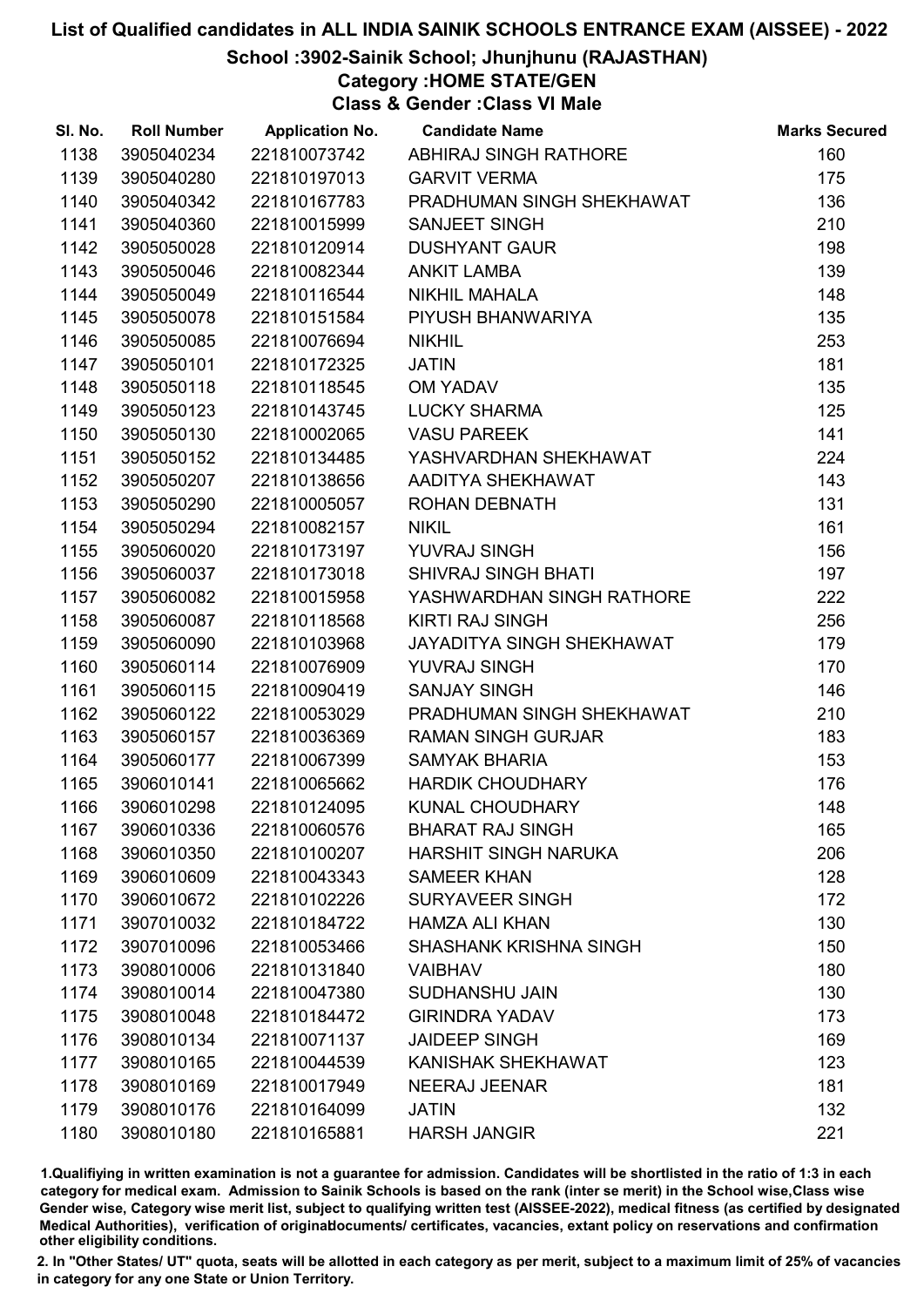### List of Qualified candidates in ALL INDIA SAINIK SCHOOLS ENTRANCE EXAM (AISSEE) - 2022 School :3902-Sainik School; Jhunjhunu (RAJASTHAN) Category :HOME STATE/GEN Class & Gender :Class VI Male

| SI. No. | <b>Roll Number</b> | <b>Application No.</b> | <b>Candidate Name</b>  | <b>Marks Secured</b> |
|---------|--------------------|------------------------|------------------------|----------------------|
| 1181    | 3908010200         | 221810040105           | MANGAL SHARMA          | 168                  |
| 1182    | 3908010204         | 221810167725           | <b>VISHVASH BAIRAR</b> | 127                  |
| 1183    | 4401010013         | 221810121700           | AARAV TIWARI           | 245                  |
| 1184    | 4401020141         | 221810022813           | NISHCHAL SINGH         | 237                  |
| 1185    | 4401020647         | 221810172488           | <b>KARAN SINGH</b>     | 175                  |
| 1186    | 4401040300         | 221810007328           | <b>DEV SHUKLA</b>      | 127                  |

<sup>1.</sup>Qualifiying in written examination is not a guarantee for admission. Candidates will be shortlisted in the ratio of 1:3 in each category for medical exam. Admission to Sainik Schools is based on the rank (inter se merit) in the School wise,Class wise Gender wise, Category wise merit list, subject to qualifying written test (AISSEE-2022), medical fitness (as certified by designated Medical Authorities), verification of originablocuments/ certificates, vacancies, extant policy on reservations and confirmation other eligibility conditions.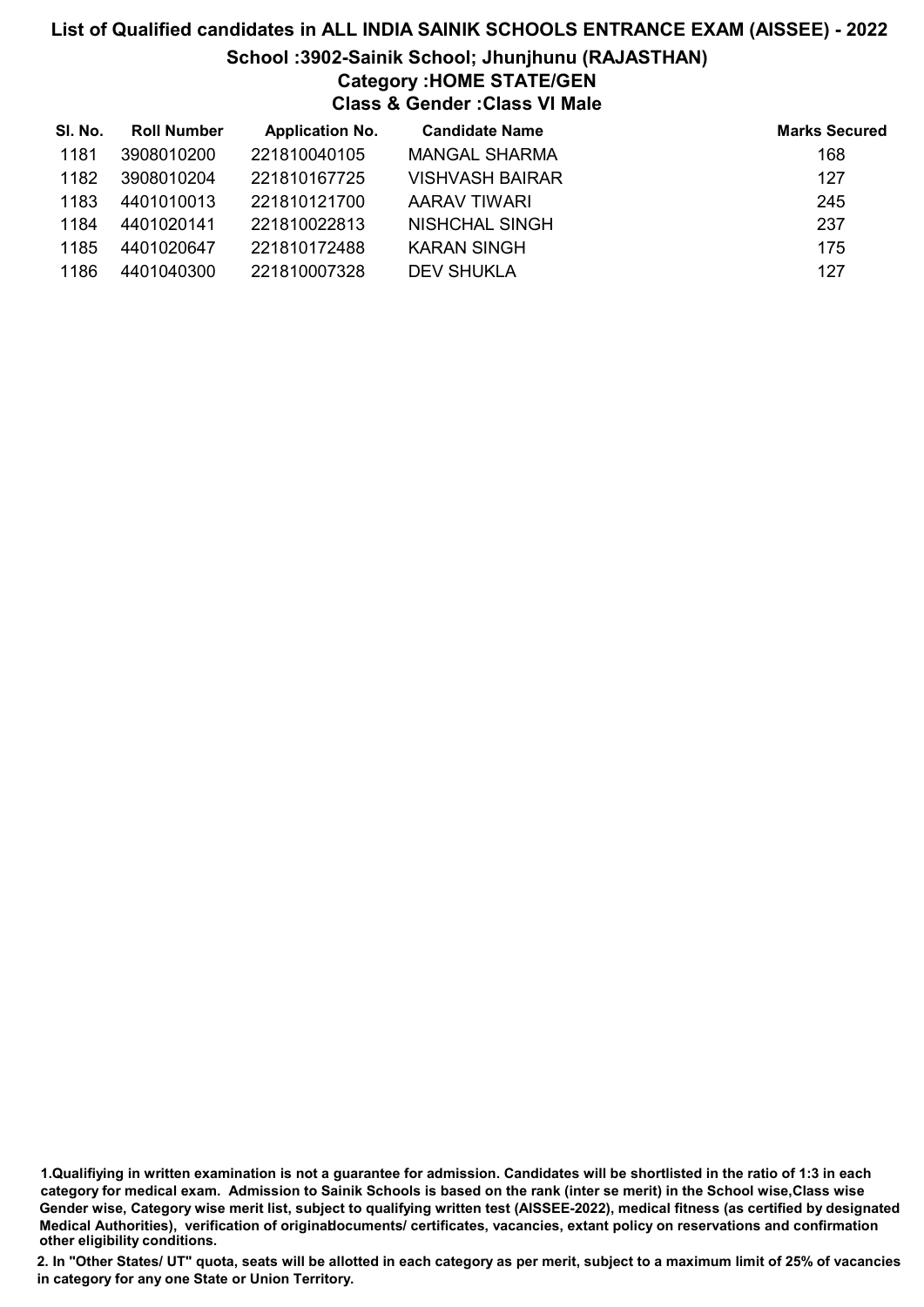### School :3902-Sainik School; Jhunjhunu (RAJASTHAN)

### Category :OTHER STATE/SC

Class & Gender :Class VI Male

| SI. No. | <b>Roll Number</b> | <b>Application No.</b> | <b>Candidate Name</b>  | <b>Marks Secured</b> |
|---------|--------------------|------------------------|------------------------|----------------------|
| 1187    | 1503020258         | 221810170807           | ABHIJIT KUMAR RAM      | 132                  |
| 1188    | 1506010084         | 221810135581           | <b>RAJEEV RANJAN</b>   | 247                  |
| 1189    | 1506010136         | 221810137123           | <b>RITIK RANJAN</b>    | 251                  |
| 1190    | 1506010177         | 221810067183           | <b>AMIT KUMAR</b>      | 183                  |
| 1191    | 1506010275         | 221810101875           | <b>VISHAL KUMAR</b>    | 236                  |
| 1192    | 1508010635         | 221810180387           | <b>SURAJ KUMAR</b>     | 216                  |
| 1193    | 1511020324         | 221810087303           | <b>TEJASVI KUMAR</b>   | 204                  |
| 1194    | 1511040279         | 221810021081           | <b>ANAND RAJ</b>       | 199                  |
| 1195    | 1513010226         | 221810108074           | <b>ANKIT KUMAR</b>     | 125                  |
| 1196    | 1513020296         | 221810117789           | <b>SANSKAR BHARTI</b>  | 211                  |
| 1197    | 2304020238         | 221810039283           | <b>ANKUR CHOPRA</b>    | 116                  |
| 1198    | 2304020489         | 221810103537           | <b>JATIN</b>           | 151                  |
| 1199    | 2304060104         | 221810070488           | <b>HARSHIT</b>         | 126                  |
| 1200    | 3110020449         | 221810107349           | DAKSH VIVEK HOLMUKHE   | 128                  |
| 1201    | 3904030265         | 221810129337           | <b>RAJVEER</b>         | 105                  |
| 1202    | 3904040990         | 221810025858           | ADARSH RAJ PASWAN      | 141                  |
| 1203    | 3905030021         | 221810068286           | <b>MAYANK CHANDRA</b>  | 180                  |
| 1204    | 3905030180         | 221810067018           | <b>NITIN</b>           | 233                  |
| 1205    | 4401030051         | 221810026650           | KULASHIT SHANKAR HARIT | 95                   |
| 1206    | 4401030357         | 221810147093           | <b>KARAN SINGH</b>     | 128                  |
| 1207    | 4401040247         | 221810116367           | <b>PRATEEK</b>         | 110                  |

<sup>1.</sup>Qualifiying in written examination is not a guarantee for admission. Candidates will be shortlisted in the ratio of 1:3 in each category for medical exam. Admission to Sainik Schools is based on the rank (inter se merit) in the School wise,Class wise Gender wise, Category wise merit list, subject to qualifying written test (AISSEE-2022), medical fitness (as certified by designated Medical Authorities), verification of originablocuments/ certificates, vacancies, extant policy on reservations and confirmation other eligibility conditions.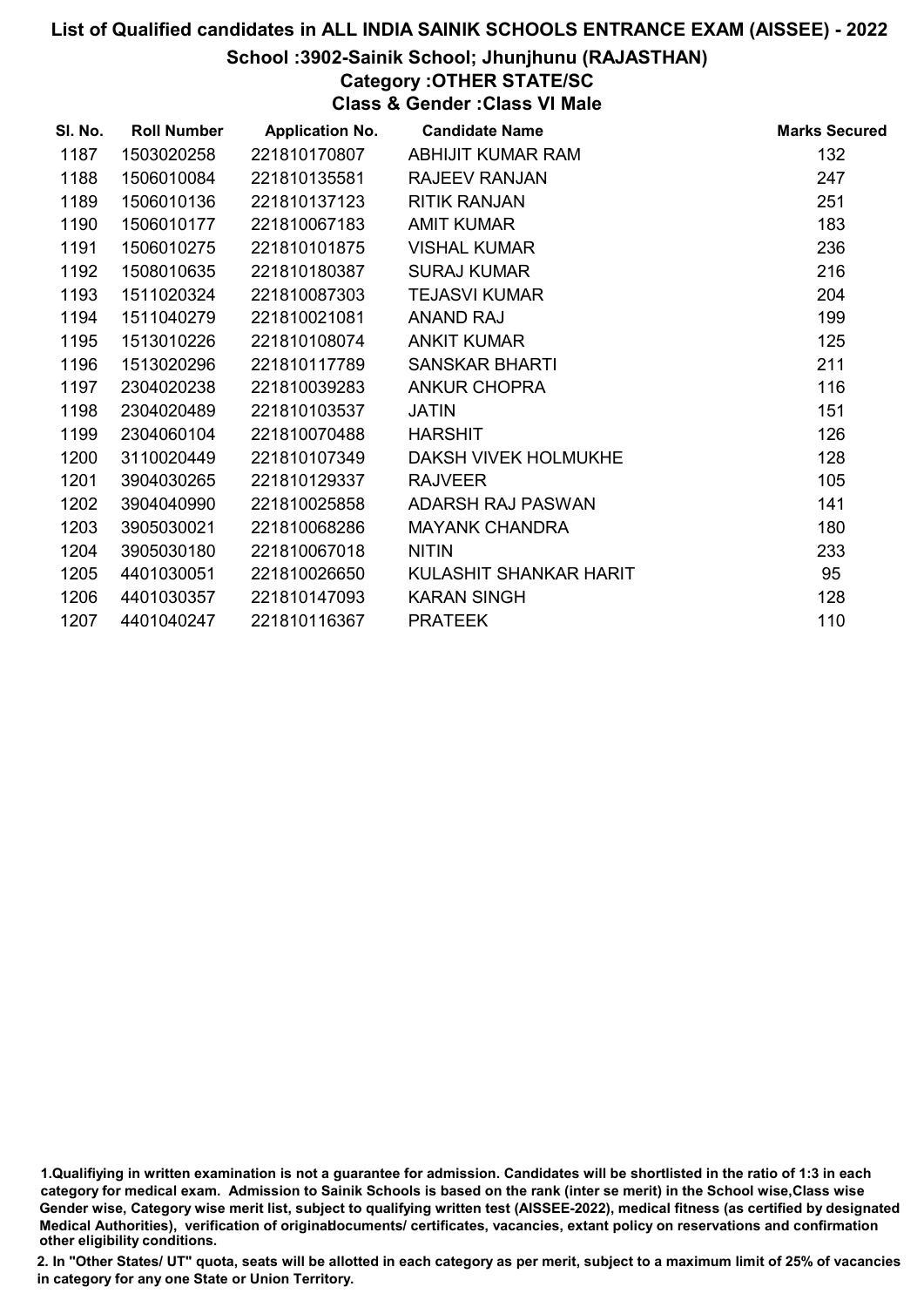## List of Qualified candidates in ALL INDIA SAINIK SCHOOLS ENTRANCE EXAM (AISSEE) - 2022 School :3902-Sainik School; Jhunjhunu (RAJASTHAN) Category :OTHER STATE/ST Class & Gender :Class VI Male

| SI. No. | Roll Number | <b>Application No.</b> | <b>Candidate Name</b> | <b>Marks Secured</b> |
|---------|-------------|------------------------|-----------------------|----------------------|
| 1208    | 1503010107  | 221810118852           | <b>MOHIT KUMAR</b>    | 112                  |
| 1209    | 1509040314  | 221810149868           | HARSH KUMAR           | 214                  |
| 1210    | 1511030342  | 221810170557           | SUNNY ARYAN           | 139                  |
| 1211    | 3002030071  | 221810089301           | SHIVANSH KUMAR MEENA  | 208                  |
| 1212    | 3905020502  | 221810120795           | NAKSH KUMAR ASKE      | 113                  |

1.Qualifiying in written examination is not a guarantee for admission. Candidates will be shortlisted in the ratio of 1:3 in each category for medical exam. Admission to Sainik Schools is based on the rank (inter se merit) in the School wise,Class wise Gender wise, Category wise merit list, subject to qualifying written test (AISSEE-2022), medical fitness (as certified by designated Medical Authorities), verification of originablocuments/ certificates, vacancies, extant policy on reservations and confirmation other eligibility conditions.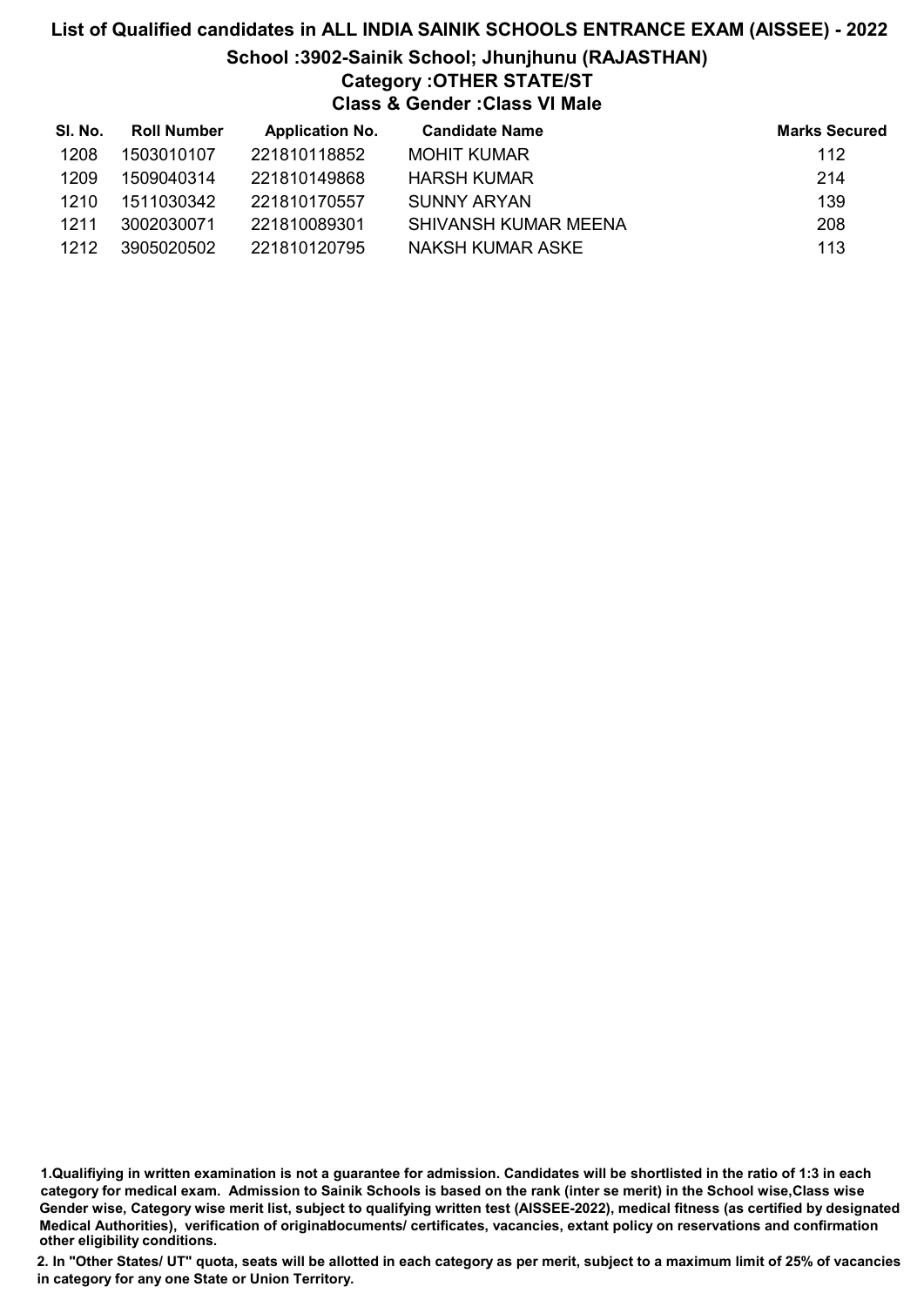### School :3902-Sainik School; Jhunjhunu (RAJASTHAN)

## Category :OTHER STATE/OBC

Class & Gender :Class VI Male

| SI. No. | <b>Roll Number</b> | <b>Application No.</b> | <b>Candidate Name</b>     |           | <b>Marks Secured</b> |
|---------|--------------------|------------------------|---------------------------|-----------|----------------------|
| 1213    | 1501010228         | 221810144348           | <b>AMAN RAJ</b>           |           | 273                  |
| 1214    | 1501010345         | 221810140191           | YASHRAJ                   |           | 265                  |
| 1215    | 1502010215         | 221810123130           | ABHIJEET RAJ              |           | 142                  |
| 1216    | 1503010200         | 221810075925           | <b>ASHISH VAIBHAV</b>     |           | 214                  |
| 1217    | 1503020170         | 221810009705           | <b>CHANDRABHAN PATEL</b>  |           | 262                  |
| 1218    | 1505010169         | 221810049453           | <b>AMAN KUMAR</b>         |           | 219                  |
| 1219    | 1505010327         | 221810170317           | ABHIRANJAN KUMAR          |           | 234                  |
| 1220    | 1505010464         | 221810124510           | <b>SATYAM KUMAR</b>       |           | 267                  |
| 1221    | 1505010753         | 221810142634           | <b>AYUSH RANJAN</b>       |           | 268                  |
| 1222    | 1506010214         | 221810101264           | <b>AHMAD RAJA</b>         |           | 246                  |
| 1223    | 1506010345         | 221810100807           | ANURAG KUMAR GUPTA        |           | 206                  |
| 1224    | 1506010346         | 221810101017           | <b>AYUSH KUMAR</b>        |           | 257                  |
| 1225    | 1506020294         | 221810105468           | <b>SARTHAK KUMAR</b>      |           | 262                  |
| 1226    | 1506020348         | 221810049479           | <b>SAIF SAMAD ALAM</b>    |           | 256                  |
| 1227    | 1506020360         | 221810099999           | <b>SAURAV RAJ</b>         |           | 224                  |
| 1228    | 1507010132         | 221810130184           | <b>SAMARTH PRIYE</b>      |           | 228                  |
| 1229    | 1508010221         | 221810028818           | <b>MUKUL KUMAR</b>        |           | 173                  |
| 1230    | 1508010395         | 221810133552           | <b>MRITUNJAY KUMAR</b>    |           | 169                  |
| 1231    | 1508010652         | 221810150618           | <b>SUDHANSHU KUMAR</b>    |           | 166                  |
| 1232    | 1509010081         | 221810148491           | <b>ARYAN RAJ</b>          |           | 192                  |
| 1233    | 1509030265         | 221810124614           | <b>SAURABH KUMAR</b>      |           | 249                  |
| 1234    | 1509040085         | 221810114876           | <b>VICKY KUMAR</b>        | <b>AR</b> | 205                  |
| 1235    | 1510010006         | 221810158010           | <b>ABHISHEK KUMAR</b>     |           | 223                  |
| 1236    | 1510010042         | 221810124870           | <b>SAURAV KUMAR</b>       |           | 169                  |
| 1237    | 1510010247         | 221810127174           | <b>SATYAM KUMAR</b>       |           | 201                  |
| 1238    | 1510020031         | 221810175340           | SATYA PRAKASH ARYA        |           | 222                  |
| 1239    | 1510020038         | 221810174850           | <b>ADITYA RAJ</b>         |           | 159                  |
| 1240    | 1510020104         | 221810167881           | <b>RAHUL KUMAR</b>        |           | 174                  |
| 1241    | 1510020114         | 221810150802           | <b>DURGEAH CHAURASIYA</b> |           | 168                  |
| 1242    | 1510020170         | 221810017065           | <b>KUMAR SANSKAR</b>      |           | 152                  |
| 1243    | 1510020212         | 221810026336           | <b>ARYAN RAJ</b>          |           | 213                  |
| 1244    | 1510020257         | 221810116567           | <b>AYUSH RAJ</b>          |           | 248                  |
| 1245    | 1510020348         | 221810111339           | <b>AYUSH KUMAR</b>        |           | 198                  |
| 1246    | 1510020361         | 221810181669           | <b>HARSH RAJ</b>          |           | 208                  |
| 1247    | 1510030120         | 221810086045           | <b>SASMIT KUMAR</b>       |           | 235                  |
| 1248    | 1510030147         | 221810163785           | <b>GAURAV KUMAR</b>       |           | 183                  |
| 1249    | 1510030167         | 221810174326           | <b>ANKIT KUMAR</b>        |           | 133                  |
| 1250    | 1510030183         | 221810172856           | <b>HARSH RAJ</b>          |           | 202                  |
| 1251    | 1511020096         | 221810106580           | <b>SAHIL KUMAR</b>        |           | 143                  |
| 1252    | 1511020149         | 221810123631           | <b>UJJAWAL KUMAR</b>      |           | 223                  |
| 1253    | 1511030221         | 221810127656           | <b>ADITYA RAJ</b>         |           | 239                  |
| 1254    | 1511030465         | 221810167548           | <b>SHUBHAM RAJ</b>        |           | 186                  |
| 1255    | 1511040286         | 221810114681           | <b>MD SHAHID</b>          |           | 172                  |

1.Qualifiying in written examination is not a guarantee for admission. Candidates will be shortlisted in the ratio of 1:3 in each category for medical exam. Admission to Sainik Schools is based on the rank (inter se merit) in the School wise,Class wise Gender wise, Category wise merit list, subject to qualifying written test (AISSEE-2022), medical fitness (as certified by designated Medical Authorities), verification of originablocuments/ certificates, vacancies, extant policy on reservations and confirmation other eligibility conditions.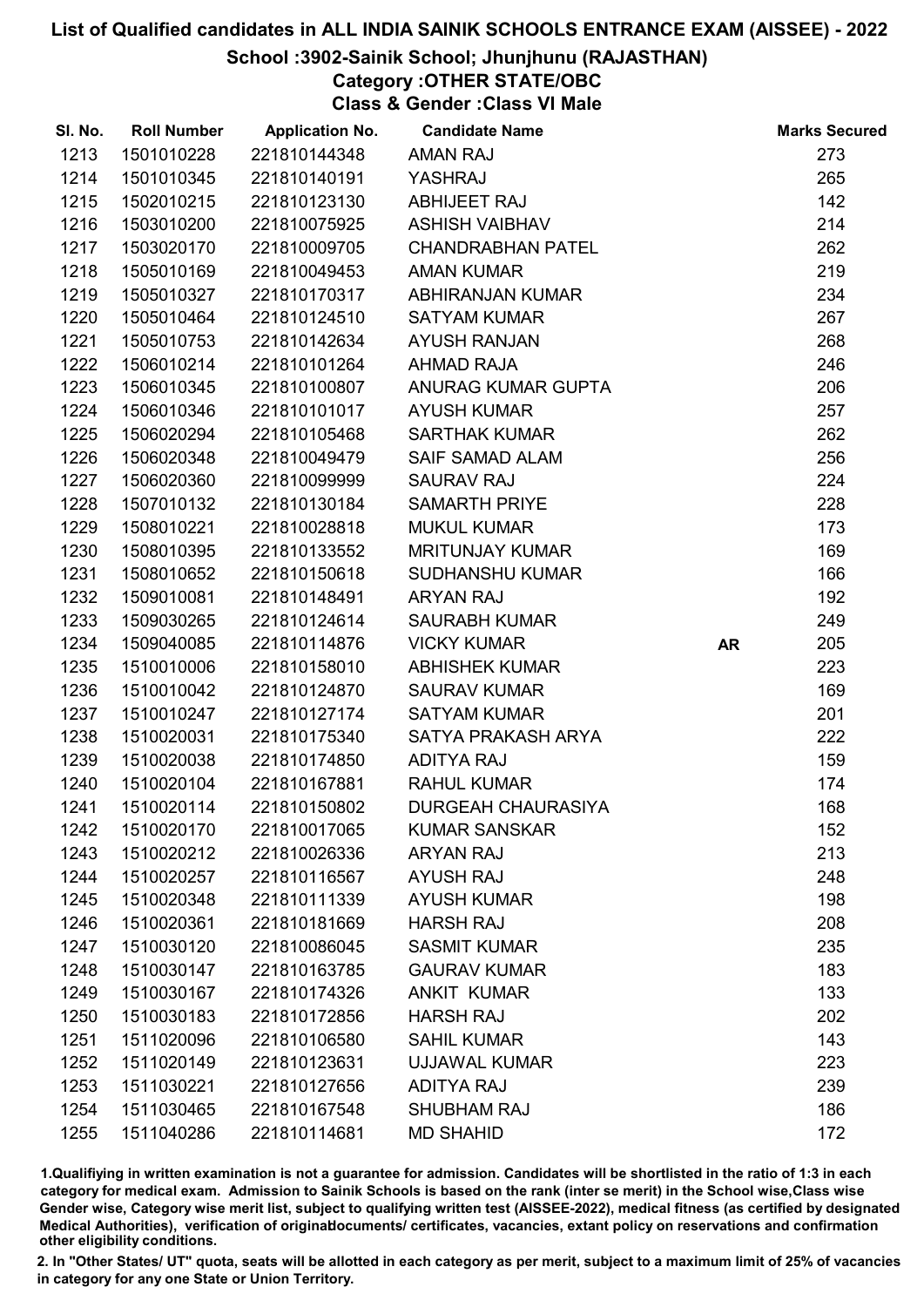### School :3902-Sainik School; Jhunjhunu (RAJASTHAN)

## Category :OTHER STATE/OBC

Class & Gender :Class VI Male

| SI. No. | <b>Roll Number</b> | <b>Application No.</b> | <b>Candidate Name</b>       | <b>Marks Secured</b> |
|---------|--------------------|------------------------|-----------------------------|----------------------|
| 1256    | 1511040397         | 221810122329           | <b>AKSHAY KUMAR</b>         | 120                  |
| 1257    | 1511050235         | 221810030473           | <b>ASHISH KUMAR PAL</b>     | 228                  |
| 1258    | 1513010057         | 221810099031           | <b>RAJ</b>                  | 228                  |
| 1259    | 1513010068         | 221810111451           | <b>VISHAL KUMAR</b>         | 251                  |
| 1260    | 1513010088         | 221810173091           | <b>SAURABH KUMAR</b>        | 194                  |
| 1261    | 1513010145         | 221810135113           | <b>ANSHU KUMAR</b>          | 120                  |
| 1262    | 1513010216         | 221810136844           | <b>HARSHIL RAJ</b>          | 152                  |
| 1263    | 1513010240         | 221810118594           | RISHABH RAJ KUMAR YADAV     | 260                  |
| 1264    | 1513010265         | 221810175955           | <b>ARYAN RAJ</b>            | 251                  |
| 1265    | 1513020199         | 221810117507           | <b>ANKIT KUMAR</b>          | 139                  |
| 1266    | 1514010211         | 221810118823           | <b>ANKIT KUMAR PAL</b>      | 215                  |
| 1267    | 2001030021         | 221810085400           | DHAIRYA YADAV               | 235                  |
| 1268    | 2001030295         | 221810128990           | LOVE PANWAR                 | 120                  |
| 1269    | 2001030455         | 221810052651           | PRATYUSH KUMAR BHANO        | 198                  |
| 1270    | 2001040169         | 221810010222           | <b>MOHIT SINGH</b>          | 207                  |
| 1271    | 2001050076         | 221810188053           | <b>DEV KUMAR</b>            | 133                  |
| 1272    | 2001050421         | 221810127554           | <b>ANSH</b>                 | 192                  |
| 1273    | 2001060094         | 221810089786           | <b>RONAK</b>                | 133                  |
| 1274    | 2303020128         | 221810043801           | PANKAJ SAVITA               | 216                  |
| 1275    | 2303040169         | 221810052060           | <b>MOHIT</b>                | 151                  |
| 1276    | 2303040303         | 221810102497           | <b>DEEKSHIT YADAV</b>       | 128                  |
| 1277    | 2304010036         | 221810103160           | <b>ARUN</b>                 | 133                  |
| 1278    | 3002010198         | 221810064071           | SHAHIL DHAKAR               | 190                  |
| 1279    | 3002020384         | 221810042526           | <b>SUMIT BAGHEL</b>         | 153                  |
| 1280    | 3101010229         | 221810091443           | DHAVALRAJ VIJAY PATIL       | 246                  |
| 1281    | 3114030364         | 221810118078           | SWARAJ SANDEEP PATIL        | 132                  |
| 1282    | 3115030253         | 221810060463           | SARTHAK PRAMODKUMAR         | 159                  |
| 1283    | 3901010217         | 221810110544           | PRABHAKAR YADAV             | 217                  |
| 1284    | 3902010063         | 221810085633           | <b>ADITYA KUMAR</b>         | 182                  |
| 1285    | 3902010160         | 221810161621           | <b>SAURABH KUMAR</b>        | 138                  |
| 1286    | 3904030169         | 221810104356           | <b>VIKAS SINGH</b>          | 164                  |
| 1287    | 3904040294         | 221810076533           | <b>ARYAN KUMAR</b>          | 240                  |
| 1288    | 3905010231         | 221810067771           | <b>TANMAY RAJ</b>           | 207                  |
| 1289    | 3905020262         | 221810080493           | <b>DEVANSH KUMAR</b>        | 236                  |
| 1290    | 3905020401         | 221810150505           | <b>KARTIK CHOUDHARY</b>     | 128                  |
| 1291    | 3905020515         | 221810080606           | ANIRUDH PRATAP SINGH DHAKAD | 250                  |
| 1292    | 3905030331         | 221810139229           | <b>PRINCE KUMAR</b>         | 181                  |
| 1293    | 3905040073         | 221810021670           | <b>PARTH PANWAR</b>         | 121                  |
| 1294    | 3905040082         | 221810086980           | <b>ARNAV RAJPUT</b>         | 196                  |
| 1295    | 3905040119         | 221810099421           | ANSHUMAN VISHWAKARMA        | 190                  |
| 1296    | 3905040193         | 221810121591           | <b>PRANJAL</b>              | 223                  |
| 1297    | 3905050097         | 221810128025           | <b>ABHINAV RAJPUT</b>       | 239                  |
| 1298    | 4401010001         | 221810106000           | <b>MADHAV SINGH</b>         | 176                  |

1.Qualifiying in written examination is not a guarantee for admission. Candidates will be shortlisted in the ratio of 1:3 in each category for medical exam. Admission to Sainik Schools is based on the rank (inter se merit) in the School wise,Class wise Gender wise, Category wise merit list, subject to qualifying written test (AISSEE-2022), medical fitness (as certified by designated Medical Authorities), verification of originablocuments/ certificates, vacancies, extant policy on reservations and confirmation other eligibility conditions.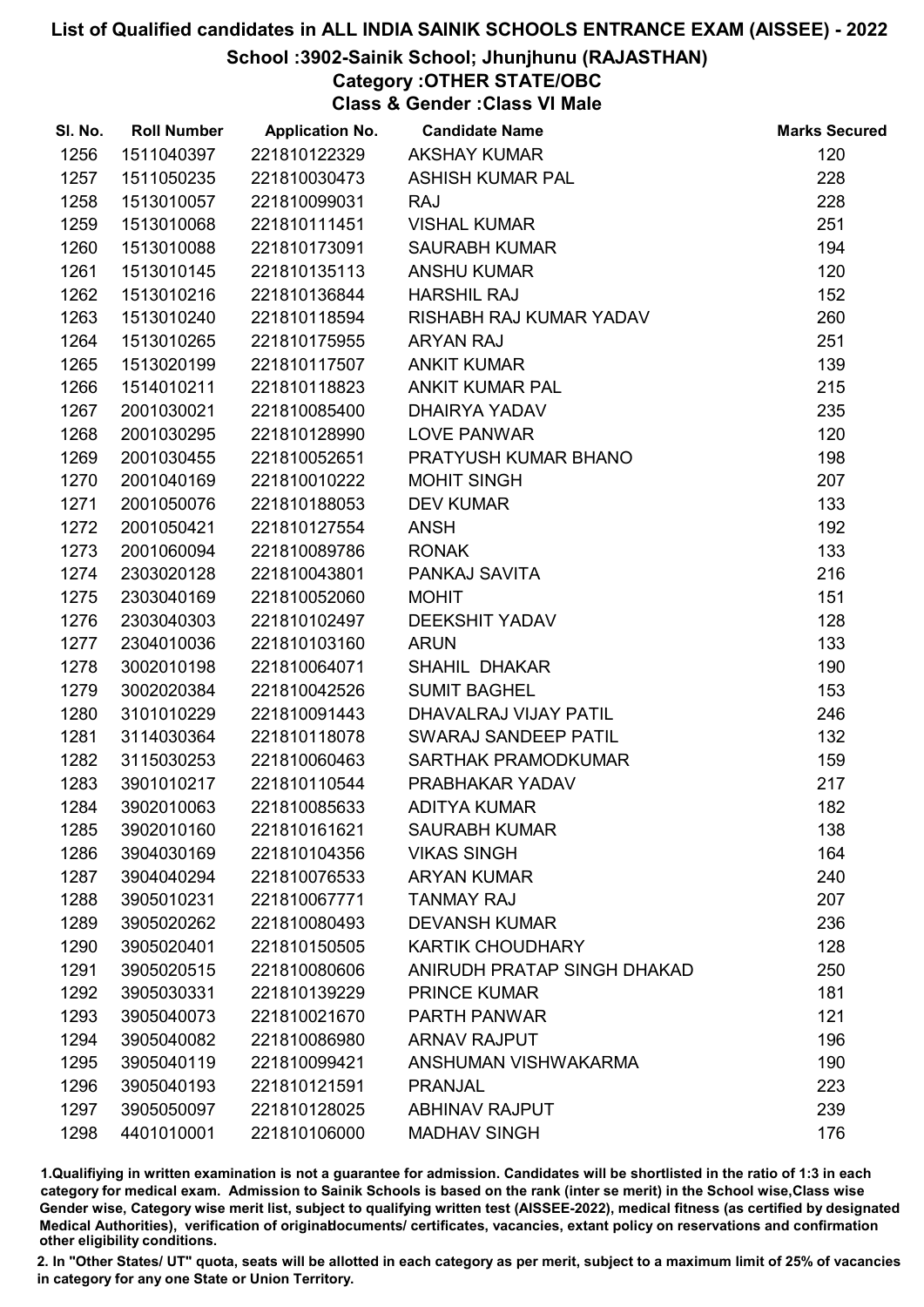### List of Qualified candidates in ALL INDIA SAINIK SCHOOLS ENTRANCE EXAM (AISSEE) - 2022 School :3902-Sainik School; Jhunjhunu (RAJASTHAN) Category :OTHER STATE/OBC Class & Gender :Class VI Male

| SI. No. | <b>Roll Number</b> | <b>Application No.</b> | <b>Candidate Name</b>     |    | <b>Marks Secured</b> |
|---------|--------------------|------------------------|---------------------------|----|----------------------|
| 1299    | 4401040393         | 221810107519           | <b>DUSHYANT KUMAR</b>     |    | 172                  |
| 1300    | 4405010098         | 221810169371           | SONU YADAV                |    | 234                  |
| 1301    | 4405010140         | 221810168262           | ATISH KUMAR               |    | 144                  |
| 1302    | 4405010276         | 221810073905           | ANURAG YADAV              |    | 167                  |
| 1303    | 4405010325         | 221810166306           | PRIYANSHU KUMAR PRAJAPATI | CG | 218                  |
| 1304    | 4406030066         | 221810107284           | KAMAL YADAV               |    | 121                  |
| 1305    | 4411020160         | 221810160423           | <b>ROHIT SINGH</b>        |    | 220                  |
| 1306    | 4412020295         | 221810078347           | ARYAN YADAV               |    | 178                  |

1.Qualifiying in written examination is not a guarantee for admission. Candidates will be shortlisted in the ratio of 1:3 in each category for medical exam. Admission to Sainik Schools is based on the rank (inter se merit) in the School wise,Class wise Gender wise, Category wise merit list, subject to qualifying written test (AISSEE-2022), medical fitness (as certified by designated Medical Authorities), verification of originablocuments/ certificates, vacancies, extant policy on reservations and confirmation other eligibility conditions.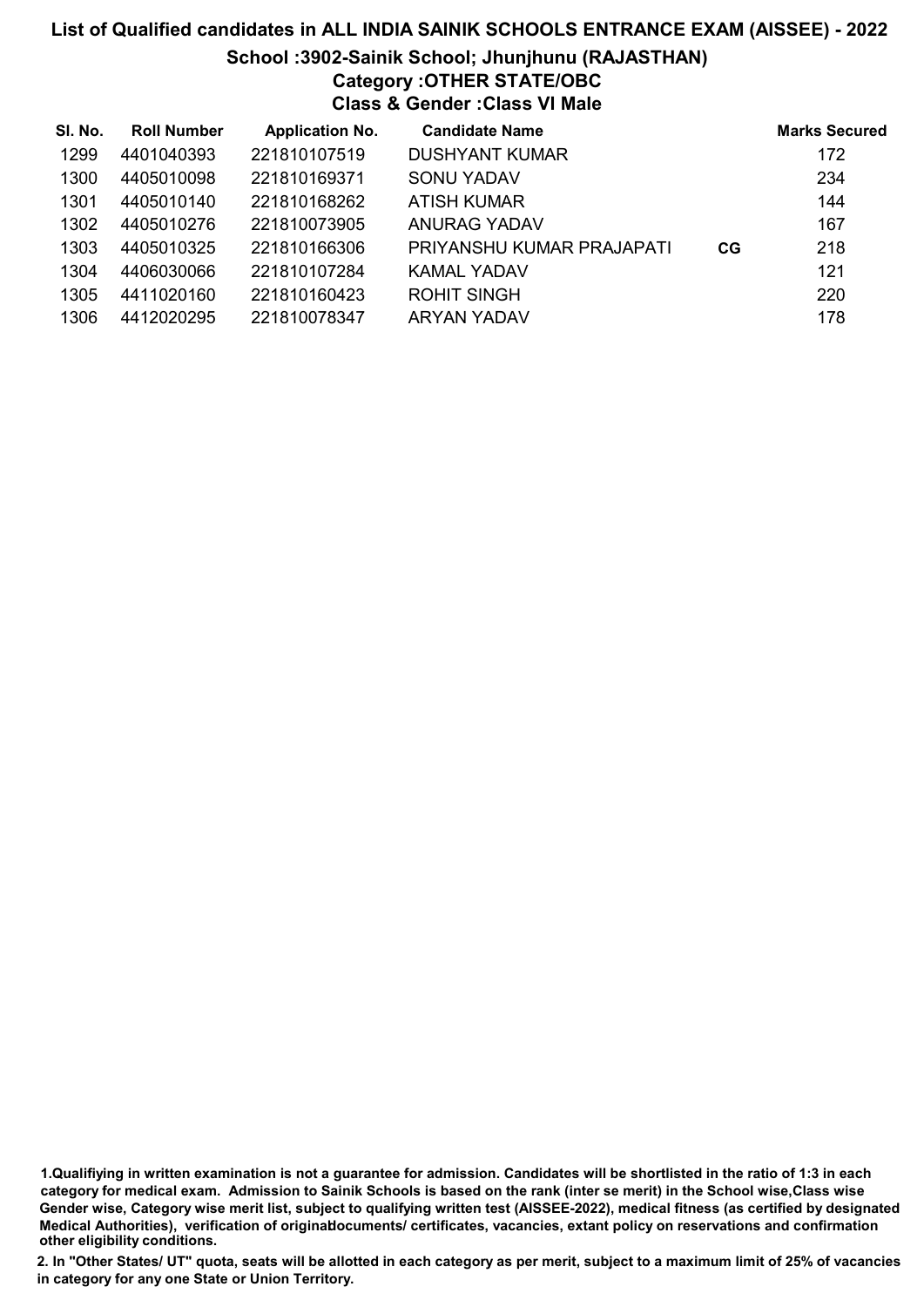### School :3902-Sainik School; Jhunjhunu (RAJASTHAN)

## Category :OTHER STATE/DEF

Class & Gender :Class VI Male

| SI. No. | <b>Roll Number</b> | <b>Application No.</b> | <b>Candidate Name</b>        | <b>Marks Secured</b> |
|---------|--------------------|------------------------|------------------------------|----------------------|
| 1307    | 1505010342         | 221810048847           | YASH KUMAR RAJ               | 133                  |
| 1308    | 1507010224         | 221810077048           | <b>ABHINAY RANJAN</b>        | 223                  |
| 1309    | 2001050341         | 221810080134           | SIDHARTH KUMAR JHA           | 141                  |
| 1310    | 2001050646         | 221810014335           | <b>GAGAN SINGH</b>           | 237                  |
| 1311    | 2001060493         | 221810035428           | <b>ARMAAN</b>                | 142                  |
| 1312    | 2001060867         | 221810055749           | <b>AMAN KUMAR</b>            | 272                  |
| 1313    | 2303040163         | 221810075750           | ANSH JANGDA                  | 234                  |
| 1314    | 3002020238         | 221810051984           | <b>KRISHNA GOUR</b>          | 200                  |
| 1315    | 3002030242         | 221810158273           | SHIVJEET SINGH               | 242                  |
| 1316    | 3110020308         | 221810110257           | <b>AYUSH JANGRA</b>          | 195                  |
| 1317    | 3114030251         | 221810027837           | OMKAR TATERAO MUNDHE         | 133                  |
| 1318    | 3902010193         | 221810027094           | NETAJI DATTATRAY GOFAN       | 251                  |
| 1319    | 3904040221         | 221810029772           | SANKALP SINGH KASHYAP        | 235                  |
| 1320    | 3904040394         | 221810076804           | <b>AMAN GURJAR</b>           | 207                  |
| 1321    | 3904040519         | 221810122894           | <b>AYUSH SINGH</b>           | 130                  |
| 1322    | 3904040628         | 221810153295           | <b>ADARSH RANJAN</b>         | 169                  |
| 1323    | 3905010085         | 221810042960           | ADITYA YADAV                 | 245                  |
| 1324    | 3905010198         | 221810044941           | <b>MANISH KUMAR</b>          | 233                  |
| 1325    | 3905020203         | 221810031643           | <b>ANURAG SINGH</b>          | 195                  |
| 1326    | 3905020562         | 221810130446           | <b>VISHAL SAINI</b>          | 148                  |
| 1327    | 3905030185         | 221810079418           | <b>ASHISH KUMAR</b>          | 206                  |
| 1328    | 3905030374         | 221810150359           | <b>MD FAIZAN WARSI</b>       | 222                  |
| 1329    | 3905040039         | 221810059830           | <b>KUMAR SAKSHAM</b>         | 212                  |
| 1330    | 4401040245         | 221810072957           | <b>VANSH SINGH SHEKHAWAT</b> | 136                  |
| 1331    | 4408020378         | 221810093587           | <b>SHIVAM</b>                | 134                  |
| 1332    | 4410030151         | 221810149036           | <b>ANEESH YADAV</b>          | 133                  |
| 1333    | 4411010087         | 221810093361           | <b>ANKIT KUMAR</b>           | 248                  |
| 1334    | 4411030050         | 221810157476           | <b>HARSH YADAV</b>           | 160                  |
| 1335    | 4507010061         | 221810061921           | ANSHUMAN DHYANI              | 210                  |

<sup>1.</sup>Qualifiying in written examination is not a guarantee for admission. Candidates will be shortlisted in the ratio of 1:3 in each category for medical exam. Admission to Sainik Schools is based on the rank (inter se merit) in the School wise,Class wise Gender wise, Category wise merit list, subject to qualifying written test (AISSEE-2022), medical fitness (as certified by designated Medical Authorities), verification of originablocuments/ certificates, vacancies, extant policy on reservations and confirmation other eligibility conditions.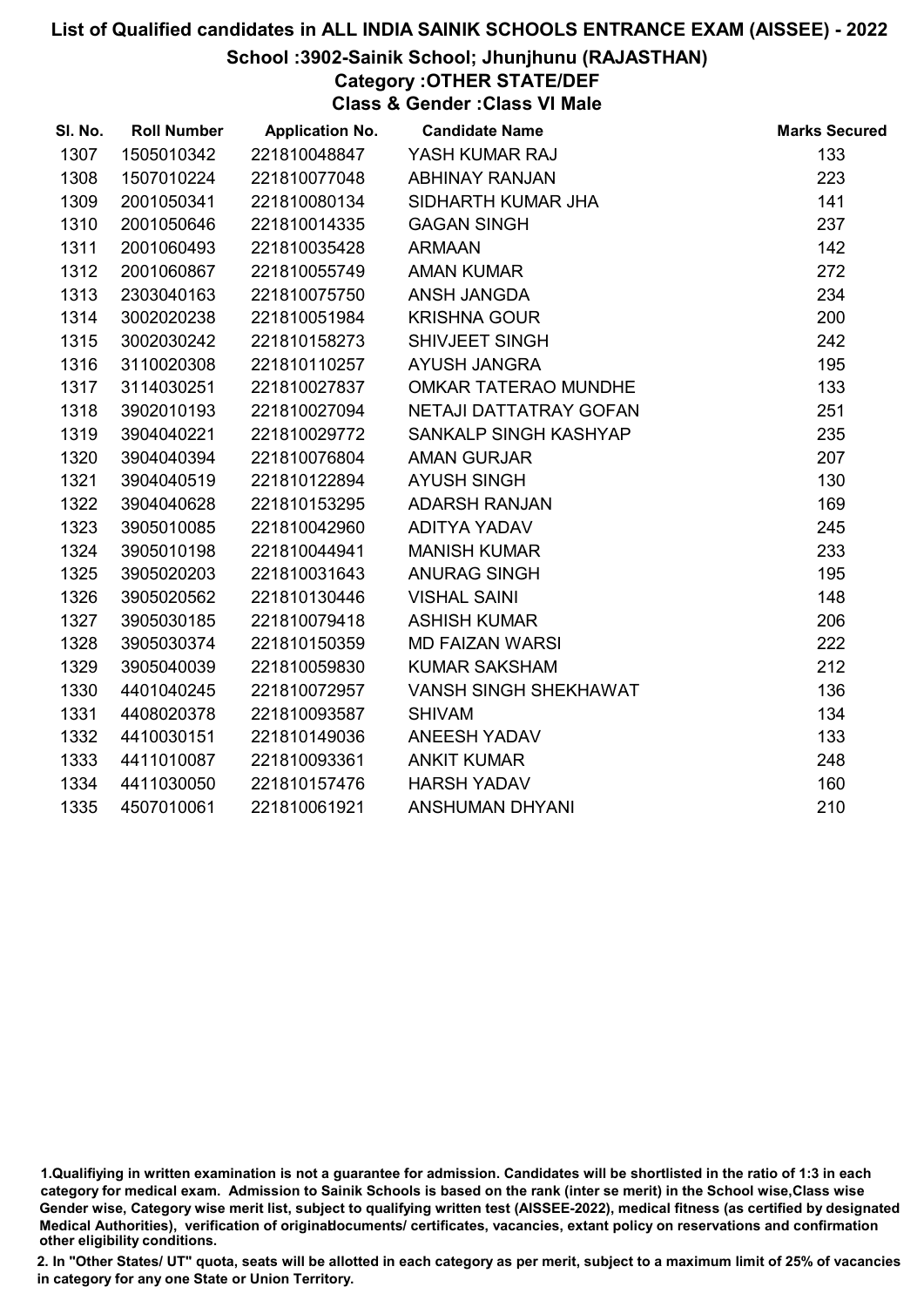### School :3902-Sainik School; Jhunjhunu (RAJASTHAN)

Category :OTHER STATE/GEN

Class & Gender :Class VI Male

| SI. No. | <b>Roll Number</b> | <b>Application No.</b> | <b>Candidate Name</b>         |           | <b>Marks Secured</b> |
|---------|--------------------|------------------------|-------------------------------|-----------|----------------------|
| 1336    | 1504020104         | 221810166015           | <b>CHANDRA BHUSHAN MISHRA</b> |           | 167                  |
| 1337    | 1505010985         | 221810019408           | <b>SHASHANK SHEKHAR</b>       |           | 199                  |
| 1338    | 1506010161         | 221810147163           | <b>RISHI RANJAN</b>           |           | 150                  |
| 1339    | 1507010114         | 221810025204           | <b>MAYANK DARSH</b>           |           | 210                  |
| 1340    | 1509020151         | 221810160221           | <b>ASHWIN KUMAR</b>           |           | 159                  |
| 1341    | 1509020251         | 221810169391           | <b>ADITYA KUMAR</b>           |           | 229                  |
| 1342    | 1509020261         | 221810068302           | <b>ARSH VERMA</b>             |           | 200                  |
| 1343    | 1509020309         | 221810171125           | <b>RISHAV RAJ</b>             |           | 276                  |
| 1344    | 1509030095         | 221810145882           | <b>CHAITNYA</b>               |           | 234                  |
| 1345    | 1509030164         | 221810115333           | <b>SAMANT TULASYAN</b>        |           | 129                  |
| 1346    | 1509030243         | 221810079993           | SONU KUMAR YADAV              |           | 269                  |
| 1347    | 1509030278         | 221810123334           | ABHIGYAN PRAKASH              |           | 173                  |
| 1348    | 1509040121         | 221810126407           | <b>KAUSHAL KISHORE</b>        |           | 280                  |
| 1349    | 1510020291         | 221810101728           | <b>AYUSH RAJ</b>              |           | 215                  |
| 1350    | 1511020287         | 221810153962           | <b>VIKASH RANJAN</b>          |           | 182                  |
| 1351    | 1511020369         | 221810098533           | <b>ANKIT RAY</b>              |           | 156                  |
| 1352    | 1511060349         | 221810131257           | <b>AYUSH KUMAR</b>            |           | 120                  |
| 1353    | 1513020262         | 221810104798           | <b>RISHABH KUMAR SINGH</b>    |           | 262                  |
| 1354    | 1514010152         | 221810144268           | <b>ADITYA KUMAR SINGH</b>     |           | 206                  |
| 1355    | 2001030103         | 221810023830           | <b>DIPTESH SHARMA</b>         |           | 209                  |
| 1356    | 2001040032         | 221810024081           | <b>ARJUN AHLAWAT</b>          |           | 222                  |
| 1357    | 2001040249         | 221810147842           | KUSHAGRA CHATURVEDI           |           | 160                  |
| 1358    | 2001050389         | 221810157644           | ARYAN SINGH BHADAURIA         |           | 132                  |
| 1359    | 2001050722         | 221810018365           | <b>TANISH TOMAR</b>           |           | 235                  |
| 1360    | 2001050990         | 221810021256           | LAKSHYA JADAUN                | <b>AR</b> | 232                  |
| 1361    | 2001060484         | 221810053228           | <b>KARTIK KAKRAN</b>          |           | 211                  |
| 1362    | 2301010137         | 221810153231           | <b>VAIBHAV MISHRA</b>         |           | 122                  |
| 1363    | 2301020800         | 221810121699           | <b>NISHANT</b>                |           | 153                  |
| 1364    | 2303030221         | 221810069594           | ANUJ                          |           | 126                  |
| 1365    | 2303030305         | 221810051565           | <b>VISHWASH</b>               |           | 234                  |
| 1366    | 2303060377         | 221810026144           | <b>PIYUSH PURI</b>            |           | 175                  |
| 1367    | 2304020612         | 221810102009           | <b>SAHIL</b>                  |           | 216                  |
| 1368    | 2304030284         | 221810070771           | <b>DIXIT</b>                  |           | 179                  |
| 1369    | 2304030627         | 221810079363           | <b>DEEPESH</b>                |           | 235                  |
| 1370    | 2611010105         | 221810112384           | <b>SHARANSH KUMAR PATHAK</b>  |           | 187                  |
| 1371    | 3002010236         | 221810034502           | YUVRAJ SINGH BHADOURIA        |           | 212                  |
| 1372    | 3002020331         | 221810052085           | SHIVAM SINGH BHADORIYA        |           | 155                  |
| 1373    | 3002030210         | 221810048733           | <b>MADHAV SHARMA</b>          |           | 177                  |
| 1374    | 3002030267         | 221810134724           | <b>SHUBH SINGH</b>            |           | 123                  |
| 1375    | 3002030547         | 221810019068           | <b>SANSKAR SHARMA</b>         |           | 130                  |
| 1376    | 3108010067         | 221810099247           | DHIRAJ PRASHANT LONDHE        |           | 133                  |
| 1377    | 3110020183         | 221810098875           | <b>SHLOK YOGESH SHINDE</b>    |           | 238                  |
| 1378    | 3115030135         | 221810087471           | SHRIKAR DEEPAK GAIKWAD        |           | 250                  |

1.Qualifiying in written examination is not a guarantee for admission. Candidates will be shortlisted in the ratio of 1:3 in each category for medical exam. Admission to Sainik Schools is based on the rank (inter se merit) in the School wise,Class wise Gender wise, Category wise merit list, subject to qualifying written test (AISSEE-2022), medical fitness (as certified by designated Medical Authorities), verification of originablocuments/ certificates, vacancies, extant policy on reservations and confirmation other eligibility conditions.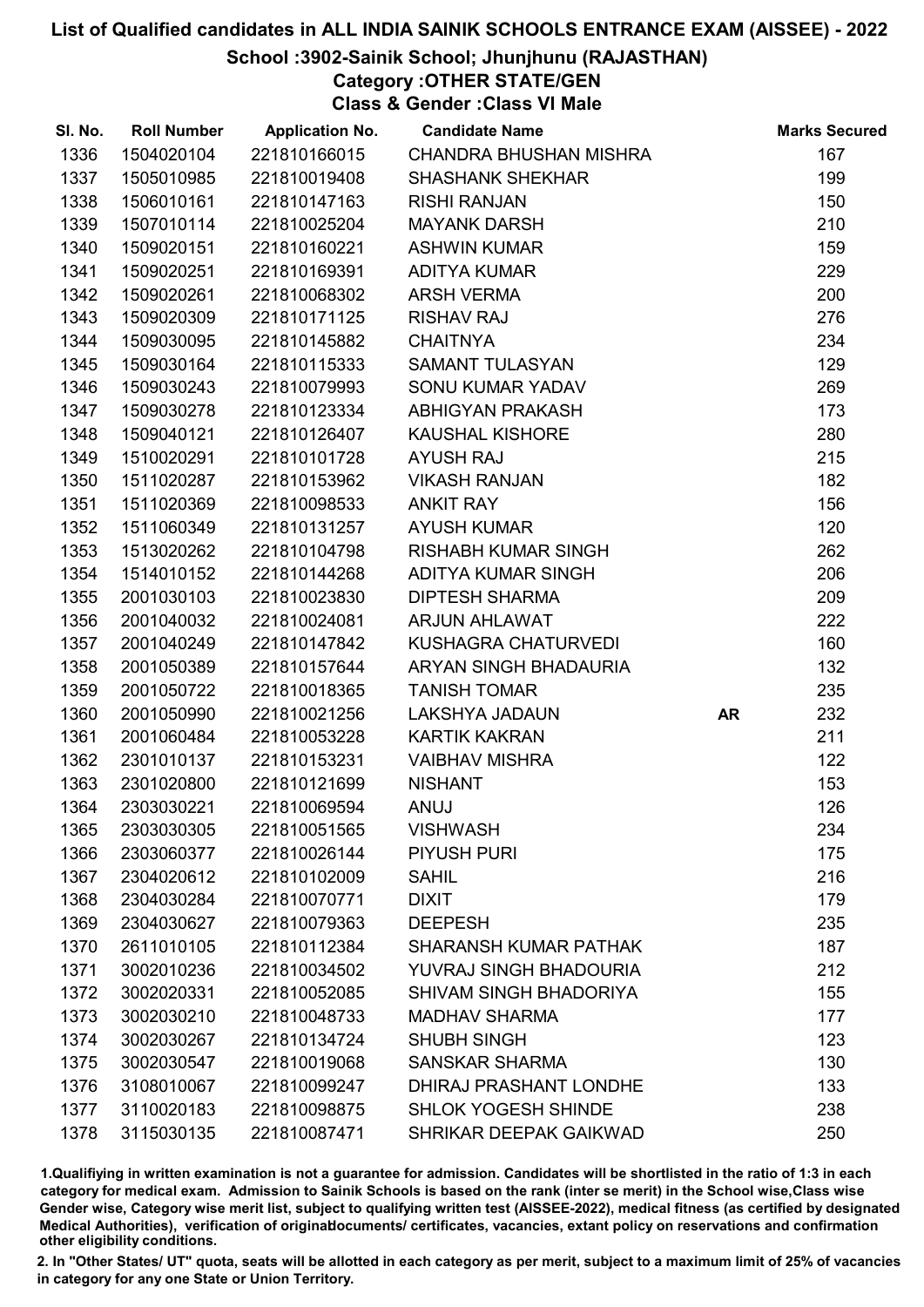### School :3902-Sainik School; Jhunjhunu (RAJASTHAN)

Category :OTHER STATE/GEN

Class & Gender :Class VI Male

| SI. No. | <b>Roll Number</b> | <b>Application No.</b> | <b>Candidate Name</b>         | <b>Marks Secured</b> |
|---------|--------------------|------------------------|-------------------------------|----------------------|
| 1379    | 3116020027         | 221810046531           | CHAVAN VEDANT SANDIP          | 150                  |
| 1380    | 3116020064         | 221810044882           | <b>VIRAJ TUSHAR PAWAR</b>     | 210                  |
| 1381    | 3116020079         | 221810047543           | <b>SHRAVAN NILESH MORE</b>    | 177                  |
| 1382    | 3901010292         | 221810069685           | SHIVANSH SINGH                | 226                  |
| 1383    | 3904030335         | 221810124308           | <b>YUVRAJ SURESH BIRAJDAR</b> | 171                  |
| 1384    | 3904040591         | 221810071465           | <b>SHAHIL SAURAV</b>          | 209                  |
| 1385    | 3904041137         | 221810019669           | <b>SUBHAM PANDEY</b>          | 186                  |
| 1386    | 3905020395         | 221810197794           | YASH CHOUHAN                  | 220                  |
| 1387    | 3905020475         | 221810067765           | <b>MUKUL KUMAR</b>            | 154                  |
| 1388    | 3905030071         | 221810119027           | <b>ARITRA PRADHAN</b>         | 261                  |
| 1389    | 3905030348         | 221810119539           | <b>BHAVESH JADON</b>          | 250                  |
| 1390    | 3905040133         | 221810084531           | NISHANT BANGARWA              | 123                  |
| 1391    | 4401010036         | 221810147230           | <b>KRISHNA</b>                | 243                  |
| 1392    | 4401020337         | 221810081645           | <b>VEDANSH CHAUDHARY</b>      | 191                  |
| 1393    | 4401040265         | 221810113977           | <b>PARTH</b>                  | 120                  |
| 1394    | 4401040436         | 221810101759           | <b>HARSHIT DAGUR</b>          | 160                  |
| 1395    | 4405020127         | 221810035227           | <b>SATYAM KUMAR SINGH</b>     | 228                  |
| 1396    | 4405020354         | 221810194499           | <b>KRISH RANJAN SINGH</b>     | 184                  |
| 1397    | 4406020159         | 221810068881           | <b>DEVANSHU</b>               | 167                  |
| 1398    | 4406030208         | 221810110566           | YASHMIT CHAUDHARY             | 138                  |
| 1399    | 4408020030         | 221810049881           | <b>DEVANSH GOSWAMI</b>        | 217                  |
| 1400    | 4411020026         | 221810196340           | ABHAY PRATAP SINGH            | 238                  |
| 1401    | 4411020228         | 221810159484           | <b>TANMAY CHAUHAN</b>         | 191                  |
| 1402    | 4411030105         | 221810163408           | PRATHVI SINGH CHAUHAN         | 148                  |
| 1403    | 4412010019         | 221810127030           | <b>ALOK SINGH</b>             | 202                  |

1.Qualifiying in written examination is not a guarantee for admission. Candidates will be shortlisted in the ratio of 1:3 in each category for medical exam. Admission to Sainik Schools is based on the rank (inter se merit) in the School wise,Class wise Gender wise, Category wise merit list, subject to qualifying written test (AISSEE-2022), medical fitness (as certified by designated Medical Authorities), verification of originablocuments/ certificates, vacancies, extant policy on reservations and confirmation other eligibility conditions.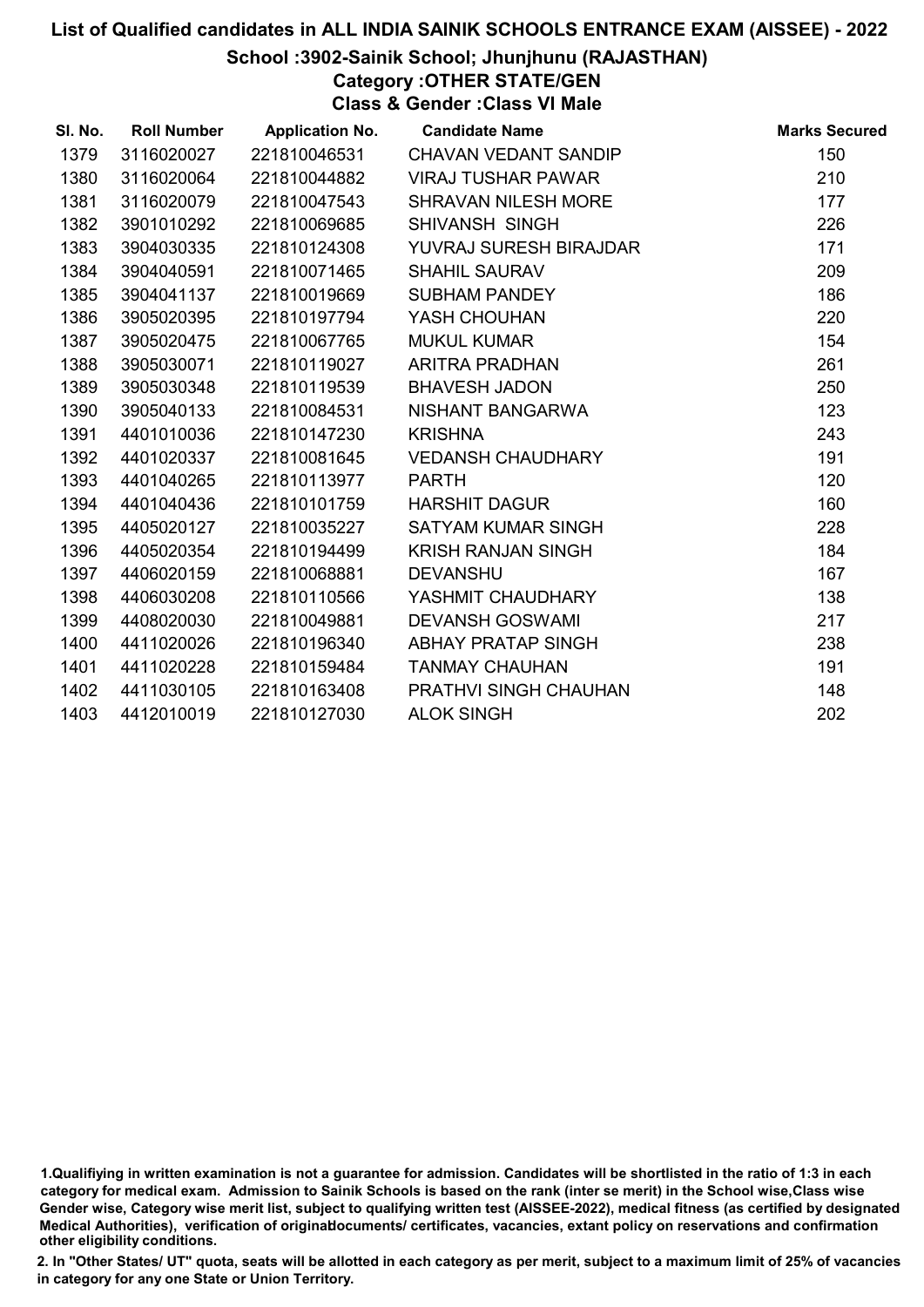### School :3902-Sainik School; Jhunjhunu (RAJASTHAN)

### Category :HOME STATE/SC

Class & Gender :Class VI Female

| SI. No. | <b>Roll Number</b> | <b>Application No.</b> | <b>Candidate Name</b>     | <b>Marks Secured</b> |
|---------|--------------------|------------------------|---------------------------|----------------------|
| 1404    | 2303030152         | 221810112534           | <b>SIMRAN</b>             | 180                  |
| 1405    | 2303040271         | 221810105967           | <b>AARADHYA</b>           | 158                  |
| 1406    | 3902010012         | 221810131070           | <b>DIVYA BHENSPALIYA</b>  | 80                   |
| 1407    | 3902010093         | 221810164716           | <b>CHITRANGNA</b>         | 90                   |
| 1408    | 3902010169         | 221810190442           | <b>KANCHAN BHATIA</b>     | 86                   |
| 1409    | 3903010104         | 221810160142           | <b>NISHA RAO</b>          | 245                  |
| 1410    | 3904020137         | 221810130481           | <b>GARIMA</b>             | 122                  |
| 1411    | 3904020291         | 221810141443           | <b>KANIKA</b>             | 114                  |
| 1412    | 3904020429         | 221810104564           | <b>TAMANNA</b>            | 171                  |
| 1413    | 3904020522         | 221810097245           | NITU GOTHWAL              | 132                  |
| 1414    | 3904020590         | 221810097106           | ANNU GOTHWAL              | 115                  |
| 1415    | 3904030109         | 221810095280           | <b>TANISHKA SAKARWAL</b>  | 100                  |
| 1416    | 3904030163         | 221810133056           | <b>SHIVANI</b>            | 121                  |
| 1417    | 3904030223         | 221810193496           | <b>JAINEFER KHANDEKAR</b> | 100                  |
| 1418    | 3904030359         | 221810165228           | <b>ANANYA</b>             | 87                   |
| 1419    | 3904030368         | 221810194828           | VANSHIKA KUMARI VERMA     | 88                   |
| 1420    | 3904030450         | 221810102419           | PAYAL BANYALA             | 191                  |
| 1421    | 3904040166         | 221810146632           | <b>RIYA SURELA</b>        | 73                   |
| 1422    | 3904040668         | 221810191916           | <b>NEHAL RAY</b>          | 87                   |
| 1423    | 3905010078         | 221810160360           | <b>KANAK KHUDANIA</b>     | 168                  |
| 1424    | 3905020134         | 221810041792           | DIKSHA KUMARI KANWA       | 63                   |
| 1425    | 3905020386         | 221810064394           | <b>MUKTA CHANDEL</b>      | 120                  |
| 1426    | 3905020415         | 221810028415           | YASHASAVI SINGH           | 119                  |
| 1427    | 3905030033         | 221810098986           | NAVYA RANGEY              | 125                  |
| 1428    | 3905030061         | 221810098517           | <b>JANVI</b>              | 114                  |
| 1429    | 3905040022         | 221810004120           | <b>RIYA</b>               | 99                   |
| 1430    | 3905050106         | 221810117625           | <b>KHUSHI</b>             | 153                  |
| 1431    | 3905050136         | 221810188765           | <b>ANKITA KUMARI</b>      | 125                  |
| 1432    | 3905050233         | 221810131186           | <b>VERNIKA RAM</b>        | 81                   |
| 1433    | 3905060164         | 221810156379           | <b>PARTIKSHA</b>          | 188                  |
| 1434    | 3906010530         | 221810163860           | <b>ADITI SOLANKI</b>      | 120                  |
| 1435    | 3908010144         | 221810116967           | <b>BHAVIKA</b>            | 62                   |
| 1436    | 3908010210         | 221810153196           | <b>NEELAM</b>             | 100                  |
|         |                    |                        |                           |                      |

<sup>1.</sup>Qualifiying in written examination is not a guarantee for admission. Candidates will be shortlisted in the ratio of 1:3 in each category for medical exam. Admission to Sainik Schools is based on the rank (inter se merit) in the School wise,Class wise Gender wise, Category wise merit list, subject to qualifying written test (AISSEE-2022), medical fitness (as certified by designated Medical Authorities), verification of originablocuments/ certificates, vacancies, extant policy on reservations and confirmation other eligibility conditions.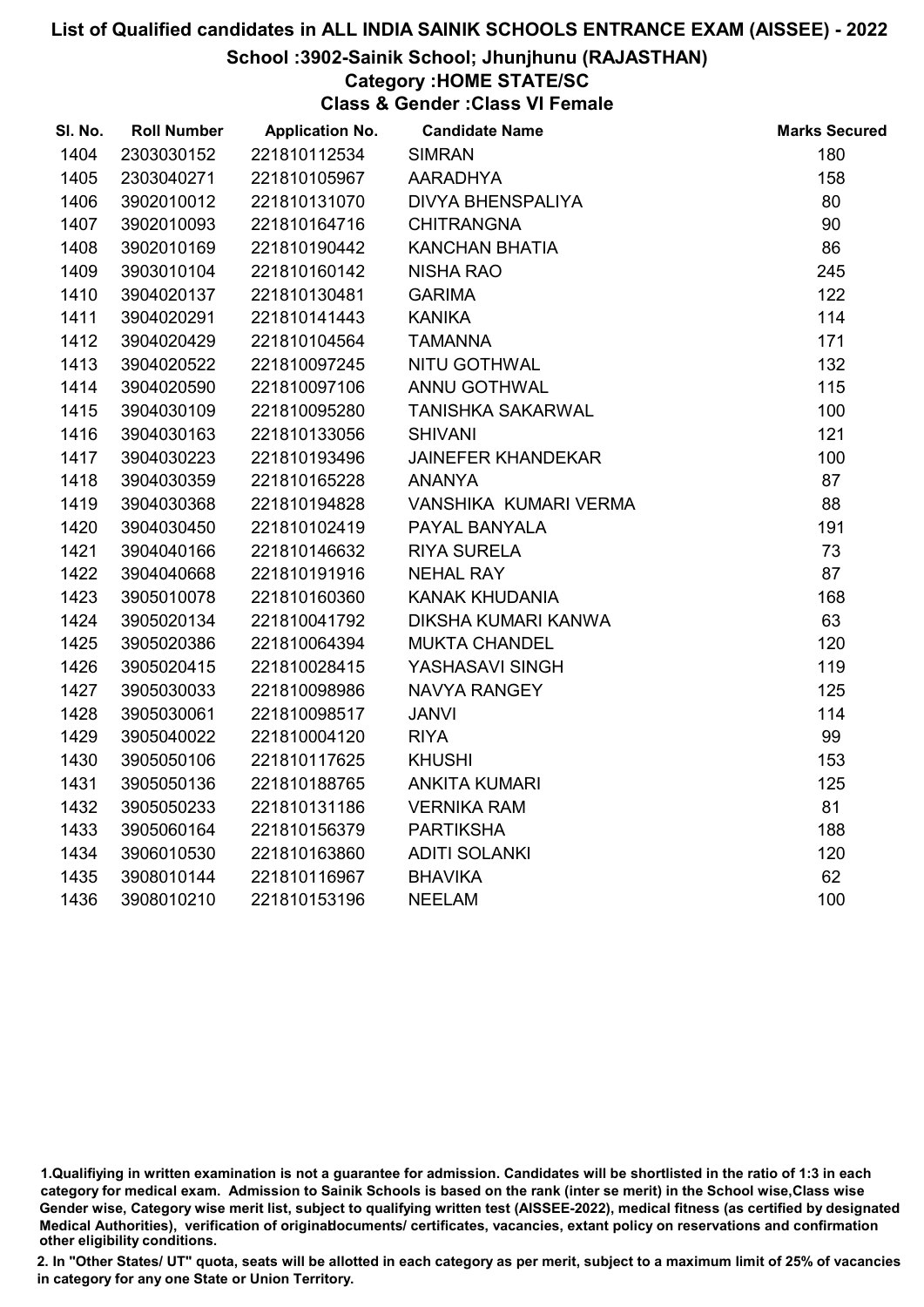### School :3902-Sainik School; Jhunjhunu (RAJASTHAN)

### Category :HOME STATE/ST

Class & Gender :Class VI Female

| SI. No. | <b>Roll Number</b> | <b>Application No.</b> | <b>Candidate Name</b>   | <b>Marks Secured</b> |
|---------|--------------------|------------------------|-------------------------|----------------------|
| 1437    | 2001060147         | 221810044407           | LAXITA MEENA            | 112                  |
| 1438    | 2303060078         | 221810122433           | PRIYANSHI MEENA         | 84                   |
| 1439    | 3901010063         | 221810043821           | PRIYANSHI MEENA         | 123                  |
| 1440    | 3904020138         | 221810030581           | <b>PRATIBHA</b>         | 115                  |
| 1441    | 3904020212         | 221810145462           | KOMAL MEENA             | 141                  |
| 1442    | 3904020249         | 221810097503           | AISHA MEENA             | 130                  |
| 1443    | 3904020303         | 221810049853           | HARSHA MEENA            | 102                  |
| 1444    | 3904020355         | 221810197204           | KANISKA MEENA           | 82                   |
| 1445    | 3904020405         | 221810187344           | POONAM MEENA            | 89                   |
| 1446    | 3904020444         | 221810102474           | PINKI MEENA             | 98                   |
| 1447    | 3904040184         | 221810030152           | <b>CHANCHAL GUNAWAT</b> | 164                  |
| 1448    | 3904040283         | 221810185623           | NIHARIKA MEENA          | 127                  |
| 1449    | 3904040921         | 221810148708           | <b>MANSVI</b>           | 95                   |
| 1450    | 3904041183         | 221810086699           | POONAM MEENA            | 204                  |
| 1451    | 3905020313         | 221810150324           | <b>DEEPIKA MEENA</b>    | 112                  |
| 1452    | 3905050122         | 221810191745           | <b>PALAK MEENA</b>      | 110                  |

<sup>1.</sup>Qualifiying in written examination is not a guarantee for admission. Candidates will be shortlisted in the ratio of 1:3 in each category for medical exam. Admission to Sainik Schools is based on the rank (inter se merit) in the School wise,Class wise Gender wise, Category wise merit list, subject to qualifying written test (AISSEE-2022), medical fitness (as certified by designated Medical Authorities), verification of originablocuments/ certificates, vacancies, extant policy on reservations and confirmation other eligibility conditions.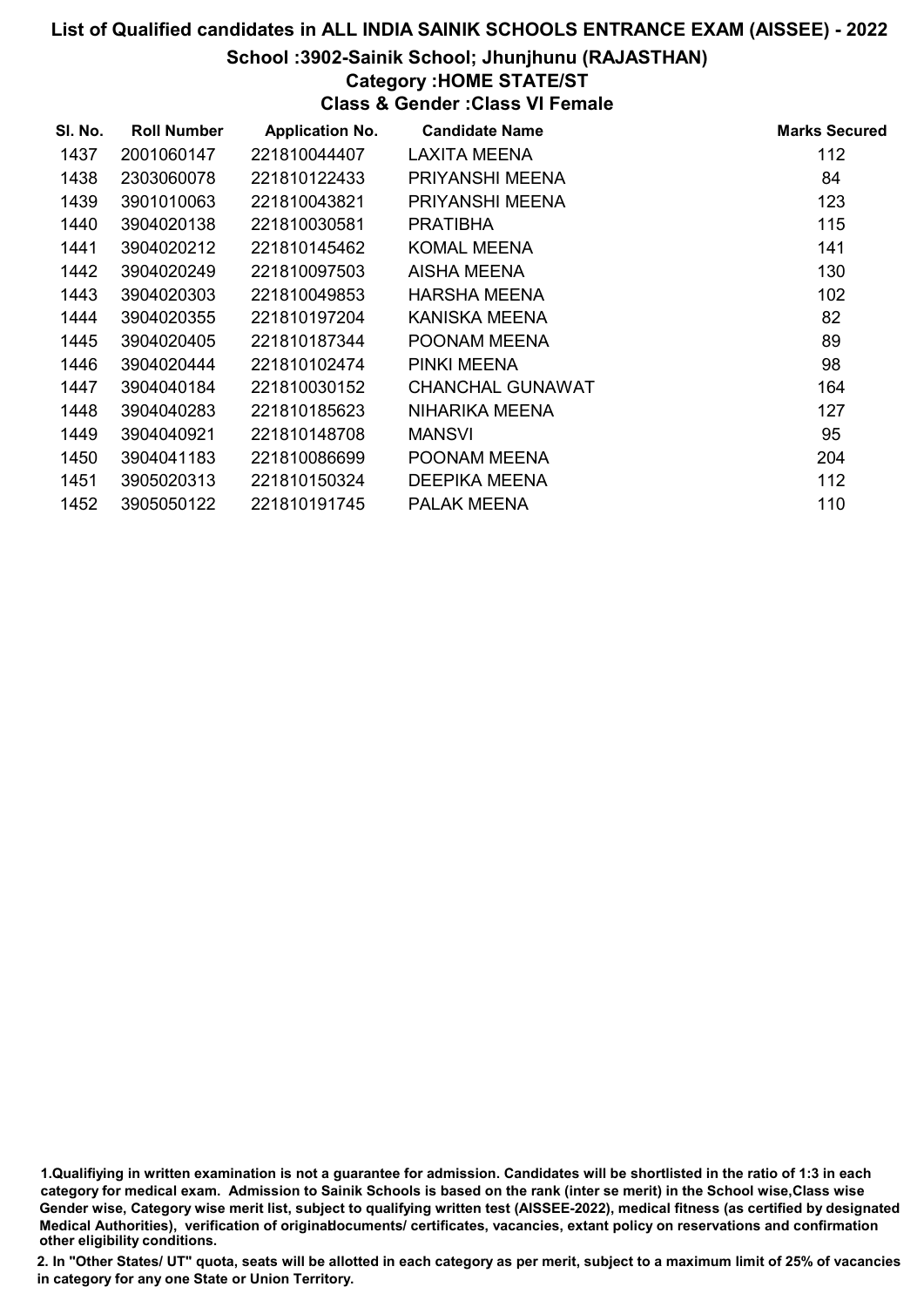### School :3902-Sainik School; Jhunjhunu (RAJASTHAN)

### Category :HOME STATE/OBC

Class & Gender :Class VI Female

| SI. No. | <b>Roll Number</b> | <b>Application No.</b> | <b>Candidate Name</b>         | <b>Marks Secured</b> |
|---------|--------------------|------------------------|-------------------------------|----------------------|
| 1453    | 2001060694         | 221810143988           | <b>ARJU</b>                   | 188                  |
| 1454    | 2303020037         | 221810125720           | <b>VANSHIKA</b>               | 188                  |
| 1455    | 2303030278         | 221810111345           | <b>CHESTA YADAV</b>           | 142                  |
| 1456    | 2303030288         | 221810098055           | <b>EKTA RAWAT</b>             | 231                  |
| 1457    | 2303030486         | 221810145027           | POOJA KUMARI                  | 127                  |
| 1458    | 2303040110         | 221810124830           | <b>VANSHIKA</b>               | 177                  |
| 1459    | 2303040353         | 221810167628           | <b>NIKITA</b>                 | 212                  |
| 1460    | 2303050026         | 221810070021           | <b>KASHISH</b>                | 146                  |
| 1461    | 2303050279         | 221810097912           | <b>JIYA YADAV</b>             | 129                  |
| 1462    | 2303090061         | 221810078797           | <b>BHAVIKA SAINI</b>          | 140                  |
| 1463    | 2303090218         | 221810147358           | <b>MISHIKA MAAN</b>           | 204                  |
| 1464    | 2303100087         | 221810169649           | <b>HEMLATA</b>                | 146                  |
| 1465    | 2304040341         | 221810156875           | <b>SHAKSHI CHOUDHARY</b>      | 133                  |
| 1466    | 3901010289         | 221810161185           | <b>RUCHIKA</b>                | 201                  |
| 1467    | 3901020050         | 221810130372           | <b>RISHIKA GAHLOT</b>         | 193                  |
| 1468    | 3901020080         | 221810069463           | <b>KHUSHBU SAINI</b>          | 132                  |
| 1469    | 3904010046         | 221810046730           | <b>SARITA</b>                 | 173                  |
| 1470    | 3904010051         | 221810191040           | <b>KRITIKA YADAV</b>          | 196                  |
| 1471    | 3904020160         | 221810164602           | <b>DEVANSHI CHOUDHARY</b>     | 231                  |
| 1472    | 3904020176         | 221810167022           | <b>SALONI</b>                 | 132                  |
| 1473    | 3904020184         | 221810046822           | <b>HARSHITA YADAV</b>         | 183                  |
| 1474    | 3904020272         | 221810134523           | <b>PRIYA</b>                  | 192                  |
| 1475    | 3904020279         | 221810108823           | <b>DIVYA CHOUDHARY</b>        | 229                  |
| 1476    | 3904020305         | 221810117063           | <b>UPASHANA SAINI</b>         | 263                  |
| 1477    | 3904020393         | 221810098434           | <b>SARIKA</b>                 | 123                  |
| 1478    | 3904020504         | 221810148135           | <b>CHARCHITA SAINI</b>        | 156                  |
| 1479    | 3904030118         | 221810111316           | PAYAL DHANKAR                 | 134                  |
| 1480    | 3904030191         | 221810083476           | <b>VANSHIKA YADAV</b>         | 146                  |
| 1481    | 3904030370         | 221810074138           | <b>SANIYA YADAV</b>           | 249                  |
| 1482    | 3904030459         | 221810161429           | <b>RIYA YADAV</b>             | 202                  |
| 1483    | 3904030536         | 221810116899           | <b>MIMANSHA</b>               | 194                  |
| 1484    | 3904040026         | 221810155811           | <b>MANASHVI CHOUDHARY</b>     | 185                  |
| 1485    | 3904040036         | 221810131031           | PALAK MAHLAWAT                | 131                  |
| 1486    | 3904040086         | 221810037461           | <b>SAMIKSHA</b>               | 123                  |
| 1487    | 3904040097         | 221810058471           | <b>AUJASVINI KUMARI SINGH</b> | 214                  |
| 1488    | 3904040250         | 221810176203           | <b>AVISHA PALSANIYA</b>       | 178                  |
| 1489    | 3904040375         | 221810172883           | <b>AVANTIKA PRAJAPATI</b>     | 195                  |
| 1490    | 3904040391         | 221810150704           | <b>HARSHITA KUMAWAT</b>       | 206                  |
| 1491    | 3904040439         | 221810152144           | <b>CHAHAK</b>                 | 159                  |
| 1492    | 3904040478         | 221810094764           | <b>HIMANSHI YADAV</b>         | 134                  |
| 1493    | 3904040518         | 221810187794           | <b>RIDDHI SWAMI</b>           | 150                  |
| 1494    | 3904040525         | 221810192605           | JYOTSNA KHOJA                 | 165                  |
| 1495    | 3904040573         | 221810075155           | <b>NAVYA MAHLA</b>            | 171                  |

1.Qualifiying in written examination is not a guarantee for admission. Candidates will be shortlisted in the ratio of 1:3 in each category for medical exam. Admission to Sainik Schools is based on the rank (inter se merit) in the School wise,Class wise Gender wise, Category wise merit list, subject to qualifying written test (AISSEE-2022), medical fitness (as certified by designated Medical Authorities), verification of originablocuments/ certificates, vacancies, extant policy on reservations and confirmation other eligibility conditions.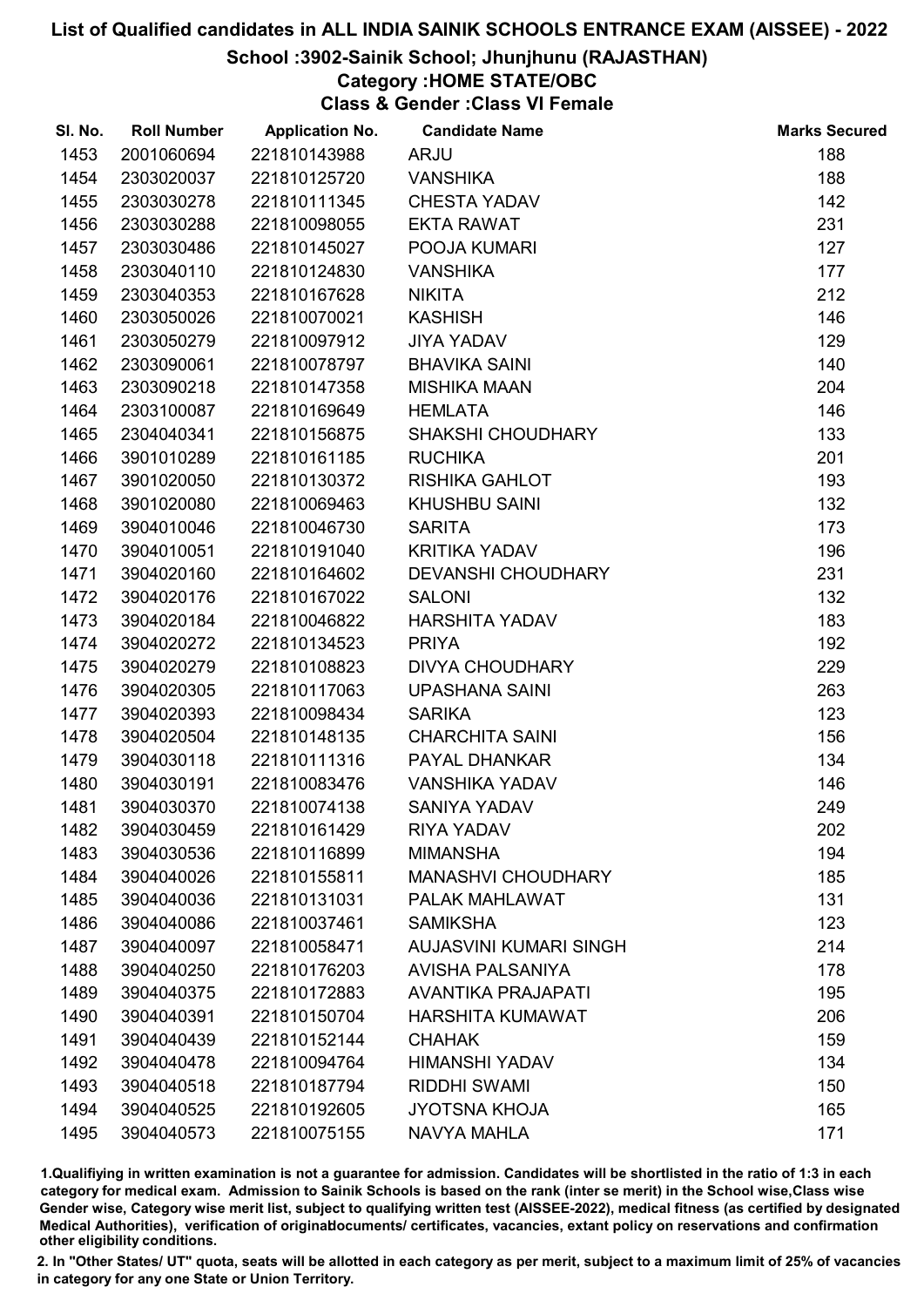### School :3902-Sainik School; Jhunjhunu (RAJASTHAN)

### Category :HOME STATE/OBC

Class & Gender :Class VI Female

| SI. No. | <b>Roll Number</b> | <b>Application No.</b> | <b>Candidate Name</b>    |           | <b>Marks Secured</b> |
|---------|--------------------|------------------------|--------------------------|-----------|----------------------|
| 1496    | 3904040603         | 221810137175           | PRIYANSHI KATEWA         |           | 160                  |
| 1497    | 3904040641         | 221810061106           | <b>HITESHI</b>           |           | 229                  |
| 1498    | 3904040682         | 221810036826           | <b>KASHISH KUMARI</b>    |           | 122                  |
| 1499    | 3904040685         | 221810032036           | <b>RENU YADAV</b>        |           | 130                  |
| 1500    | 3904040720         | 221810049656           | <b>SAKSHI</b>            |           | 175                  |
| 1501    | 3904040811         | 221810177427           | <b>HIRAL PRAJAPAT</b>    |           | 138                  |
| 1502    | 3904040887         | 221810192677           | <b>SANSKRITI YADAV</b>   |           | 124                  |
| 1503    | 3904040932         | 221810180618           | <b>LAKSHIKTA YADAV</b>   |           | 126                  |
| 1504    | 3904041016         | 221810166278           | <b>LAXITAA YADAV</b>     |           | 232                  |
| 1505    | 3904041033         | 221810149688           | NIVEDITA DHEWA           |           | 125                  |
| 1506    | 3904041128         | 221810047459           | <b>GARGI</b>             |           | 154                  |
| 1507    | 3905010025         | 221810161320           | <b>NISHA KUMARI</b>      |           | 197                  |
| 1508    | 3905010060         | 221810159540           | NAVYA KUMAWAT            |           | 192                  |
| 1509    | 3905010153         | 221810197021           | <b>GUNGUN KUMARI</b>     |           | 197                  |
| 1510    | 3905010162         | 221810180521           | PRIYANSHI JANGIR         |           | 131                  |
| 1511    | 3905010208         | 221810150551           | SAMIKSHA CHOUDHARY       |           | 163                  |
| 1512    | 3905010220         | 221810028261           | <b>ASMA BANO</b>         |           | 189                  |
| 1513    | 3905010251         | 221810121981           | POOJA KUMARI             | <b>AR</b> | 201                  |
| 1514    | 3905010268         | 221810089102           | <b>JIGYASHA KUMARI</b>   |           | 174                  |
| 1515    | 3905020005         | 221810197012           | <b>TANNU YADAV</b>       |           | 194                  |
| 1516    | 3905020006         | 221810046112           | <b>NIDHI</b>             |           | 154                  |
| 1517    | 3905020089         | 221810164362           | PAYAL GURJAR             |           | 181                  |
| 1518    | 3905020107         | 221810086572           | <b>YESHASVI</b>          |           | 169                  |
| 1519    | 3905020110         | 221810071872           | KHUSHI CHOUDHARY         |           | 153                  |
| 1520    | 3905020190         | 221810047633           | PRAGYA CHOUDHARY         |           | 213                  |
| 1521    | 3905020214         | 221810144753           | <b>CHANCHAL</b>          |           | 156                  |
| 1522    | 3905020260         | 221810068193           | <b>MANNAT</b>            |           | 223                  |
| 1523    | 3905020279         | 221810161504           | <b>BHAVI CHOUDHARY</b>   |           | 138                  |
| 1524    | 3905020308         | 221810082024           | <b>DIVYA BHAMU</b>       |           | 238                  |
| 1525    | 3905020488         | 221810060285           | <b>PALAK SAIN</b>        |           | 189                  |
| 1526    | 3905030057         | 221810160317           | <b>NISHA SAINI</b>       |           | 155                  |
| 1527    | 3905030090         | 221810081937           | <b>ADITI</b>             |           | 144                  |
| 1528    | 3905030092         | 221810134937           | <b>KAMAKSHI</b>          |           | 123                  |
| 1529    | 3905030131         | 221810151477           | <b>TANISHA YADAV</b>     |           | 187                  |
| 1530    | 3905030194         | 221810144028           | RIDDHI JAKHAR            |           | 152                  |
| 1531    | 3905030224         | 221810028938           | <b>DIKSHITA KUMARI</b>   |           | 162                  |
| 1532    | 3905030266         | 221810114578           | <b>KHUSHI SAINI</b>      |           | 157                  |
| 1533    | 3905030281         | 221810166288           | <b>RASHI</b>             |           | 264                  |
| 1534    | 3905030353         | 221810149839           | <b>ARUSHI KUMAWAT</b>    |           | 228                  |
| 1535    | 3905030376         | 221810171459           | <b>ADITI</b>             |           | 194                  |
| 1536    | 3905040023         | 221810059120           | <b>JIGYASHA KUMARI</b>   |           | 132                  |
| 1537    | 3905040101         | 221810189801           | <b>ARADHYA DEV SINGH</b> |           | 156                  |
| 1538    | 3905040102         | 221810151901           | <b>DIVYA</b>             |           | 153                  |

1.Qualifiying in written examination is not a guarantee for admission. Candidates will be shortlisted in the ratio of 1:3 in each category for medical exam. Admission to Sainik Schools is based on the rank (inter se merit) in the School wise,Class wise Gender wise, Category wise merit list, subject to qualifying written test (AISSEE-2022), medical fitness (as certified by designated Medical Authorities), verification of originablocuments/ certificates, vacancies, extant policy on reservations and confirmation other eligibility conditions.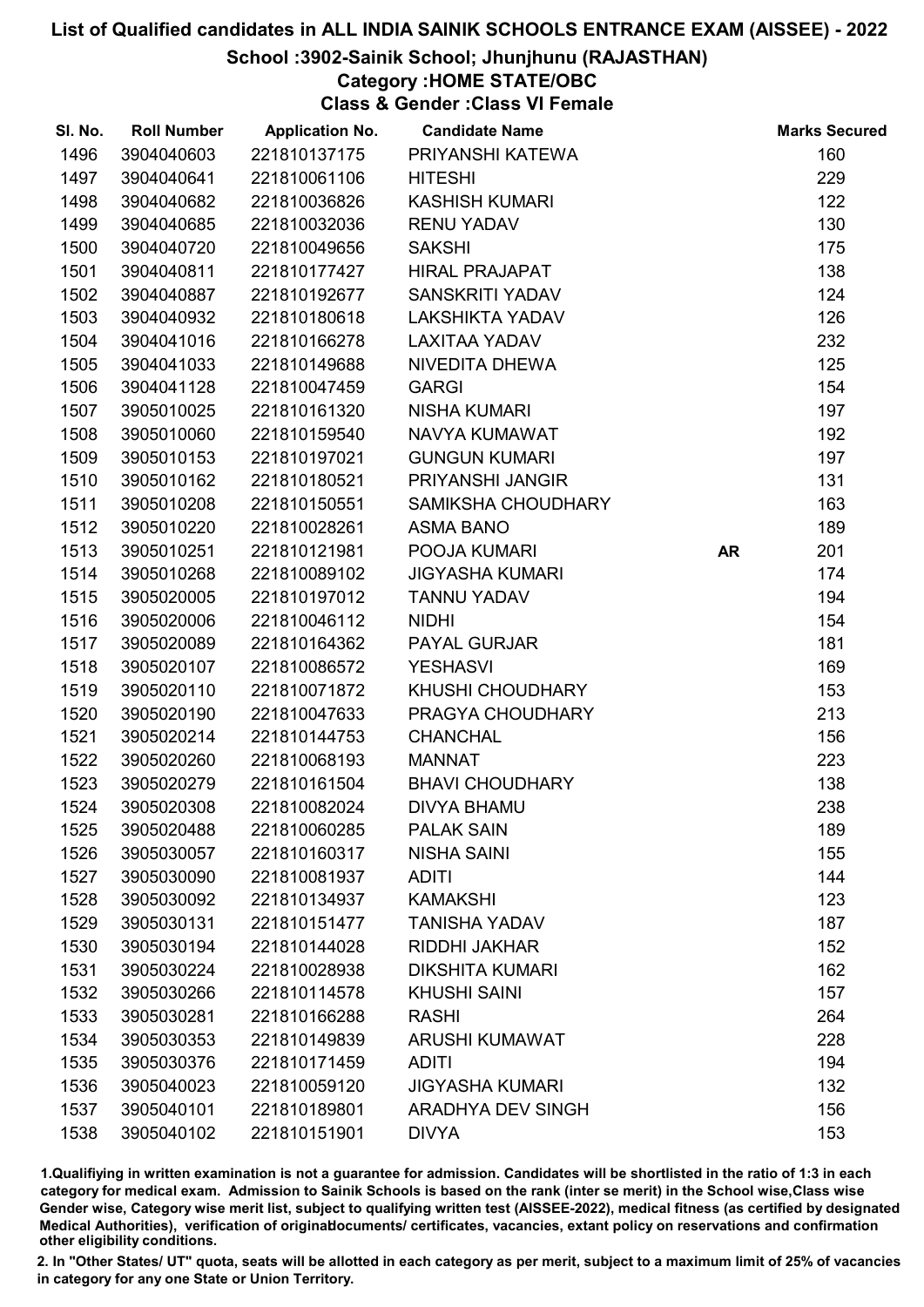### School :3902-Sainik School; Jhunjhunu (RAJASTHAN)

### Category :HOME STATE/OBC

Class & Gender :Class VI Female

| SI. No. | <b>Roll Number</b> | <b>Application No.</b> | <b>Candidate Name</b>    | <b>Marks Secured</b> |
|---------|--------------------|------------------------|--------------------------|----------------------|
| 1539    | 3905040126         | 221810156131           | <b>DIKSHA</b>            | 178                  |
| 1540    | 3905040136         | 221810073731           | <b>SARITA</b>            | 168                  |
| 1541    | 3905040147         | 221810166641           | <b>PARUL</b>             | 135                  |
| 1542    | 3905040187         | 221810090391           | <b>GUNJAN</b>            | 209                  |
| 1543    | 3905040245         | 221810139862           | <b>HAPPY</b>             | 167                  |
| 1544    | 3905040278         | 221810160903           | <b>ANJALY SEWDA</b>      | 150                  |
| 1545    | 3905040281         | 221810051213           | <b>AARVI</b>             | 207                  |
| 1546    | 3905040295         | 221810063133           | PALAK RAIKA              | 126                  |
| 1547    | 3905040312         | 221810017153           | <b>MONAL</b>             | 173                  |
| 1548    | 3905040314         | 221810187953           | PARI CHOUDHARY           | 123                  |
| 1549    | 3905050009         | 221810050704           | <b>TAVISHA SINGH</b>     | 198                  |
| 1550    | 3905050064         | 221810061364           | <b>DIPATI</b>            | 166                  |
| 1551    | 3905050092         | 221810090115           | <b>NAINA</b>             | 229                  |
| 1552    | 3905050137         | 221810134865           | <b>KANISHKA</b>          | 126                  |
| 1553    | 3905050180         | 221810102036           | <b>KRITIKA CHOUDHARY</b> | 170                  |
| 1554    | 3905050213         | 221810190266           | <b>NITIKA</b>            | 169                  |
| 1555    | 3905060027         | 221810159497           | <b>KHUSHBU RAIKA</b>     | 149                  |
| 1556    | 3905060036         | 221810077908           | <b>ADITI CHOUDHARY</b>   | 165                  |
| 1557    | 3905060054         | 221810049038           | <b>VARNIKA</b>           | 195                  |
| 1558    | 3905060056         | 221810118138           | PREETI MAHALA            | 129                  |
| 1559    | 3905060071         | 221810163058           | <b>HANSIKA</b>           | 122                  |
| 1560    | 3905060081         | 221810127858           | <b>NISHITA</b>           | 134                  |
| 1561    | 3905060101         | 221810191198           | <b>KANISHKA</b>          | 156                  |
| 1562    | 3905060103         | 221810125398           | <b>KASHISH</b>           | 143                  |
| 1563    | 3905060108         | 221810066998           | <b>NISHA</b>             | 219                  |
| 1564    | 3905060127         | 221810076929           | <b>RITIKA SAIN</b>       | 172                  |
| 1565    | 3905060128         | 221810066139           | KANISHKA SOMRA           | 144                  |
| 1566    | 3906010280         | 221810055645           | <b>MAINA CHOUDHARY</b>   | 217                  |
| 1567    | 3906010700         | 221810040417           | <b>VITI CHOUDHARY</b>    | 163                  |
| 1568    | 3906010701         | 221810153427           | RADHIKA POONIA           | 130                  |
| 1569    | 3908010139         | 221810165157           | <b>PREET</b>             | 140                  |
| 1570    | 3908010154         | 221810195748           | <b>VANSHIKA</b>          | 122                  |
| 1571    | 3908010184         | 221810164272           | <b>POOJA</b>             | 180                  |
|         |                    |                        |                          |                      |

<sup>1.</sup>Qualifiying in written examination is not a guarantee for admission. Candidates will be shortlisted in the ratio of 1:3 in each category for medical exam. Admission to Sainik Schools is based on the rank (inter se merit) in the School wise,Class wise Gender wise, Category wise merit list, subject to qualifying written test (AISSEE-2022), medical fitness (as certified by designated Medical Authorities), verification of originablocuments/ certificates, vacancies, extant policy on reservations and confirmation other eligibility conditions.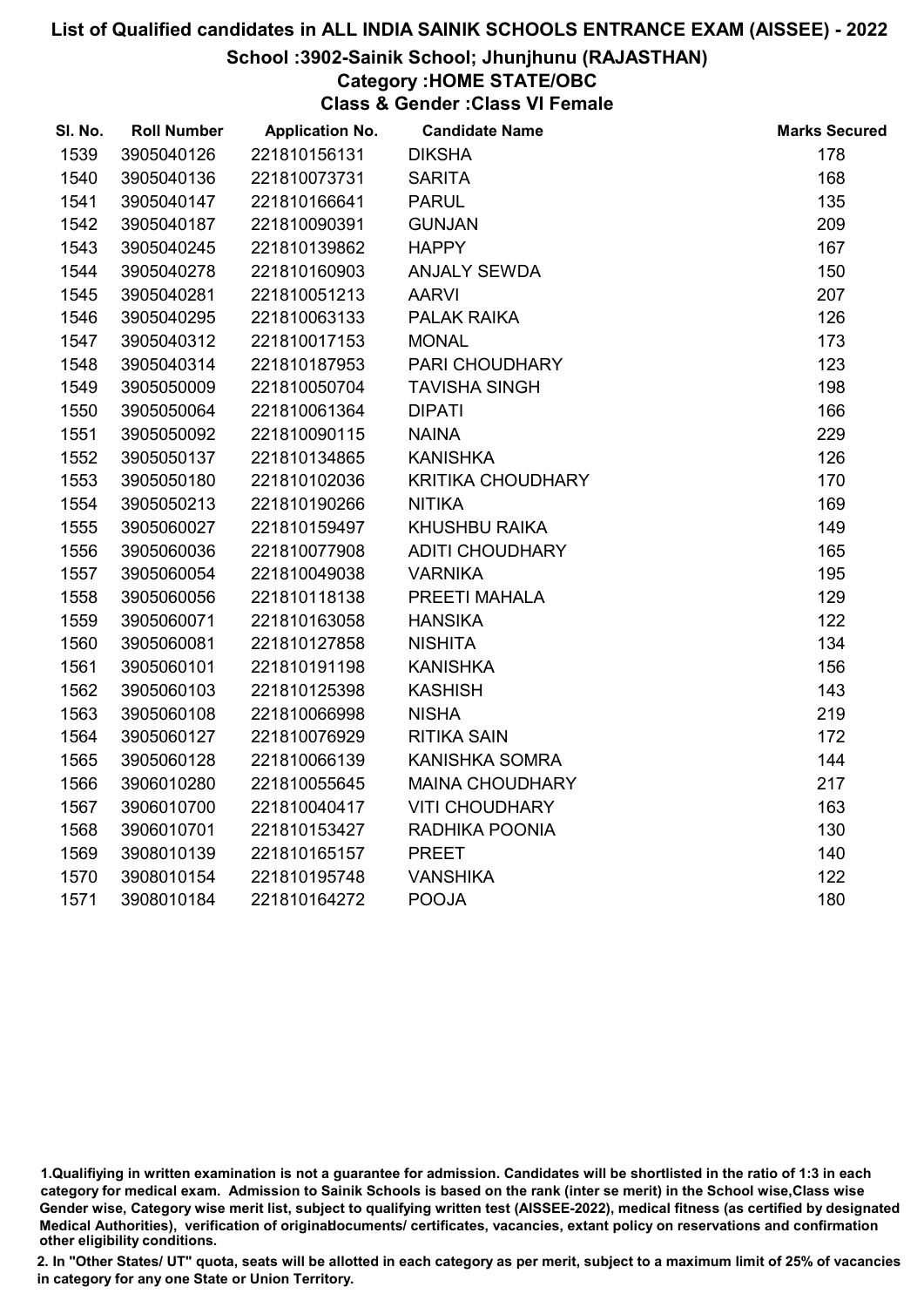### School :3902-Sainik School; Jhunjhunu (RAJASTHAN)

### Category :HOME STATE/DEF

Class & Gender :Class VI Female

| SI. No. | <b>Roll Number</b> | <b>Application No.</b> | <b>Candidate Name</b>   | <b>Marks Secured</b> |
|---------|--------------------|------------------------|-------------------------|----------------------|
| 1572    | 3002030435         | 221810164796           | YASHIKA DUDI            | 168                  |
| 1573    | 3101010113         | 221810020717           | <b>BHUMIKA</b>          | 128                  |
| 1574    | 3902010008         | 221810083540           | <b>DIVYANSHI</b>        | 199                  |
| 1575    | 3902010069         | 221810055083           | <b>PRIYANKA</b>         | 162                  |
| 1576    | 3904020058         | 221810150990           | <b>PRIYANSHI</b>        | 197                  |
| 1577    | 3904020078         | 221810138211           | <b>RIYA</b>             | 161                  |
| 1578    | 3904020115         | 221810132251           | KANIKA CHAUDHARY        | 132                  |
| 1579    | 3904020463         | 221810111694           | <b>PRIYA</b>            | 158                  |
| 1580    | 3904020514         | 221810091935           | <b>PREETI</b>           | 194                  |
| 1581    | 3904030032         | 221810023120           | <b>IRA SHARMA</b>       | 143                  |
| 1582    | 3904040335         | 221810186663           | <b>SHIVANGI</b>         | 144                  |
| 1583    | 3904040371         | 221810102783           | <b>RIYA</b>             | 128                  |
| 1584    | 3904040470         | 221810156164           | NIDHI YADAV             | 228                  |
| 1585    | 3904040606         | 221810138375           | <b>CHETNA</b>           | 136                  |
| 1586    | 3904040724         | 221810023856           | <b>TANU CHOUDHARY</b>   | 197                  |
| 1587    | 3904040833         | 221810151047           | <b>MUSKAN SAINI</b>     | 184                  |
| 1588    | 3904041037         | 221810185198           | <b>YASHIKA</b>          | 152                  |
| 1589    | 3904041089         | 221810024629           | <b>SHAURYA SOLANKI</b>  | 158                  |
| 1590    | 3905010110         | 221810153880           | <b>KUMKUM SAINI</b>     | 140                  |
| 1591    | 3905020045         | 221810035232           | <b>ANIKA</b>            | 161                  |
| 1592    | 3905020056         | 221810078142           | ARADHAYA                | 123                  |
| 1593    | 3905020216         | 221810029953           | <b>PRIYA</b>            | 142                  |
| 1594    | 3905020353         | 221810139364           | <b>KASHISH YADAV</b>    | 162                  |
| 1595    | 3905030274         | 221810192088           | <b>AARAVI</b>           | 150                  |
| 1596    | 3905040047         | 221810150650           | <b>JIGYASA</b>          | 183                  |
| 1597    | 3905040103         | 221810079901           | <b>LAVANYA DATIKA</b>   | 139                  |
| 1598    | 3905040199         | 221810165202           | <b>BHUMIKA</b>          | 155                  |
| 1599    | 3905040287         | 221810003123           | <b>DIKSHA POONIA</b>    | 133                  |
| 1600    | 3905040291         | 221810096623           | <b>TANU KUMARI</b>      | 214                  |
| 1601    | 3905040297         | 221810043333           | <b>SOFIYA BANO</b>      | 124                  |
| 1602    | 3905040355         | 221810087299           | <b>HANSHU CHOUDHARY</b> | 128                  |
| 1603    | 3905050176         | 221810142326           | <b>JIYA</b>             | 201                  |
| 1604    | 3905050182         | 221810067136           | NITIGYA DANGI           | 219                  |
| 1605    | 3905050216         | 221810174766           | <b>ANUSKA SINGH</b>     | 232                  |
| 1606    | 3905060117         | 221810172619           | <b>JYOTI</b>            | 136                  |
| 1607    | 3905060153         | 221810139759           | <b>SHAGUN CHAUHAN</b>   | 158                  |
| 1608    | 3905060166         | 221810166479           | <b>MALLIKA</b>          | 148                  |
| 1609    | 3906010276         | 221810027245           | <b>AARADHYA</b>         | 184                  |
| 1610    | 4401030369         | 221810098004           | <b>ISHA PRAJAPAT</b>    | 146                  |
| 1611    | 4409010421         | 221810049268           | <b>LAKSHITA VERMA</b>   | 172                  |

1.Qualifiying in written examination is not a guarantee for admission. Candidates will be shortlisted in the ratio of 1:3 in each category for medical exam. Admission to Sainik Schools is based on the rank (inter se merit) in the School wise,Class wise Gender wise, Category wise merit list, subject to qualifying written test (AISSEE-2022), medical fitness (as certified by designated Medical Authorities), verification of originablocuments/ certificates, vacancies, extant policy on reservations and confirmation other eligibility conditions.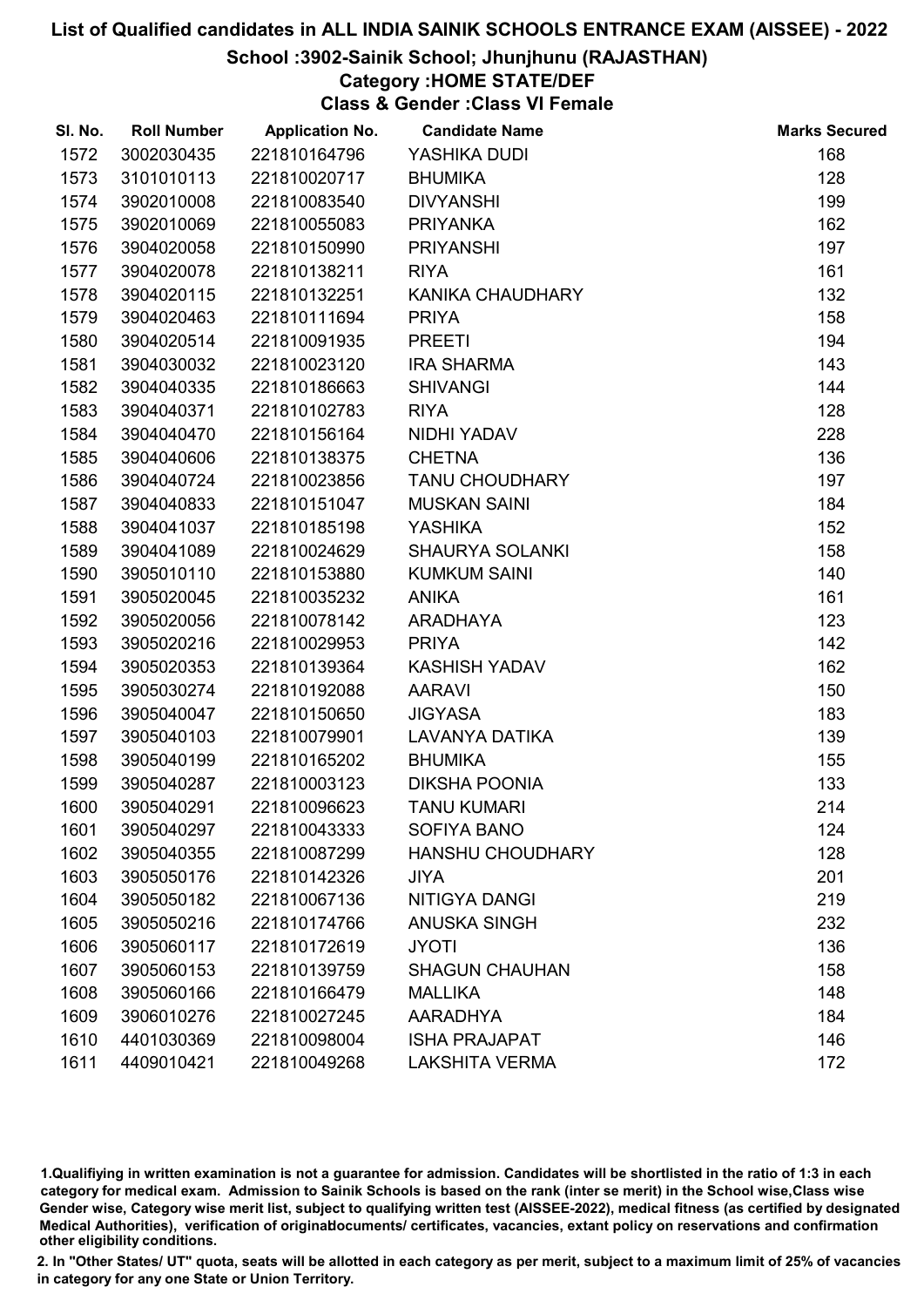### School :3902-Sainik School; Jhunjhunu (RAJASTHAN)

### Category :HOME STATE/GEN

Class & Gender :Class VI Female

| SI. No. | <b>Roll Number</b> | <b>Application No.</b> | <b>Candidate Name</b>   | <b>Marks Secured</b> |
|---------|--------------------|------------------------|-------------------------|----------------------|
| 1612    | 2001050818         | 221810131595           | <b>SWETA KUMARI</b>     | 172                  |
| 1613    | 2203010320         | 221810163409           | PARTHIKA MUKESH BIYALA  | 183                  |
| 1614    | 2303030218         | 221810117394           | <b>SUHANA</b>           | 154                  |
| 1615    | 2303040243         | 221810080890           | <b>DEEKSHA GUPTA</b>    | 139                  |
| 1616    | 2303040397         | 221810116368           | <b>HIMANSHI</b>         | 134                  |
| 1617    | 2303070268         | 221810048675           | <b>KHUSHI KUMARI</b>    | 126                  |
| 1618    | 2303080174         | 221810002007           | <b>SUDHITHI NAG</b>     | 209                  |
| 1619    | 3901010080         | 221810171151           | <b>BHAVANA</b>          | 151                  |
| 1620    | 3902010018         | 221810068390           | <b>KHUSHI BISHNOI</b>   | 171                  |
| 1621    | 3902010030         | 221810096861           | <b>JASMINE</b>          | 210                  |
| 1622    | 3902010121         | 221810171038           | <b>DIKSHA SHARMA</b>    | 122                  |
| 1623    | 3902010126         | 221810173248           | PREKSHA CHOUDHARY       | 137                  |
| 1624    | 3902010147         | 221810078459           | AAHNA SINGH             | 123                  |
| 1625    | 3904020013         | 221810164450           | <b>HENU RATHORE</b>     | 169                  |
| 1626    | 3904020200         | 221810110942           | <b>BHANU SHARMA</b>     | 136                  |
| 1627    | 3904020336         | 221810069683           | <b>DOLLY SHARMA</b>     | 229                  |
| 1628    | 3904020533         | 221810047355           | <b>SHIVANI</b>          | 150                  |
| 1629    | 3904020569         | 221810071585           | KHUSHBOO SHARMA         | 136                  |
| 1630    | 3904030008         | 221810166400           | <b>HARSHITA RATHORE</b> | 128                  |
| 1631    | 3904030036         | 221810171320           | <b>KHANAK GOYAL</b>     | 205                  |
| 1632    | 3904030089         | 221810133760           | <b>AMRITA SINGH</b>     | 162                  |
| 1633    | 3904030091         | 221810090860           | <b>VANSHIKA GUPTA</b>   | 181                  |
| 1634    | 3904030235         | 221810111707           | KANISKA KANWAR          | 147                  |
| 1635    | 3904030313         | 221810175087           | <b>TANNU</b>            | 147                  |
| 1636    | 3904030453         | 221810047619           | <b>NIHARIKA</b>         | 214                  |
| 1637    | 3904040200         | 221810125562           | <b>SHIVANGI RATHORE</b> | 158                  |
| 1638    | 3904040220         | 221810147772           | <b>MANVI RATHORE</b>    | 122                  |
| 1639    | 3904040366         | 221810082383           | <b>MANVI</b>            | 124                  |
| 1640    | 3904040422         | 221810174924           | <b>UJJAVAL RATHORE</b>  | 175                  |
| 1641    | 3904040438         | 221810135044           | <b>RITIKA KANWAR</b>    | 143                  |
| 1642    | 3904040542         | 221810129625           | <b>ANSHIKA SHARMA</b>   | 150                  |
| 1643    | 3904040821         | 221810053037           | NATASHA VASHISHTH       | 131                  |
| 1644    | 3904040870         | 221810127467           | <b>AKSHRA DADHICH</b>   | 172                  |
| 1645    | 3904041009         | 221810075768           | <b>MANVI UPMAN</b>      | 205                  |
| 1646    | 3904041010         | 221810091868           | <b>ANISHKA RATHORE</b>  | 192                  |
| 1647    | 3904041039         | 221810089198           | <b>RIDDHI</b>           | 126                  |
| 1648    | 3904041046         | 221810197598           | <b>SIYA KANWAR</b>      | 179                  |
| 1649    | 3905010057         | 221810148040           | <b>KOMAL SHARMA</b>     | 159                  |
| 1650    | 3905010143         | 221810021111           | <b>RONAK</b>            | 188                  |
| 1651    | 3905040117         | 221810105121           | <b>YUVIKA</b>           | 133                  |
| 1652    | 3905040142         | 221810169441           | <b>MANSI SHEKHAWAT</b>  | 185                  |
| 1653    | 3905040197         | 221810172002           | <b>HIMANSHI</b>         | 183                  |
| 1654    | 3905050239         | 221810168786           | YASHTI CHOUDHARY        | 199                  |

1.Qualifiying in written examination is not a guarantee for admission. Candidates will be shortlisted in the ratio of 1:3 in each category for medical exam. Admission to Sainik Schools is based on the rank (inter se merit) in the School wise,Class wise Gender wise, Category wise merit list, subject to qualifying written test (AISSEE-2022), medical fitness (as certified by designated Medical Authorities), verification of originablocuments/ certificates, vacancies, extant policy on reservations and confirmation other eligibility conditions.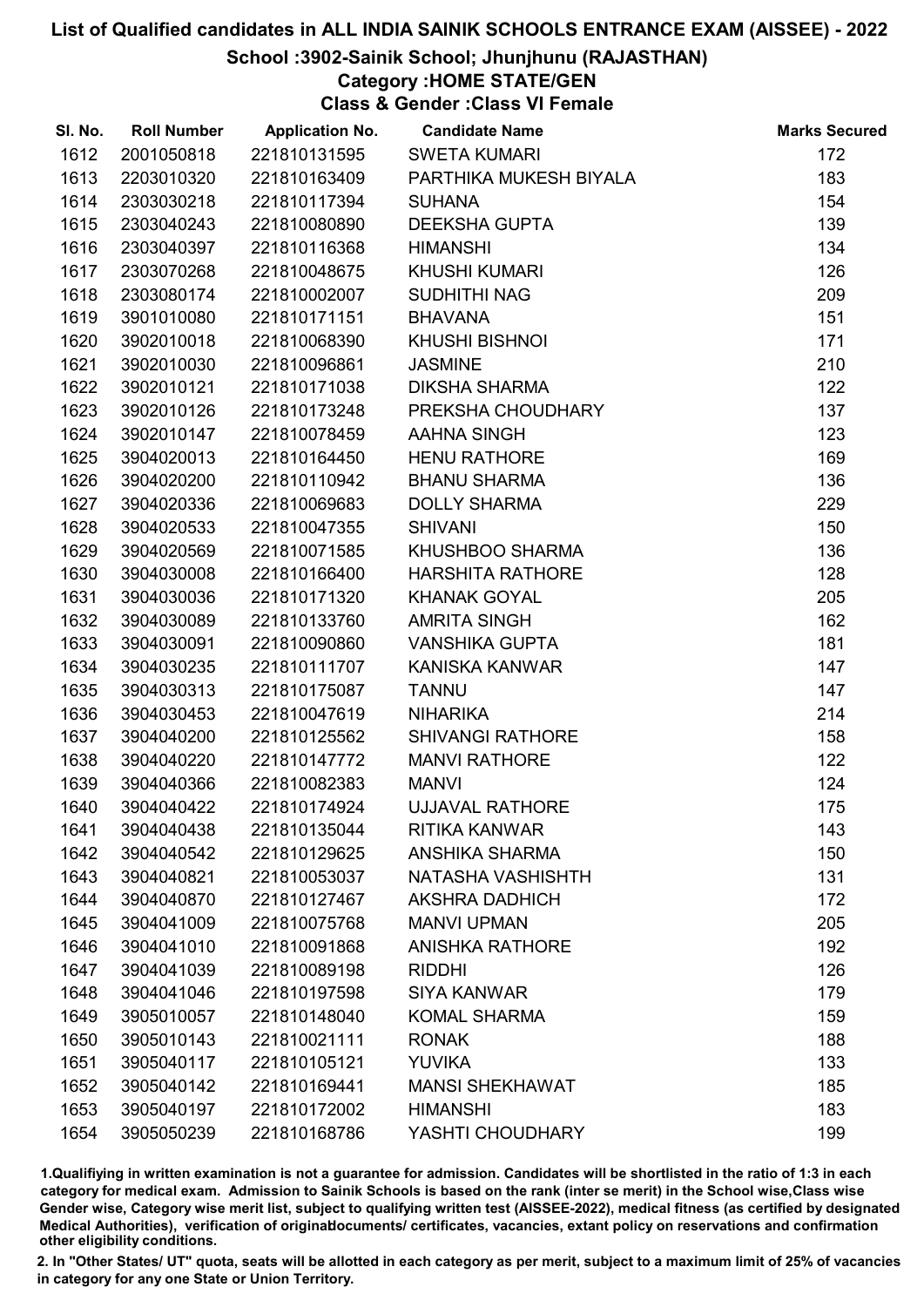## List of Qualified candidates in ALL INDIA SAINIK SCHOOLS ENTRANCE EXAM (AISSEE) - 2022 School :3902-Sainik School; Jhunjhunu (RAJASTHAN) Category :HOME STATE/GEN

Class & Gender :Class VI Female

| SI. No. | <b>Roll Number</b> | <b>Application No.</b> | <b>Candidate Name</b>  |           | <b>Marks Secured</b> |
|---------|--------------------|------------------------|------------------------|-----------|----------------------|
| 1655    | 3905060035         | 221810072708           | LAVI KANWAR            |           | 149                  |
| 1656    | 3905060052         | 221810169728           | <b>KRISHNA</b>         |           | 120                  |
| 1657    | 3905060064         | 221810060548           | YASTI SHARMA           |           | 152                  |
| 1658    | 3906010174         | 221810183533           | <b>BHAVIKA RATHORE</b> |           | 125                  |
| 1659    | 3906010722         | 221810194497           | <b>SONAKSHI</b>        |           | 147                  |
| 1660    | 3908010010         | 221810137550           | AAYUSHI CHOUDHARY      |           | 141                  |
| 1661    | 3908010018         | 221810178190           | <b>HANUSHKA</b>        |           | 182                  |
| 1662    | 3908010077         | 221810131544           | <b>MONIKA KANWAR</b>   |           | 132                  |
| 1663    | 4301010021         | 221810143732           | MISS RAVINA BISHNOI    | <b>AR</b> | 163                  |

<sup>1.</sup>Qualifiying in written examination is not a guarantee for admission. Candidates will be shortlisted in the ratio of 1:3 in each category for medical exam. Admission to Sainik Schools is based on the rank (inter se merit) in the School wise,Class wise Gender wise, Category wise merit list, subject to qualifying written test (AISSEE-2022), medical fitness (as certified by designated Medical Authorities), verification of originablocuments/ certificates, vacancies, extant policy on reservations and confirmation other eligibility conditions.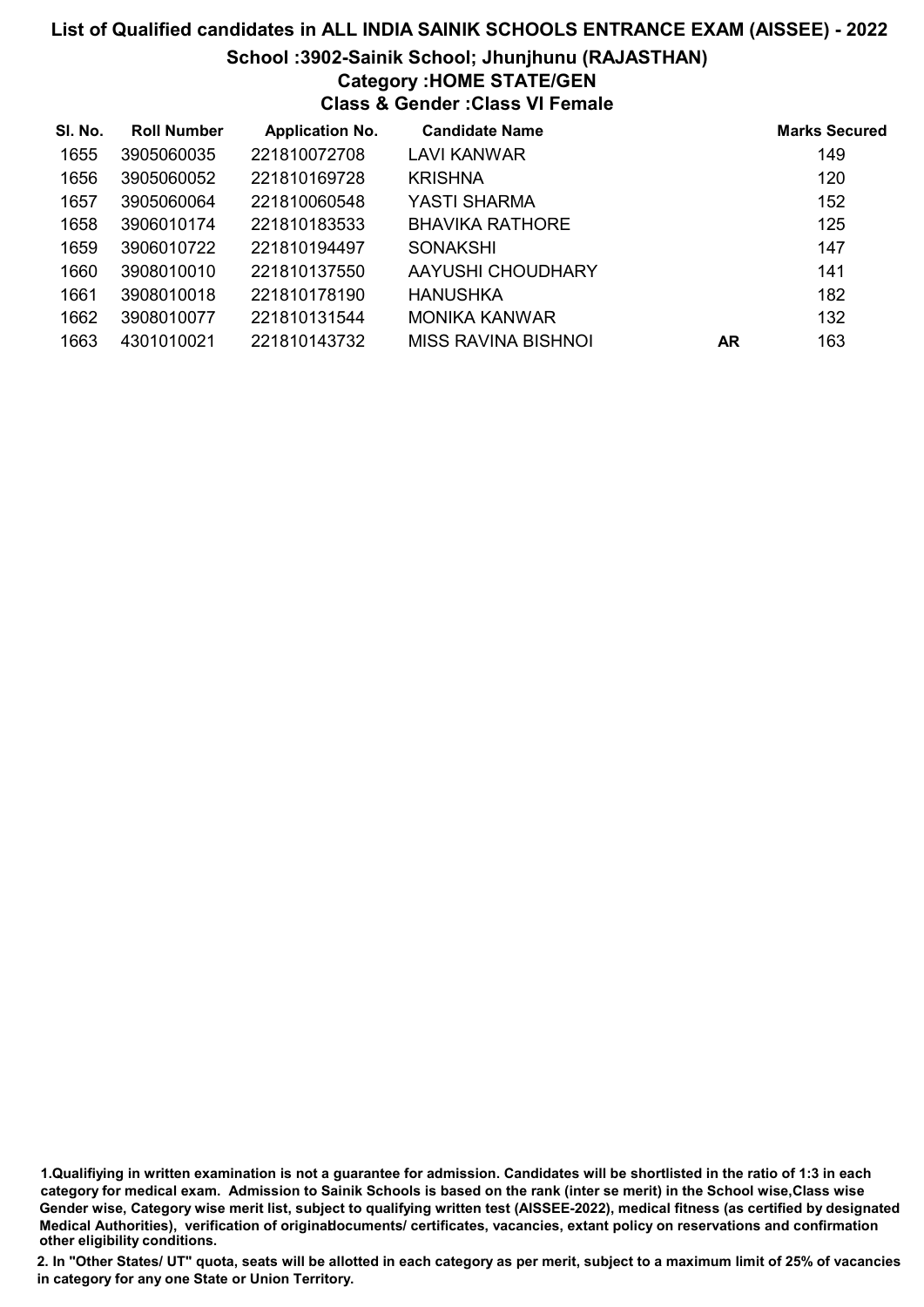## List of Qualified candidates in ALL INDIA SAINIK SCHOOLS ENTRANCE EXAM (AISSEE) - 2022 School :3902-Sainik School; Jhunjhunu (RAJASTHAN) Category :OTHER STATE/SC Class & Gender :Class VI Female

| SI. No. | <b>Roll Number</b> | <b>Application No.</b> | <b>Candidate Name</b> | <b>Marks Secured</b> |
|---------|--------------------|------------------------|-----------------------|----------------------|
| 1664    | 1506010317         | 221810101656           | SAKSHI KUMARI         | 253                  |
| 1665    | 2303040293         | 221810140787           | RITIKA                | 83                   |
| 1666    | 4507010441         | 221810012539           | NEELAKSHI             | 206                  |

1.Qualifiying in written examination is not a guarantee for admission. Candidates will be shortlisted in the ratio of 1:3 in each category for medical exam. Admission to Sainik Schools is based on the rank (inter se merit) in the School wise,Class wise Gender wise, Category wise merit list, subject to qualifying written test (AISSEE-2022), medical fitness (as certified by designated Medical Authorities), verification of originablocuments/ certificates, vacancies, extant policy on reservations and confirmation other eligibility conditions.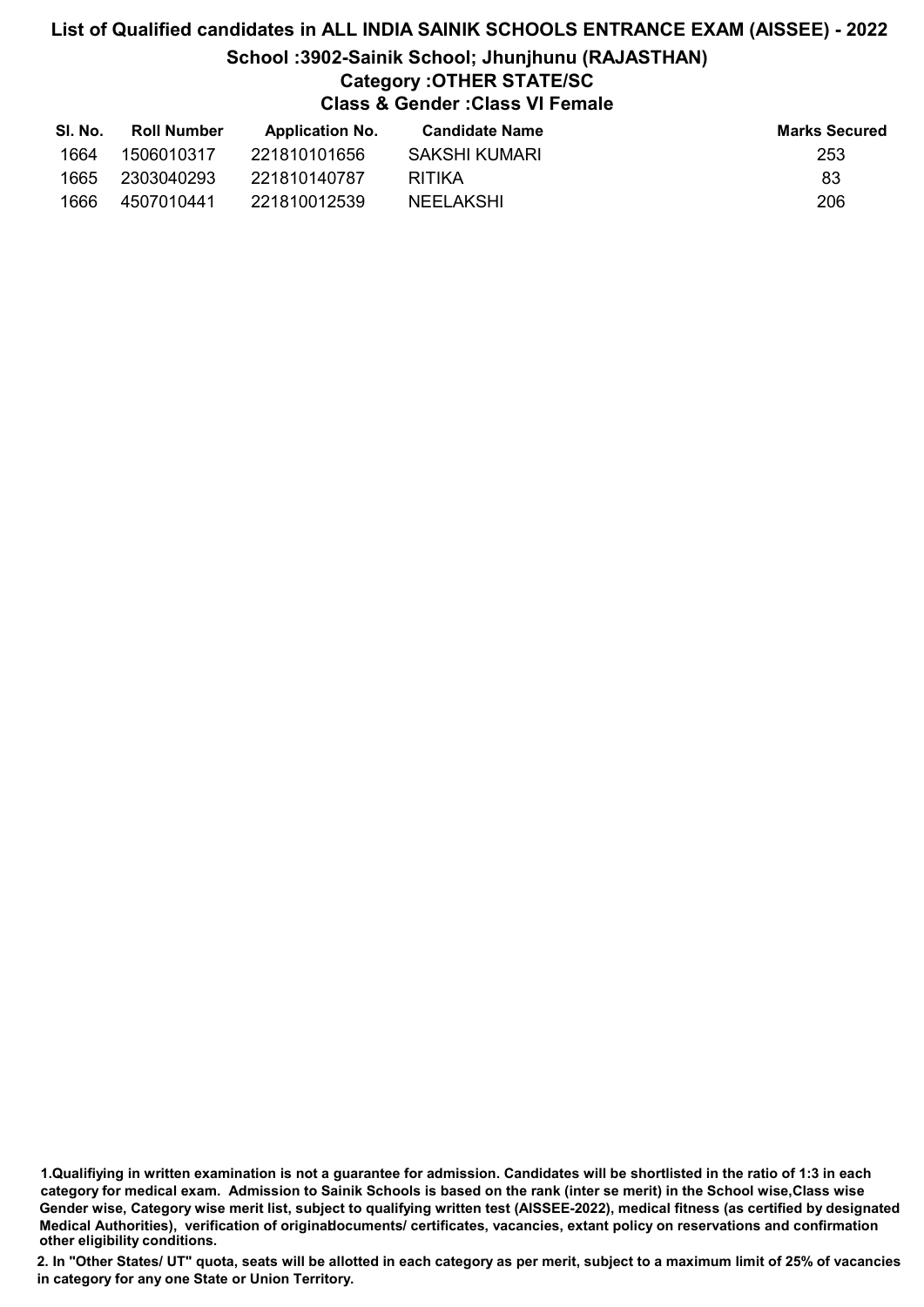### School :3902-Sainik School; Jhunjhunu (RAJASTHAN)

### Category :OTHER STATE/OBC

Class & Gender :Class VI Female

| SI. No. | <b>Roll Number</b> | <b>Application No.</b> | <b>Candidate Name</b> | <b>Marks Secured</b> |
|---------|--------------------|------------------------|-----------------------|----------------------|
| 1667    | 1507010126         | 221810128954           | <b>SHANVI PRABHA</b>  | 234                  |
| 1668    | 2303030484         | 221810055817           | <b>NACHITA</b>        | 155                  |
| 1669    | 2303070272         | 221810161975           | <b>PRIYANSHI</b>      | 149                  |
| 1670    | 2303080220         | 221810041617           | KANAK YADAV           | 228                  |
| 1671    | 4405010221         | 221810155014           | AANCHAL               | 192                  |
| 1672    | 4405010351         | 221810168656           | <b>MANSI</b>          | 182                  |

1.Qualifiying in written examination is not a guarantee for admission. Candidates will be shortlisted in the ratio of 1:3 in each category for medical exam. Admission to Sainik Schools is based on the rank (inter se merit) in the School wise,Class wise Gender wise, Category wise merit list, subject to qualifying written test (AISSEE-2022), medical fitness (as certified by designated Medical Authorities), verification of originablocuments/ certificates, vacancies, extant policy on reservations and confirmation other eligibility conditions.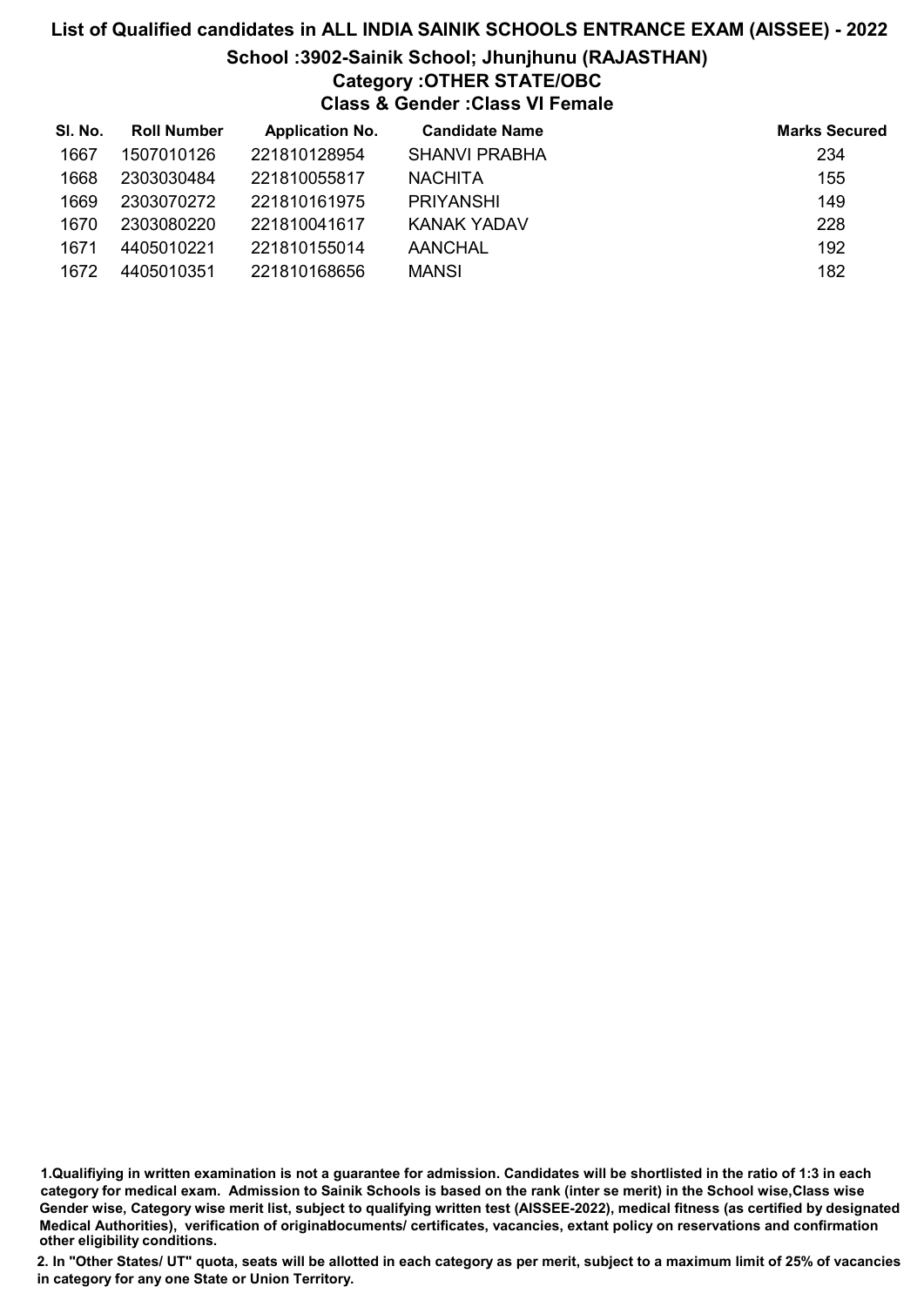# School :3902-Sainik School; Jhunjhunu (RAJASTHAN)

## Category :OTHER STATE/DEF

Class & Gender :Class VI Female

| SI. No. | <b>Roll Number</b> | <b>Application No.</b> | <b>Candidate Name</b> | <b>Marks Secured</b> |
|---------|--------------------|------------------------|-----------------------|----------------------|
| 1673    | 1503010359         | 221810149799           | MISTI KUMARI          | 208                  |
| 1674    | 2304030178         | 221810096211           | PRIYANSHI             | 136                  |

<sup>1.</sup>Qualifiying in written examination is not a guarantee for admission. Candidates will be shortlisted in the ratio of 1:3 in each category for medical exam. Admission to Sainik Schools is based on the rank (inter se merit) in the School wise,Class wise Gender wise, Category wise merit list, subject to qualifying written test (AISSEE-2022), medical fitness (as certified by designated Medical Authorities), verification of originablocuments/ certificates, vacancies, extant policy on reservations and confirmation other eligibility conditions.